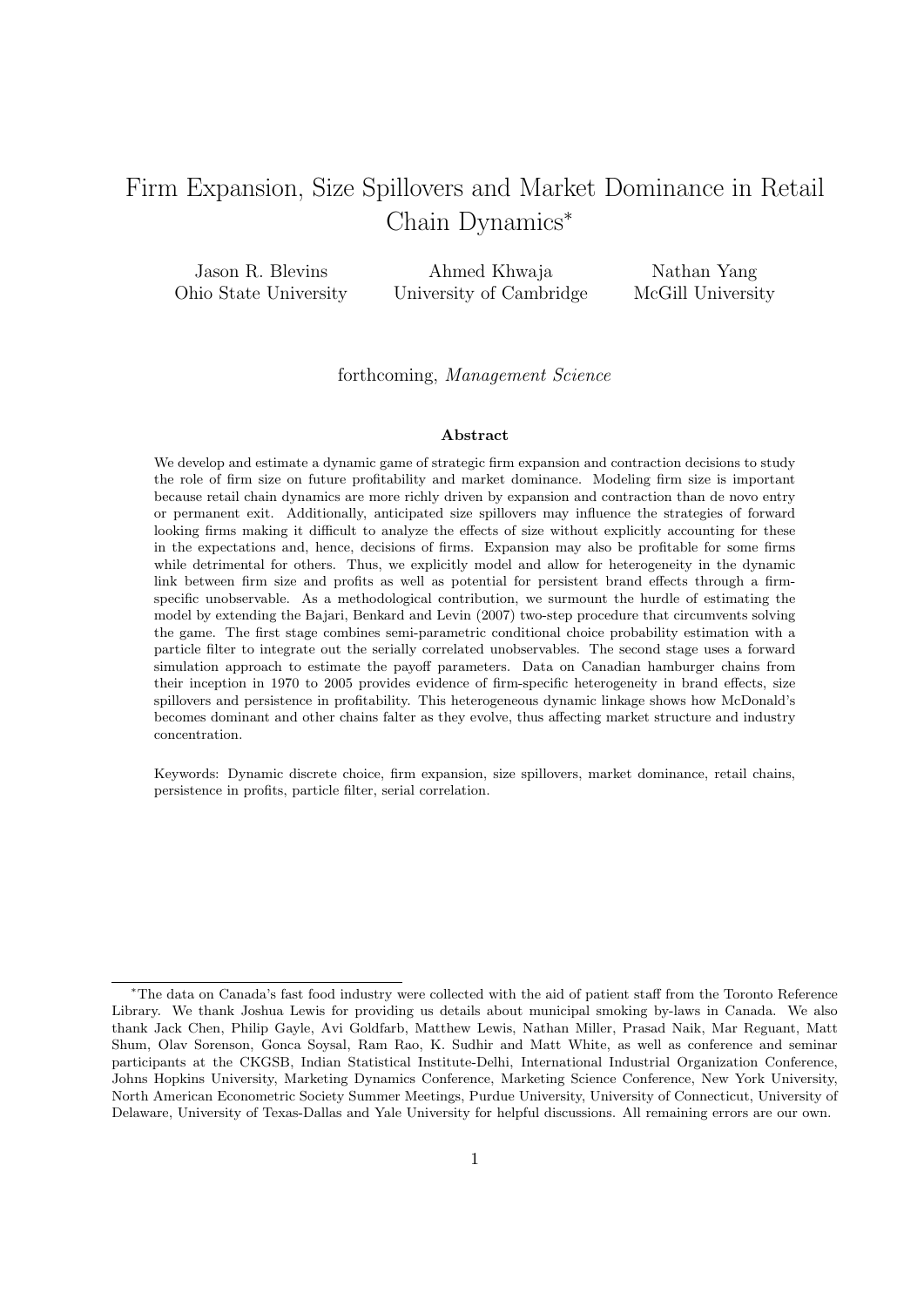### **1 Introduction**

The strategic decision of a firm to expand or contract is inherently dynamic with long term implications for not only its market outcomes but also those of its rivals and, hence, industry structure and evolution. We develop and estimate a dynamic game of strategic firm expansion and contraction decisions to study the role of firm size on future profitability and, thus, market dominance and structure. The anticipated effects of firm size on future profitability, i.e., size spillovers, may influence the strategies of forward looking firms. This may in turn affect the evolution of market structure. For example, firms may "over-expand" in periods when they expect positive spillovers (e.g., Shen and Villas-Boas 2010). Moreover, these spillovers may not even be realized but would still affect industry evolution. Therefore, it may not be possible to analyze the effects of size without explicitly accounting for these in the expectations and, hence, decisions of firms. Expansion may also be profitable for some firms while detrimental for others. Consequently, we explicitly model the potential for size spillovers and firm specific heterogeneity within these. However, this presents a methodological obstacle, especially when some components of profits are unobserved to the researcher and serially persistent over time due to heterogeneity in size spillovers and firm specific effects. We also provide an estimation procedure to address this challenge.

In particular, our work is motivated by three issues. First, it is a stylized fact that the dynamics of retail market structure are more richly driven by expansion and contraction than de novo entry or permanent exit (Hanner et al., 2011). Most empirical models ignore these rich underlying dynamics and focus on entry and exit. Second, there may be a heterogeneous relationship between firm size and profitability, i.e., some firms may grow and become more profitable (e.g., Chandler, 1990, Huff and Robinson 1994, Robinson and Min 2002) whereas others may find it detrimental to expand (e.g., Fisher, McGowan, and Greenwood, 1983, Golder and Tellis, 1993, Kalyanaram, Robinson, and Urban 1995, Min, Kalwani and Robinson 2006, Sutton 2007).<sup>1</sup> Furthermore, even within a given firm this relationship may vary with firm size. Demonstrating and understanding this relationship is an empirical matter. It is important not just because of practical strategic considerations for firms when deciding on expansion or contraction but also for public policy, e.g.,

<sup>1</sup>There is ample evidence of big firms such as Walmart, Amazon or Starbucks getting even bigger, see e.g., (*The Economist*, 2012). In fact, sometimes expansion in itself is a key performance index for firms, e.g., recently a key priority for the Four Seasons hotel chain has been to adopt a location growth strategy (*The Economist*, 2013). On the other hand, there are many examples of firms that were once dominant but have since experienced various stages of decline, e.g., Kmart, Circuit City, and Blockbuster. More interestingly, there is also evidence of firms that continue to be dominant but have found that rapid firm expansion may come at the cost of quality, and thus, profitability. Indeed, Toyota's focus on size and growth has been blamed as one of the main reasons behind recent overlooked safety issues with its cars (see e.g., *BBC News*, 2010, Cole, 2011).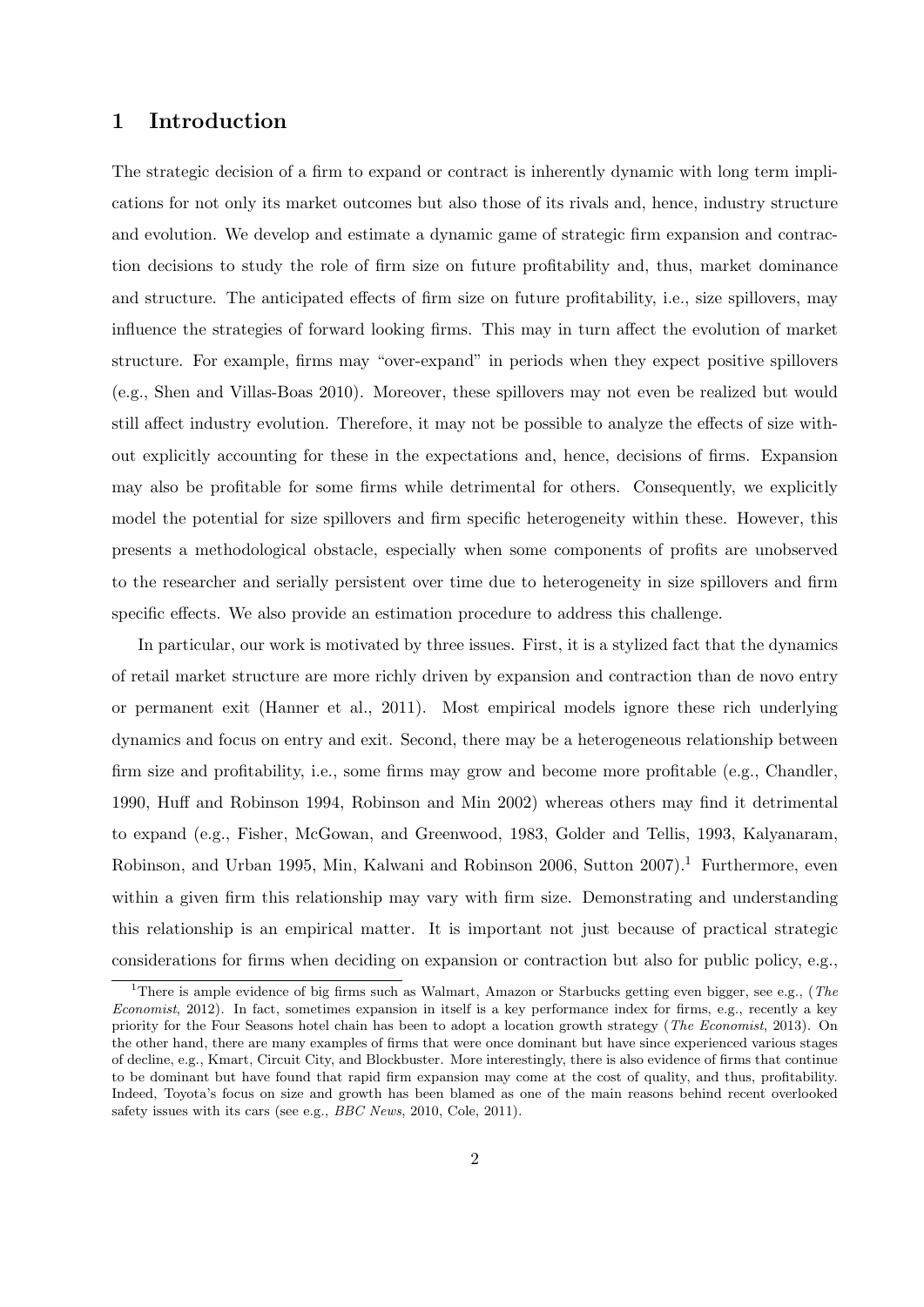whether some firms can become dominant relegating others to the fringe, and the consequences of this for market structure. Moreover, if a dynamic link exists between firm size and profitability then it implies that a forward-looking strategic firm will incorporate such size spillovers in its decision to expand or contract, which has implications for estimating the effect of a firm's size on its payoffs and decisions. Third, static and dynamic games conventionally account for unobserved (to the researcher) firm specific heterogeneity in profits using a time invariant fixed effect, if at all. In a dynamic setting firm specific unobserved heterogeneity in profits may display serial persistence and also evolve based on the history of the firm's actions. Accounting for such time varying unobserved heterogeneity in profits when estimating a dynamic game presents a severe econometric challenge.

To our knowledge these three issues have not been studied in a unified setting in the existing literature on dynamic oligopoly models. Thus, we develop and estimate a dynamic game based on micro foundations of strategic interaction between forward looking firms that recognize that firm size may affect future profitability and competitiveness. In the model, firms choose to expand or contract and firm size is endogenous. Size, in turn, has spillovers on a firm's future profitability, and thereby on its relative dominance<sup>2</sup> and market structure. Additionally, the model allows for heterogeneity in the dynamic link between firm size and future profitability either due to intertemporal spillovers of size or persistence in past profitability shocks. This link is incorporated through a firm specific unobservable (to the researcher) variable.

Given the current state of econometric methods (see e.g., Ackerberg, Benkard, Berry, and Pakes, 2007) it remains very difficult to estimate such a dynamic game that contains a firm specific variable that is potentially unobserved (to the researcher), serially correlated and subject to endogenous feedback. The hurdle of estimating the model is surmounted by extending a two-step procedure that doesn't require solving the game, that was proposed by Bajari, Benkard and Levin (2007), building in turn on the work of Hotz and Miller (1993) and Hotz, et al. (1994). The first stage combines semi-parametric conditional choice probability estimation with a particle filter, or sequential Monte Carlo procedure, to integrate out the serially correlated unobservables. The second stage uses a forward simulation approach to estimate payoff parameters.

As a step to understanding the dynamic linkages between firm size, profitability and market dominance, our work builds on various literatures. The cornerstone of our work is the literature on estimating static and dynamic games of entry (e.g., Bresnahan and Reiss, 1991a,1991b, Berry,

 $2$ Given the lack of a single agreed upon definition for what constitutes a fringe or dominant firm, in what follows we define a firm to be dominant if it has larger than equal market share.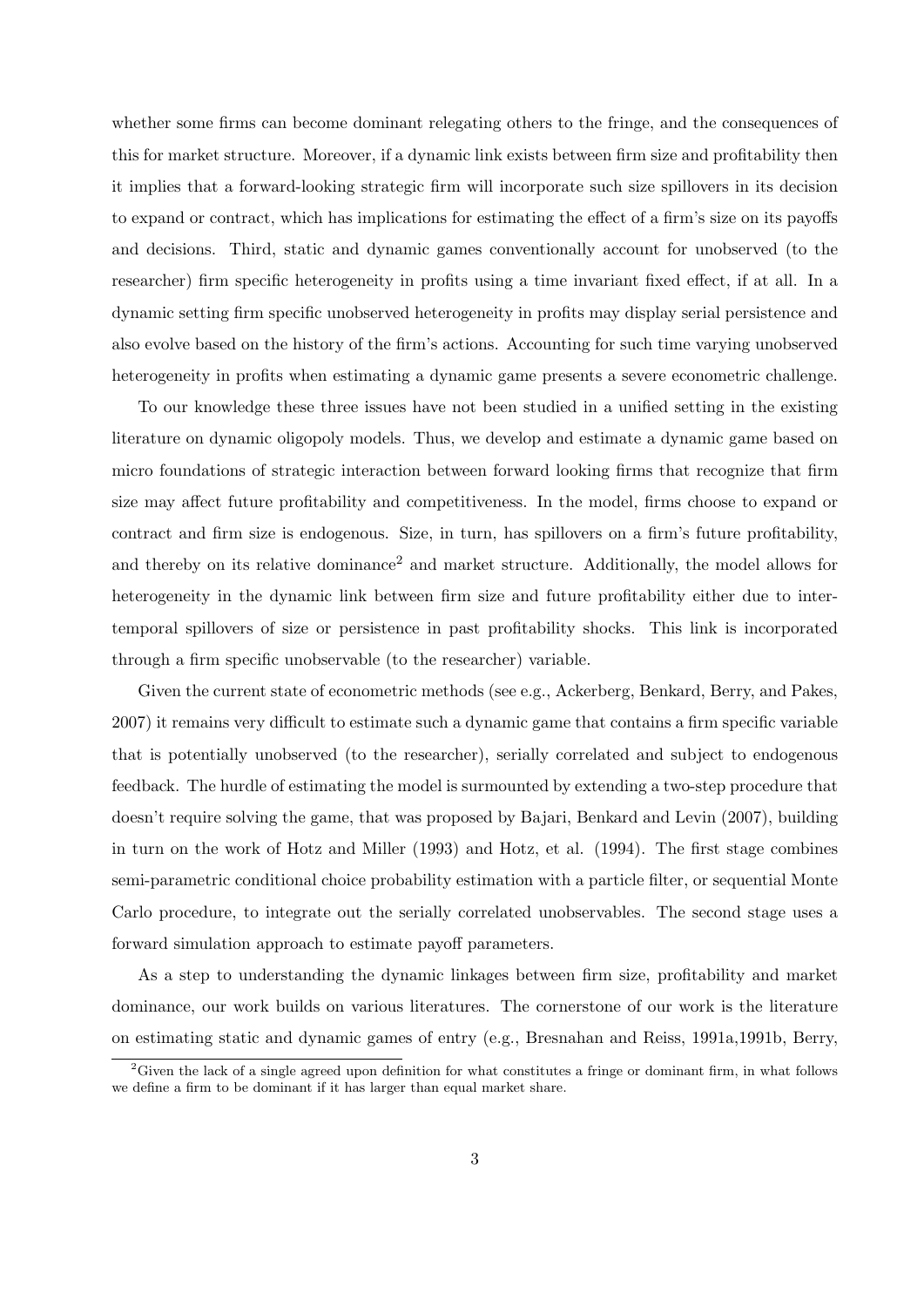1992, Ericson and Pakes, 1995, Scott Morton, 1999, Seim, 2006, Pakes, Ostrovsky, and Berry 2007, Aguirregabiria and Mira, 2007, Pesendorfer and Schmidt-Dengler, 2008, Ellickson and Misra, 2008, Zhu and Singh, 2009, Zhu, Singh and Manuszak 2009, Vitorino, 2012, Datta and Sudhir, 2013, Orhun, 2013, Collard-Wexler, 2013, Shen, 2014, Igami and Yang, 2015) that has used entry and exit decisions of firms to estimate the primitive parameters of the payoffs, and hence, infer industry conduct. In particular, we extend the workhorse model of entry (e.g., Bresnahan and Reiss, 1991b, Berry, 1992) to a dynamic setting to allow for firm expansion or contraction and endogenous evolution of firm size.<sup>3</sup>

To model the dynamic link between firm size and future profitability using inter-temporal size spillovers and persistence in past profitability, we borrow from the literature on firm size, capacity expansion and industry dynamics (e.g., Lucas, 1978; Rao and Rutenberg, 1979; Jovanovic, 1982; Hopenhayn, 1992; Boulding and Staelin, 1990; Shen and Villas-Boas, 2010). In particular, we model a firm level profitability shock that follows a Markov process (e.g., Ijiri and Simon, 1967, Jovanovic, 1982, Hopenhayn, 1992). Further, we endogenize this shock to past firm decisions as in Ericson and Pakes (1995). They treat the shocks as endogenous to firm R&D decisions while in our case we treat the profitability shock as a function of firm size. This is predicated on the fact that firm size expansion via store proliferation is a key investment and strategic decision for retail chains, and a proxy for their experience and familiarity with the market.<sup>4</sup> Although, given our data we cannot disentangle the underlying sources of the firm size spillovers,<sup>5</sup> such as learning by doing, or economies of scale or scope, our empirical implementation of the link between profitability and size spillovers is related to the long literature on learning by doing, e.g., Arrow (1962), Bass (1980), Dolan and Jeuland (1981), Rao and Bass (1985) Benkard (2000, 2004), Besanko et al. (2010), Bollinger and Gillingham (2013). Moreover, as in Benkard (2000) and Besanko et al. (2010) we allow for persistence of the past profitability shocks, which may loosely be interpreted as institutional memory.<sup>6</sup> Our empirical specification of the controlled stochastic process that defines

<sup>3</sup>Collard-Wexler (2013) also allows for firm size to be endogenous but in contrast to his model where firms may choose to be "small," "medium," or "large," our model allows for a much finer choice of firm size.

<sup>4</sup>A common practice now for retail chains is to purchase the land that houses their stores (Love, 1995). In that sense, expansion or contraction can be seen as strategic real estate investment decisions.

<sup>&</sup>lt;sup>5</sup>One may also broadly relate our research in to the dynamic link between firm size and unobserved profitability to the extensive literature on estimating Total Factor Productivity (TFP), where this measure can be thought of as the residual (and unobserved) component that explains variation in output after relevant inputs have been taken into account. TFP (or the Solow residual) is often considered to be a measure of long run technological change or technological productivity of an economy. See Syverson (2011) for a recent, comprehensive survey of this literature.

<sup>6</sup>Previous research has generated mixed findings about institutional memory or organizational forgetting. For instance, Argote, Beckman, and Epple (1990), Darr, Argote, and Epple (1995), Epple, Argote and Devadas (1991), and Epple, Argote and Murphy (1996) provide evidence in favor of depreciation with data from shipbuilding, pizza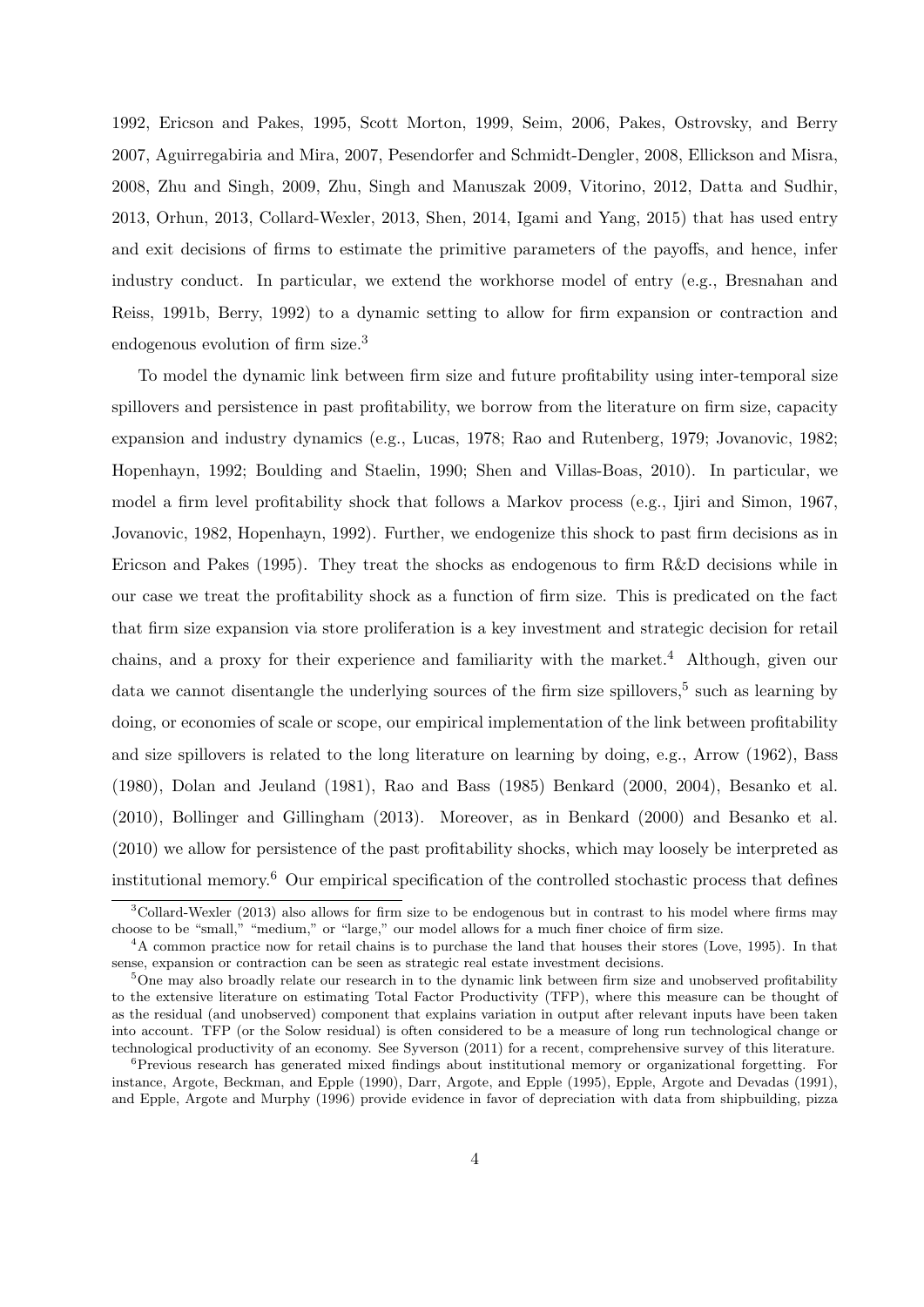the firm level spillover can also be broadly linked to the literature on profitability dynamics (e.g., Hall and Weiss, 1967; Schmalensee, 1989, Waring 1996). However, in contrast, our controlled stochastic spillover process generates an *endogenous* vector of serially correlated, unobserved firmspecific state variables in the dynamic game.

Our work is related to the literature on using particle filters, or sequential Monte Carlo, to control for serially correlated unobserved heterogeneity in dynamic models. A special case of this is the GHK simulator (see e.g., Keane, 1994, Erdem and Keane, 1995) that arises for a particular choice of the Gaussian distribution. Monte Carlo based Bayesian methods have also been used in the estimation of single agent dynamic discrete choice models, e.g., Imai, Jain and Ching (2009) and Norets (2009). It should be noted however that we use particle filters, or sequential Monte Carlo methods, in a frequentist framework (e.g., Chernozhukov and Hong, 2003). More recently, particle filters have also been used to estimate dynamic equilibrium models (e.g., Fernandez-Villaverde and Rubio-Ramirez, 2007, Blevins, 2015, Gallant, Hong and Khwaja, 2014, 2015). We depart from this literature in some important ways. We allow for explicit strategic interaction among agents in the form of a dynamic game. Our two-step estimation method extends Blevins (2015) and allows for endogenous feedback from past actions in the serially correlated firm specific unobservable state. Moreover, our dynamic oligopoly model of firm size dynamics is estimated in a way that is computationally easier to implement than the "full solution," or nested fixed point, approach adopted by Gallant, Hong and Khwaja (2014, 2015).

Our paper also provides a bridge between dynamic oligopoly models that explicitly incorporate strategic interactions between forward-looking firms and the literature modeling serially correlated unobservable variables using either Kalman filters in dynamic linear settings or particle filters in reduced form models of firm decisions (e.g., Naik, Raman, and Winer 2005, Sriram, Chintagunta, and Neelamegham 2006, Sriram and Kalwani 2007, Jap and Naik 2008, Bass et al. 2007, Bruce 2008). For example, Pancras, Sriram, and Kumar (2012) develop a demand model with latent goodwill dynamics, location endogeneity, and spatial competition between retail outlets. The latent goodwill state follows an AR(1) process and the model is estimated using a Kalman filter. In contrast, our model is nonlinear in the latent profitability state due to the forward-looking optimal decision making behavior of agents, which gives rise to a dynamic programming problem, and

chains, truck production, and automotive assembly respectively. In contrast, Thompson (2007) finds a weaker depreciation effect in the shipbuilding industry once sufficient controls are included in the analysis. Sorenson (2003) provides evidence from the computer workstation manufacturing industry on heterogeneity in organizational learning depending on internal firm and external market structure.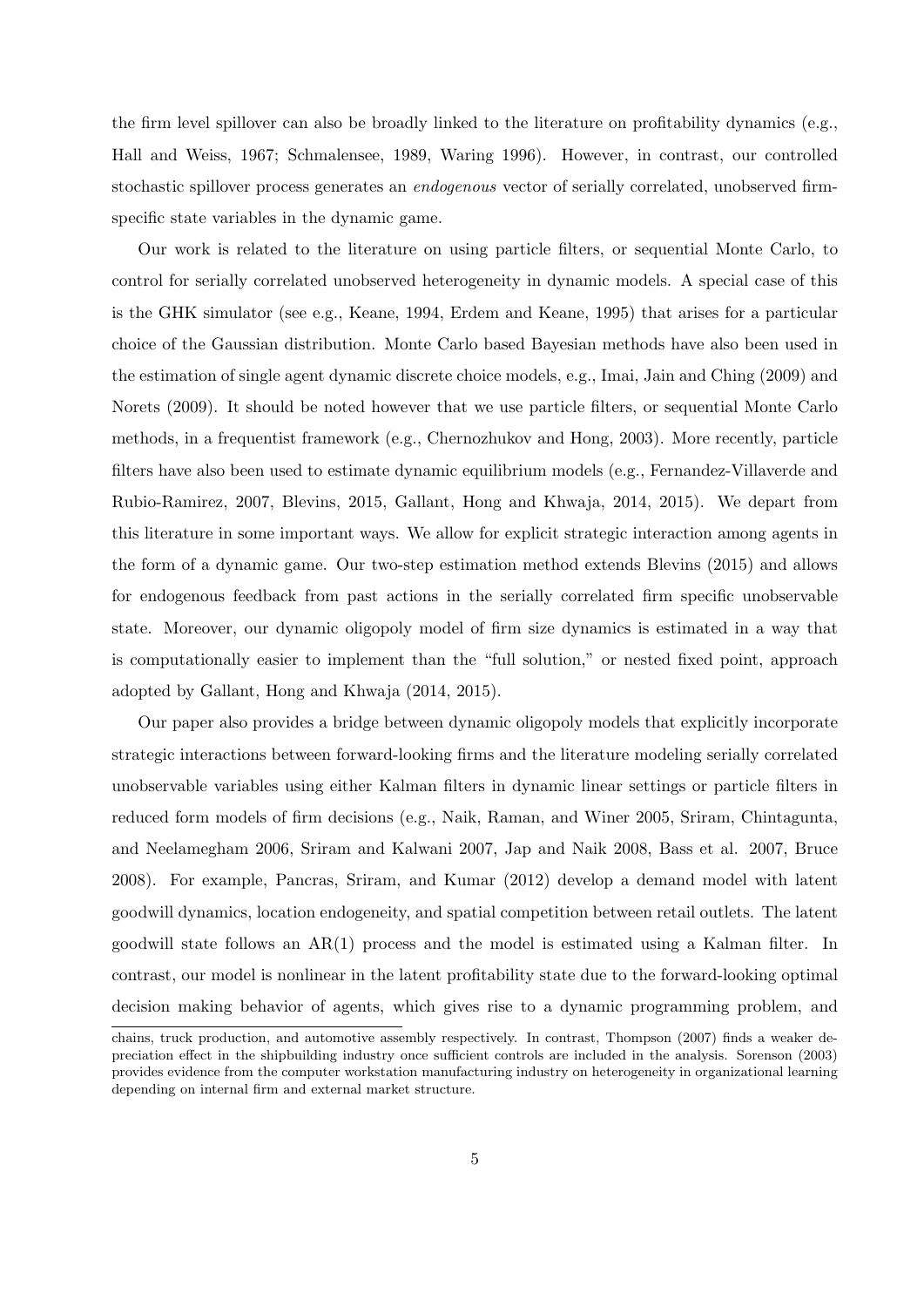endogenous feedback from the optimal decision to future values of the latent profitability state. This is the methodological challenge we face and our contribution is to develop a two-step approach to estimate nonlinear, dynamic discrete (multinomial or ordered) choice models with serially-correlated latent state variables following an arbitrary parametric law of motion.

Our method is also related to the work of Arcidiacono and Miller (2011), who provide an empirical framework via expectation-maximization for integrating out persistent unobserved heterogeneity in dynamic discrete choice models. However, there are some key differences: (i) our method allows for the serially correlated unobservable to have continuous support, (ii) be firm (or agent) specific as opposed to market specific, and (iii) endogenous to past agent actions.<sup>7</sup>

While our work focuses on within-firm size spillovers, there has been other related work that looks at industry-wide or inter-firm spillovers, and "learning from others (consumers or firms)" or "aggregate learning," e.g., Ching (2010), Shen (2014), Shen and Xiao (2014), Toivanen and Waterson (2005), and Yang (2015a). While such factors are likely relevant in many retail industries, it is unlikely they play a dominant role in explaining firm dynamics in our setting. In fact, using a subset of the same raw data and focusing on the city of Toronto, Yang (2015a) finds that learning from others accounts for at most 5% of the retail clustering observed in small neighborhood markets.

Using data on Canadian hamburger retail chains from their inception in 1970 to 2005, we study the decision to expand or contract for A&W, Burger King, Harvey's, McDonald's, and Wendy's across all Canadian cities. This setting provides us a suitable laboratory for studying the relationship between firm size and market dominance.Firstly, the time period we study captures comprehensive dynamics on the extensive margin, as is clearly reflected in the raw data patterns.<sup>8</sup> Secondly, each outlet that is constructed by a retail chain is nearly identical, in terms of outlet size and product offerings. Therefore, the volatility in expansion and contraction helps map out the spillovers of each firm's size over time. The estimated model generates a number of insights. First, we demonstrate that our baseline model, one that incorporates a serially correlated unobserved profitability component, fits the data better than alternative models that ignore such effects. Second, our estimates provide evidence of heterogeneity in brand effects, inter-temporal size spillovers

<sup>&</sup>lt;sup>7</sup>Conceivably, Arcidiacono and Miller's (2011) method could be extended to allow for agent specific unobservables but this might lead to a proliferation of parameters, e.g., if an agent specific transition matrix for the unobservables is required. Similarly, the transition matrix could potentially be allowed to depend on lagged choices of agents but we are unaware of such an implementation. Conversely, incorporating market specific unobservables instead of firm (or agent) specific unobservables is a straightforward special case of our set up.

<sup>&</sup>lt;sup>8</sup>The active periods of expansion in our data are consistent with views expressed through personal communication with high-level real estate managers, from Harvey's, McDonald's, and Wendy's, who mentioned an overarching goal of outlet growth during the time interval we study.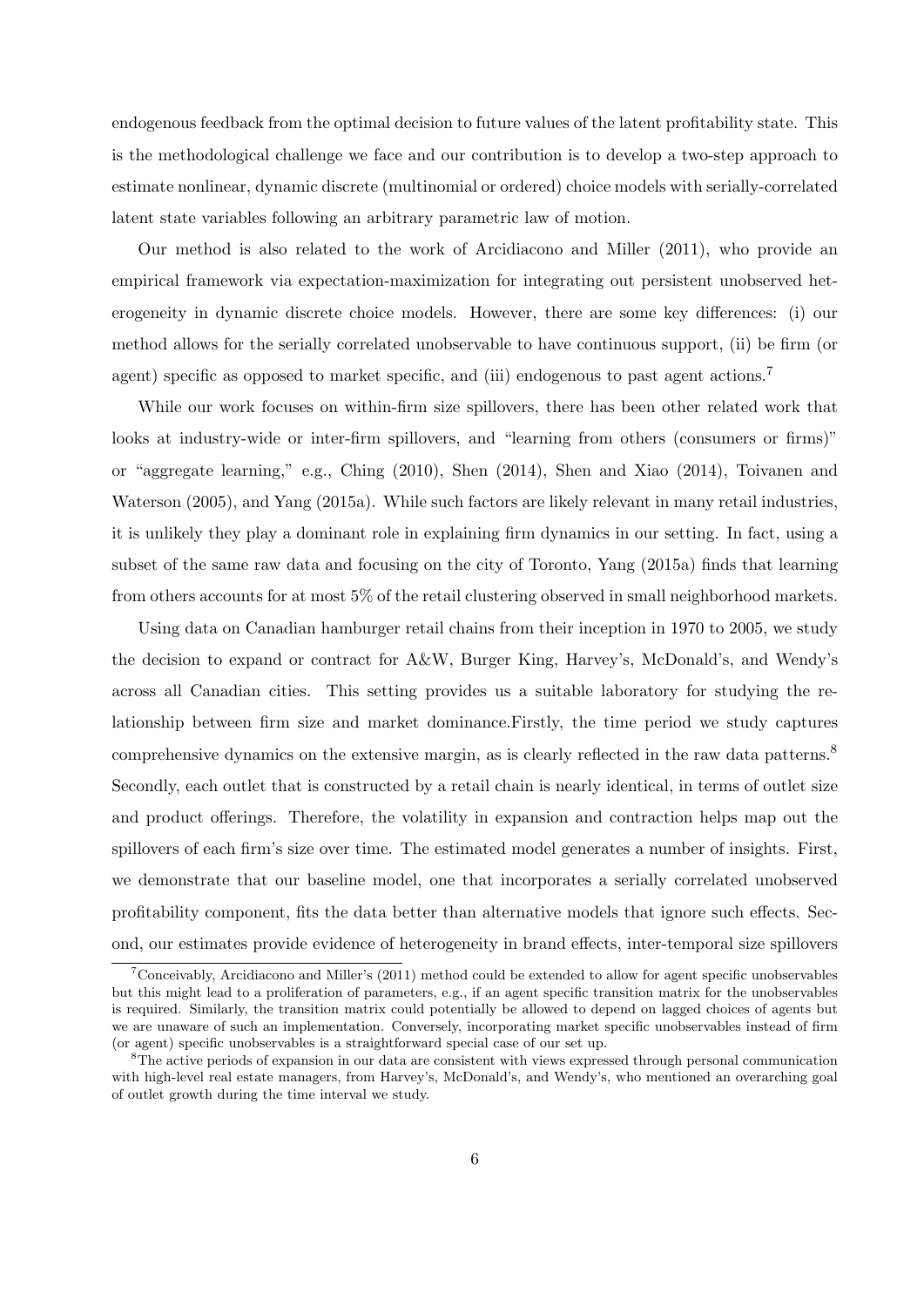and persistence in profitability across firms. These in turn affect the evolution of profits and, hence, expansion of different hamburger chains. Third, in particular, these affect McDonald's growth and dominance over time. Fourth, we show that the market dominance McDonald's enjoys is robust to various market and competitor level shocks. Overall, we find that this heterogeneous dynamic linkage shows how some firms become dominant and others falter as they expand, thus affecting market structure and industry concentration.

The setting of hamburger chains in Canada has also been the subject of other research. In particular, Igami and Yang (2015) also study expansion patterns in this industry.<sup>9</sup> Relative to their work, our model includes richer firm and market heterogeneity—both observed and unobserved and focuses on industry dynamics in a broader sense across the entire country. Our analysis controls for more observed heterogeneity in three ways: we use data from all 31 cities in Canada, we explicitly consider the identity of each firm, and we include more time-varying explanatory variables. Igami and Yang (2015) focused on only the seven largest cities in Canada, they considered two observed firm types (McDonald's and other firms), and they only used data on population and income. Additionally, we use data on property values, minimum wage, Grey Cup hosting, and smoking regulations. Controlling more thoroughly for observed heterogeneity is important because the key substantive and methodological insights of our paper revolve around time-varying unobserved heterogeneity. Igami and Yang (2015) allow for three discrete, permanent types in their main specification using the approach of Arcidiacono and Miller (2011), which is based on the expectation-maximization (EM) algorithm. Our approach is based on novel particle filtering methods and allows for richer forms of unobserved heterogeneity in the form of continuous variables that vary over time and evolve both stochastically and endogenously. Finally, the focus of our paper is quite different from that of Igami and Yang (2015). They focus on cannibalization and preemption in a subset of very large cities and define markets to be small neighborhoods (each with a 0.5 mile radius) within those cities, in which these aspects are more pronounced. Our analysis focuses more broadly on firm expansion in city-sized markets and uses data from all Canadian cities. In these larger geographic areas we abstract away from the effects of cannibalization and preemption, which will necessarily be muted since new outlets may still be located at some distance from existing ones.<sup>10</sup>

<sup>9</sup>We also note a few other papers that study the Canadian fast food industry. First, Yang (2015a) examines "aggregate learning" or learning from the decisions of other firms. In another paper, Yang (2015b) tests for preemption in firm strategies using a reduced form approach. Similar to Igami and Yang (2015), the focus of these papers is on much smaller geographic markets nested within metropolitan areas.

 $10$ An argument in favor of a broader market definition is that demand for fast food in one city is unlikely driven by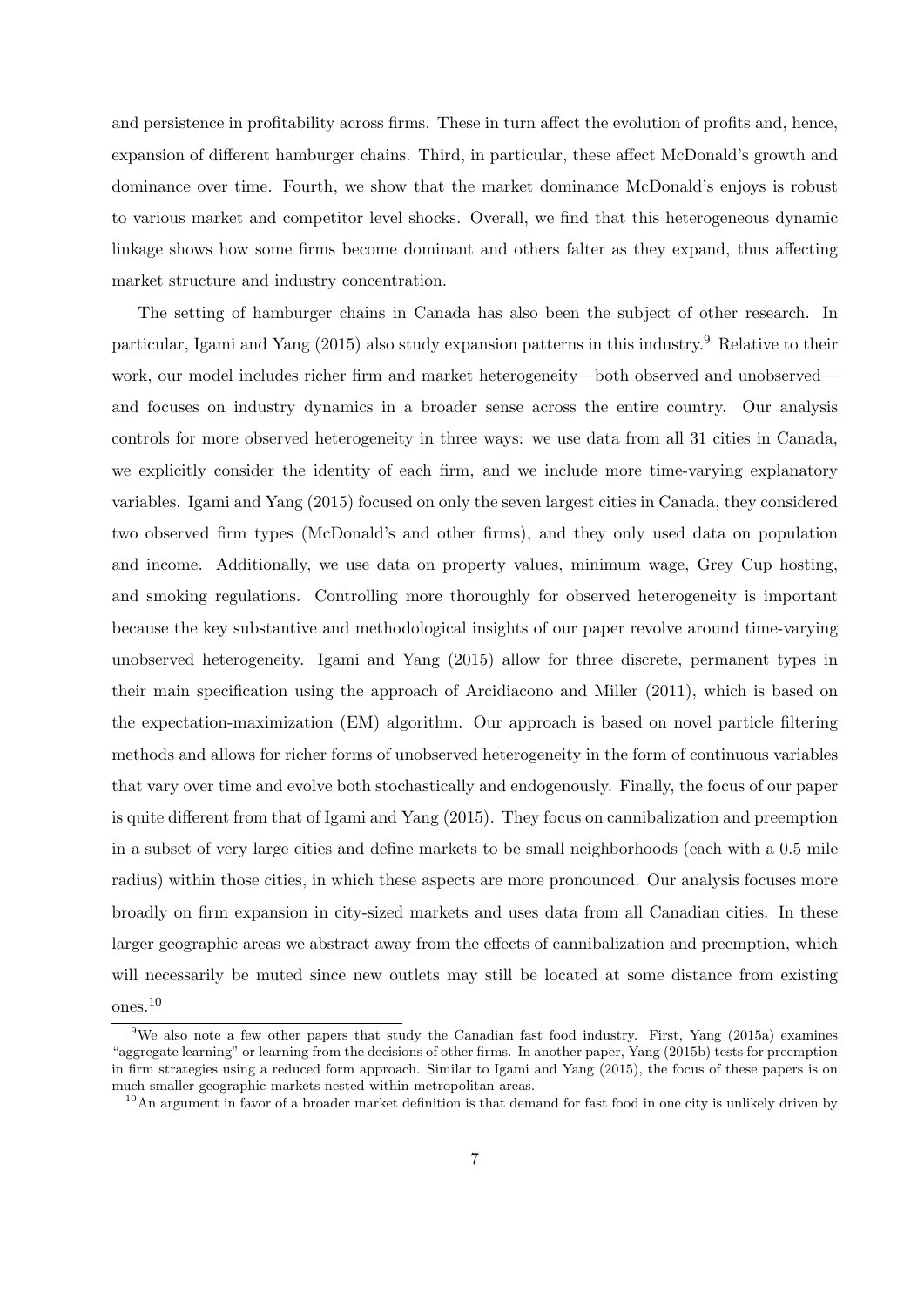### **2 Data and Empirical Patterns**

### **2.1 Market Characteristics**

For our analysis, we study the retail chain outlet expansion and contraction patterns across all Canadian Census Metropolitan Areas (i.e., cities) from 1970 to 2005. The hamburger retail chains we focus on are the main players in the industry during that time period: A&W, Burger King, Harvey's, McDonald's, and Wendy's. In total, our panel covers 31 cities over 36 years for each of the 5 retail chains. We interpret each city as an isolated market. Cities are separated by distances of at least 60 km.<sup>11</sup> We choose this definition of market for two main reasons. First, one could make an argument, similar to Toivanen and Waterson (2005), that demand in one city's fast food is unlikely driven by residents in another city at least 60 km away. Secondly, while individual managers within each chain's real estate division have well-defined geographic jurisdictions, each city's headquarters has a real estate manager that is in charge of the chain's overall growth strategy for that city. With this definition of the market, in each year we observe how many new stores were added, how many existing stores there are, and how many existing stores were closed.

Table 1 provides a snapshot of the main variables used for estimation. Most retailers have about three outlets on average, across markets and over time, while McDonald's has about 12. Figure 1 displays the growth of the fast food industry as measured by the annual total number of outlets.<sup>12</sup>

The retail store entry and exit data in raw form was originally collected by Yang (2015a), who used historical archives of phone directories to track each and every outlet that was ever in operation in Canada. We augment this data with information from a number of sources. We add market characteristics obtained from the Canadian Census. In particular, we have characteristics that affect revenue, such as population and income, and characteristics that may affect the fixed costs, such as property value (as many retail chains purchase the land on which their restaurants reside). We also include region-specific minimum wage levels over time from the Human Resources

residents in another city at least 60 km away (which is the minimum distance between any two cities in our data). On the other hand with a smaller market definition such as city blocks or neighborhoods, demand across these geographic markets may be correlated. For these reasons, a broad market definition has also been used in other past studies about retail chains, such as Shen and Xiao (2014) and Toivanen and Waterson (2005).

 $11$ In terms of driving time between two cities in our sample that are in closest proximity to one another (Toronto and Oshawa), one would need to drive at least 40 minutes.

<sup>&</sup>lt;sup>12</sup>The literature typically refers to the share of revenues or sales as "market share." In the absence of data on sales or revenues, in what follows by "market share" of a brand we mean the proportion of stores that the firm *i* owns in market *m* at time *t*. We acknowledge that our use of the term market share is somewhat unconventional relative to the literature, but on the other hand it is not illogical within our context. So we use it rather than invent new terminology or use a more unwieldy phrase such as "the share of stores." Moreover, if we had data on revenues or sales, then our approach would yield exactly the same definition of market share as commonly understood in the literature.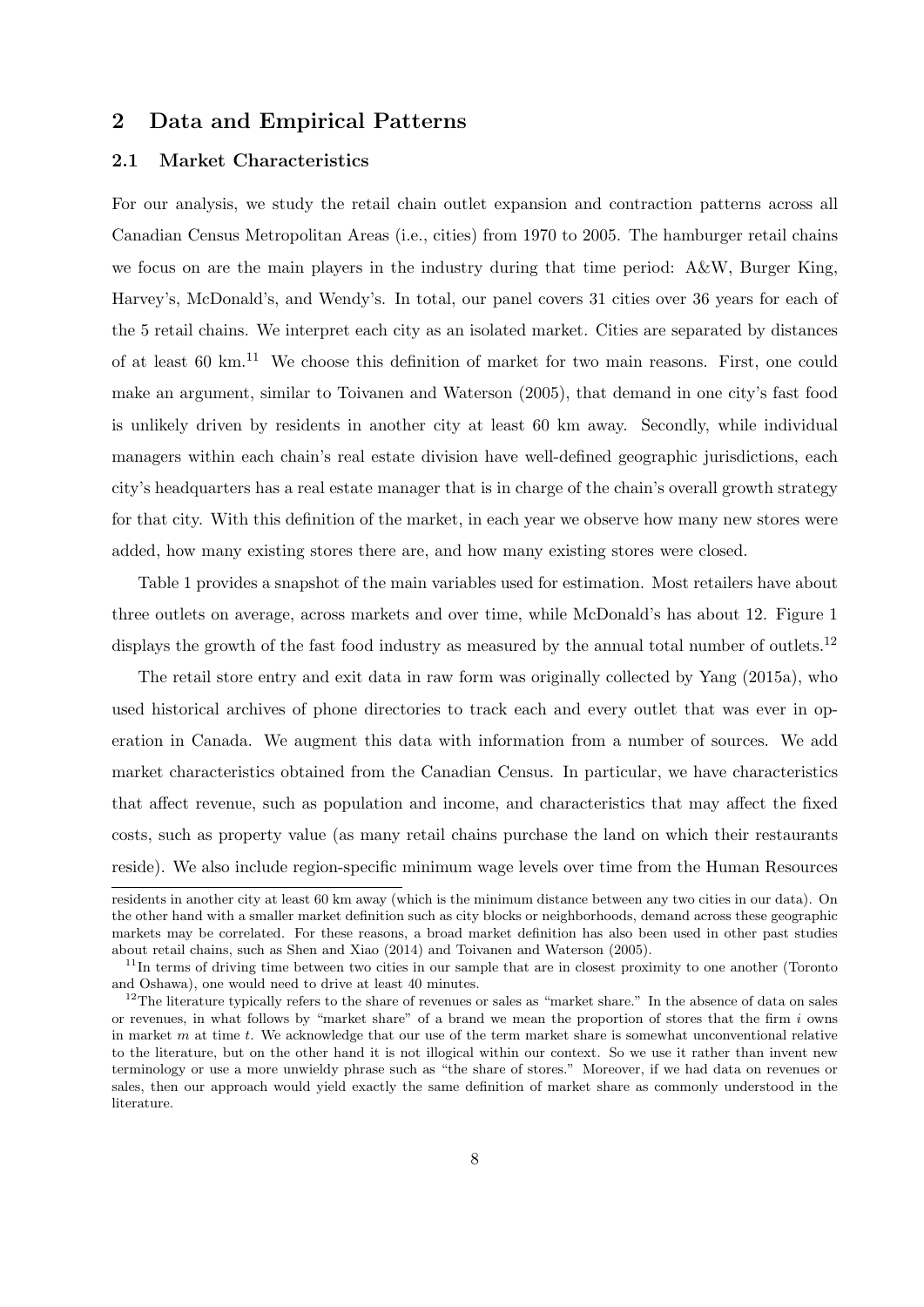| Variable                                       | Mean      | S.D.             | Min.           | Max.           | Obs. |
|------------------------------------------------|-----------|------------------|----------------|----------------|------|
| Annual number of A&W outlets per city          | 4.5       | 6.9              | $\Omega$       | 50             | 1116 |
| Annual number of Burger King outlets per city  | 2.6       | 3.7              | $\theta$       | 23             | 1116 |
| Annual number of Harvey's outlets per city     | 2.9       | 5.9              | $\Omega$       | 54             | 1116 |
| Annual number of McDonald's outlets per city   | 12.3      | 21.7             | $\Omega$       | 164            | 1116 |
| Annual number of Wendy's outlets per city      | 2.3       | $3.5\,$          | $\theta$       | 23             | 1116 |
| Annual change in number of A&W outlets         | 0.2       | 0.9              | $-7$           | 13             | 1116 |
| Annual change in number of Burger King outlets | 0.2       | 0.7              | $-2$           | 10             | 1116 |
| Annual change in number of Harvey's outlets    | 0.2       | $1.0\,$          | $-14$          | 18             | 1116 |
| Annual change in number of McDonald's outlets  | 0.8       | 2.1              | $-7$           | 29             | 1116 |
| Annual change in number of Wendy's outlets     | 0.2       | 0.6              | $-4$           | 6              | 1116 |
| Annual number of cities entered by A&W         | 1.0       | 1.9              | $\theta$       | 8              | 1116 |
| Annual number of cities entered by Burger King | 0.9       | $1.6\,$          | $\theta$       | $\overline{7}$ | 1116 |
| Annual number of cities entered by Harvey's    | 0.9       | $1.2\,$          | $\overline{0}$ | 4              | 1116 |
| Annual number of cities entered by McDonald's  | 0.9       | 1.9              | $\theta$       | 8              | 1116 |
| Annual number of cities entered by Wendy's     | 0.9       | $1.5\,$          | $\theta$       | 6              | 1116 |
| Annual number of cities exited by A&W          | 0.2       | $0.5\,$          | $\theta$       | $\overline{2}$ | 1116 |
| Annual number of cities exited by Burger King  | 0.1       | 0.3              | $\overline{0}$ | $\mathbf{1}$   | 1116 |
| Annual number of cities exited by Harvey's     | 0.1       | 0.4              | $\overline{0}$ | $\overline{2}$ | 1116 |
| Annual number of cities exited by McDonald's   | 0.0       | 0.0              | $\overline{0}$ | $\overline{0}$ | 1116 |
| Annual number of cities exited by Wendy's      | 0.1       | $0.2\,$          | $\overline{0}$ | $\mathbf{1}$   | 1116 |
| HHI (based on number of outlets)               | 0.4       | $0.2\,$          | 0.2            | $1.0\,$        | 1076 |
| Population (millions)                          | 0.4       | 0.5              | 0.1            | 2.9            | 1116 |
| Income (millions)                              | 0.1       | $\boldsymbol{0}$ | $\theta$       | 0.1            | 1116 |
| Property value (millions)                      | $\rm 0.3$ | 0.1              | 0.1            | 0.8            | 1116 |
| Minimum wage                                   | 4.6       | 1.9              | 1.1            | 8              | 1116 |

Table 1: Summary Statistics



(a) Average number of outlets

(b) Market share

Figure 1: Evolution of Market Structure Over Time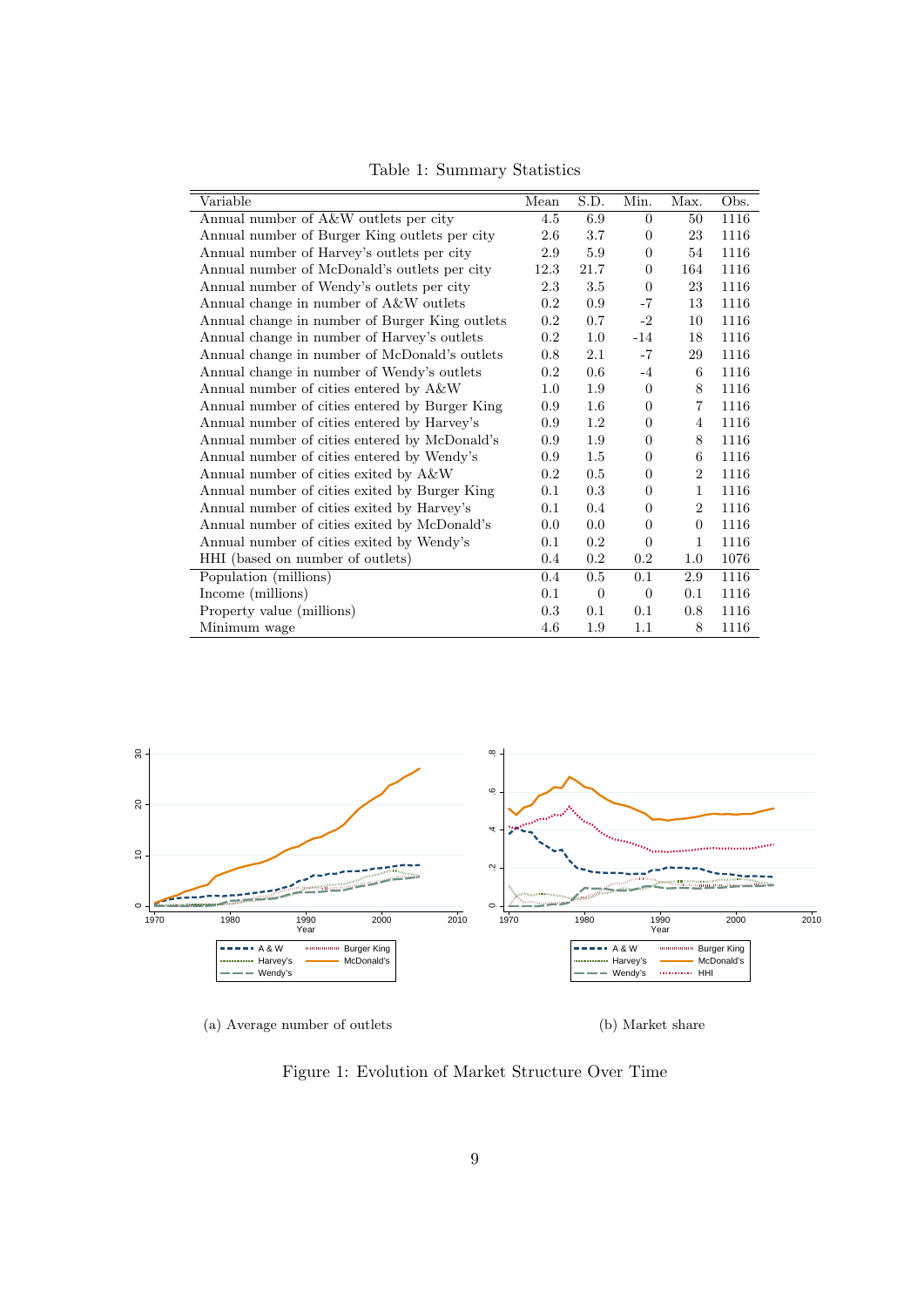and Skills Development Canada online database. This provides an additional variable that controls for cost, as fast food chains often hire workers at or near minimum wage. We also include information about whether a city hosted the Canadian Football League's (CFL) Grey Cup championship tournament.<sup>13</sup> Finally, we use additional information about the roll-out of anti-smoking regulations across Canadian municipalities. From Shields (2007), we obtained the years in which each municipality introduced smoking by-laws that prohibit people from smoking in public places. In Canada, these regulations were first introduced in certain cities before being enacted more generally at the provincial level. This additional data is included in our analysis as past work has shown that smoking by-laws have an impact on the amount of food consumed in restaurants (Lewis, 2012).

#### **2.2 Expansion and Contraction Patterns**

To motivate our decision to focus on expansion and contraction in the dynamic oligopoly model, we present total counts of entry, exit, re-entry, and re-exit. Table 2 illustrates that while there is variation in these events across retail chains, there is disproportionately more expansion and contraction than pure entry and exit. This pattern is consistent with recent evidence that changes in market shares and industry structure among retailers are largely due to expansion and contraction by incumbents rather than de novo entry or permanent exit (Hanner et al., 2011).

To focus on a concrete example, consider A&W's experience in Abbotsford, British Columbia. It first entered the city in 1972, exited in 1975, re-entered in 1976, and exited again in 1984. A&W re-entered in 1988, and then expanded by one store per year in 1991 and 1992, followed by a contraction of two stores in 1993, expansion by one store per year in 1994 and 1995, contraction of two stores in 1996, expansion of two stores in 1997, contraction of one store in 1999, and expansion of one store in 2002. Hence, most of A&W's decisions after 1988 would not be captured by a model of entry and exit alone. Furthermore, modeling expansion and contraction patterns will identify dynamics otherwise left out by focusing solely on entry and exit, and the effects of these dynamics on market structure and its evolution.

<sup>&</sup>lt;sup>13</sup>This event is the Canadian equivalent to the National Football League's (NFL) Super Bowl. Each year, a city is selected to host the Grey Cup by a board of governors at the CFL. While this process is done through a bidding process to ensure that a certain level of revenue can be generated, the board tries to rotate the event across all member cities. The Grey Cup event draws in fans from all provinces, and is said to generate significant revenues for the host city (Johnstone, 2012). There may also be some long-run benefits in the form of improved infrastructure and construction of new facilities, as these investments are often conditions of the submitted bids. Refer to http://cfldb.ca/faq/league/ for more details.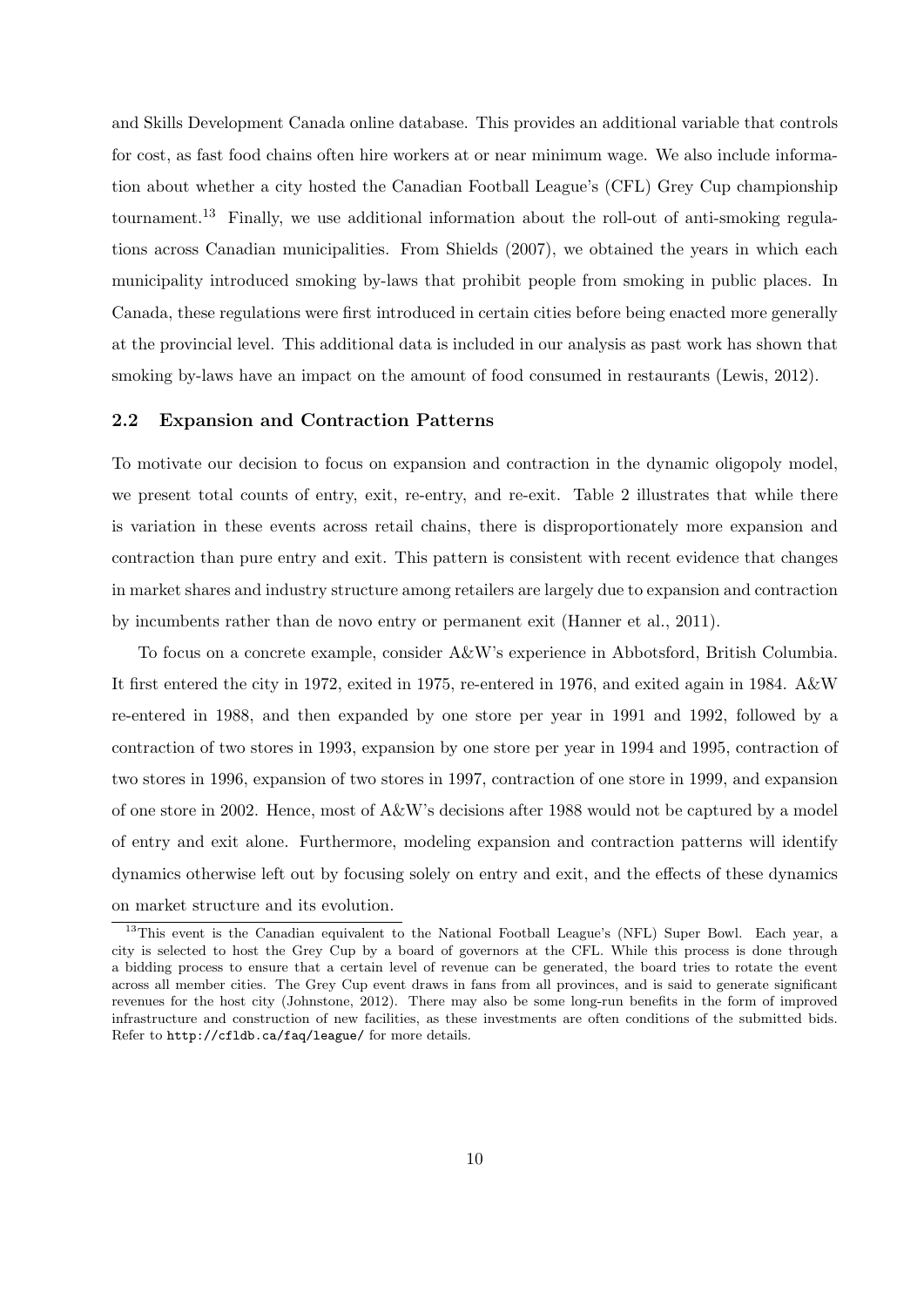| Chain       | Expansion | Contraction | Entry | Exit | Re-Entry | Re-Exit |
|-------------|-----------|-------------|-------|------|----------|---------|
| A&W         | 237       | 78          | 25    | 4    |          |         |
| Burger King | 178       | 45          | 31    | 3    |          |         |
| Harvey's    | 186       | 44          | 27    |      |          |         |
| McDonald's  | 380       | 17          | 23    |      |          |         |
| Wendy's     | 184       | 27          | 31    |      |          |         |

Table 2: Average Annual Expansion and Contraction by Chain.

Table 3: Market Expansion Regressions

|                              | (1)      | (2)          | (3)         | $\left( 4\right)$ | (5)      |
|------------------------------|----------|--------------|-------------|-------------------|----------|
|                              | A&W      | Burger King  | Harvey's    | McDonald's        | Wendy's  |
| Lagged $A\&W$ expansion      | 0.0475   |              |             |                   |          |
|                              | (0.0809) |              |             |                   |          |
|                              |          |              |             |                   |          |
| Lagged Burger King expansion |          | 0.0228       |             |                   |          |
|                              |          | (0.0520)     |             |                   |          |
| Lagged Harvey's expansion    |          |              | $0.0867***$ |                   |          |
|                              |          |              |             |                   |          |
|                              |          |              | (0.0252)    |                   |          |
| Lagged McDonald's expansion  |          |              |             | $0.0245*$         |          |
|                              |          |              |             | (0.0116)          |          |
|                              |          |              |             |                   |          |
| Lagged Wendy's expansion     |          |              |             |                   | $0.132*$ |
|                              |          |              |             |                   | (0.0542) |
| Observations                 | 1116     | 1116         | 1116        | 1116              | 1116     |
| Controls                     | Yes      | Yes          | Yes         | Yes               | Yes      |
| City dummies                 | Yes      | $_{\rm Yes}$ | Yes         | Yes               | Yes      |

Clustered standard errors (by market) in parentheses.  $\hat{p}$   $p$  < 0.05,  $\hat{p}$   $\hat{p}$  < 0.01,  $\hat{p}$   $\hat{p}$  < 0.001.

#### **2.3 Persistence in Expansion**

Our aim is to understand the dynamic link between firm size, profitability and market dominance and the persistence in profitability that this might imply. This persistence will also materialize through correlation between past and current firm expansion. For example, if increases in firm size lead to greater profitability and hence even more expansion, then there should be a positive correlation between past and current expansion. On the other hand if firm size is detrimental to profitability then there should be a negative correlation between past and current expansion. To study the relationship between firm size and subsequent market dominance, we first examine the raw data and then consider the linear regression of current expansion on lagged expansion.

First, Figure 2 provides evidence that suggests there is a positive relationship between current and past expansion. This link appears to be strongest for McDonald's. Second, the regression results reported in Table 3 are consistent with the graphical patterns. That is, we find evidence of a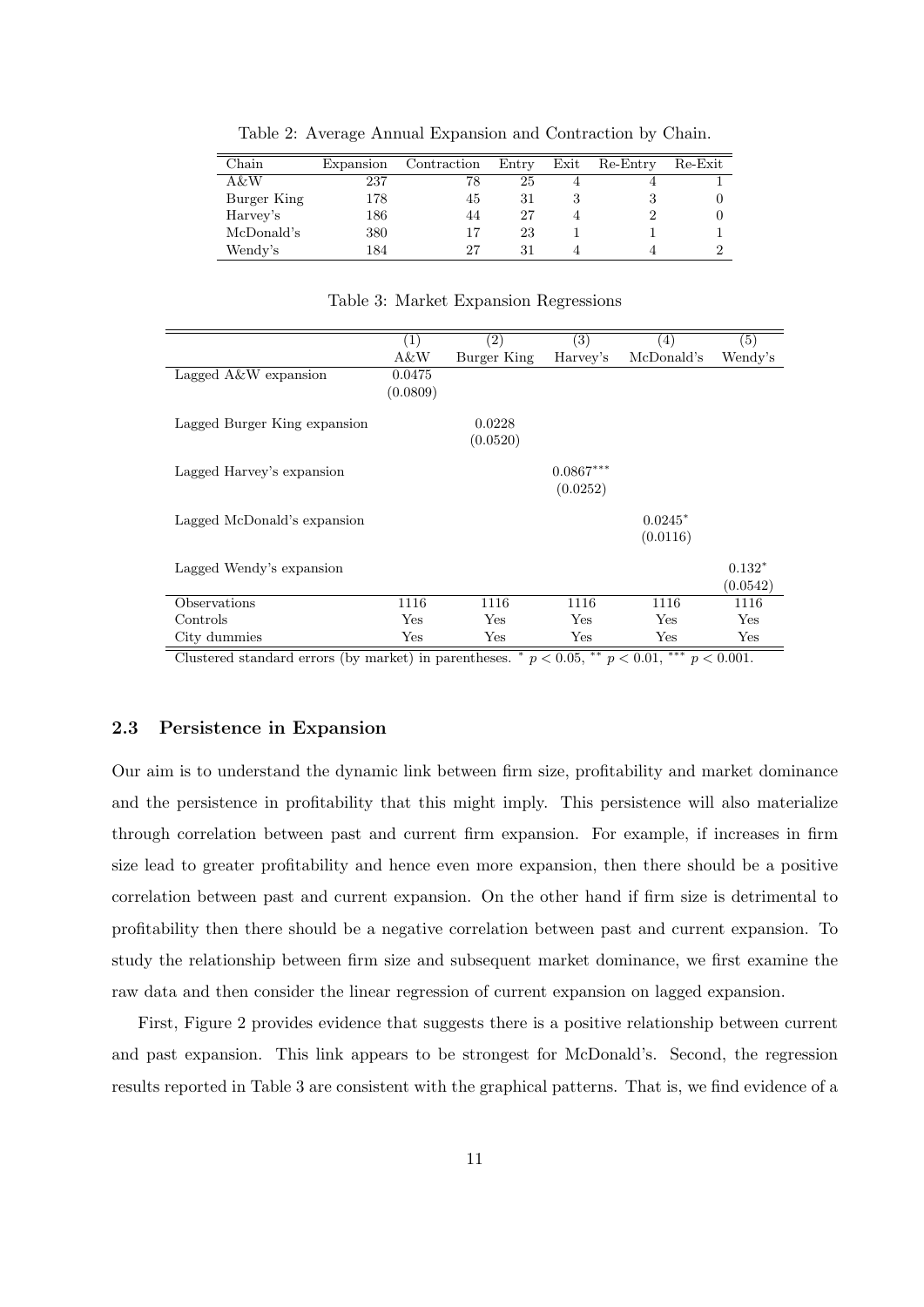

(e) Wendy's

Figure 2: Current Expansion and Contraction vs. Past Expansion and Contraction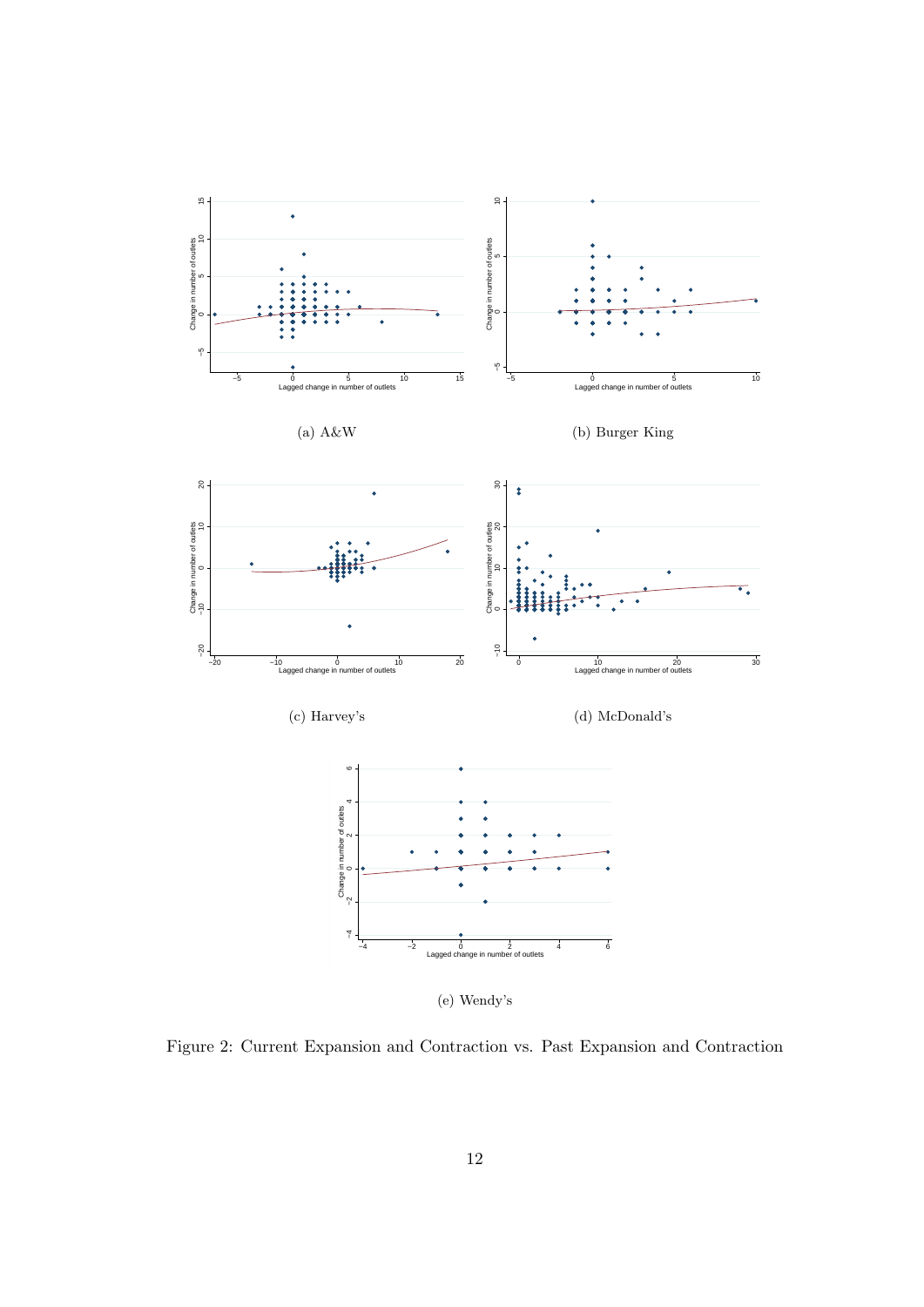positive relationship between past and current expansion for Harvey's, McDonald's, and Wendy's.<sup>14</sup>

In summary, these descriptive patterns suggest that there may indeed be a dynamic link between past and current profitability, as exhibited through the correlation between past and current expansion, and that if there is indeed such a link it may be different across firms. This, in turn, suggests a link between firm size, profitability, and market dominance.

## **3 Model**

We consider a model of  $i = 1, \ldots, I$  forward-looking firms in a retail industry that make decisions about operating in market *m* in every time period *t*. For a given market *m*, at the beginning of each time period *t*, firm *i* must decide whether to expand or contract operations, or make no changes to the number of outlets, i.e.,  $n_{imt}$  ∈ {−*K*, −(*K* − 1), ..., −1, 0, 1, ..., *K* − 1, *K*}. Based on this decision the total stock of active outlets,  $N_{imt} \geq 0$ , in city<sup>15</sup> *m* at time *t* for firm *i* evolves as

$$
N_{imt} = N_{im,t-1} + n_{imt}.
$$

This formulation of expansion and contraction choices includes entry and exit as special cases. Entry occurs when  $N_{imt} > 0$  following  $N_{im,t-1} = 0$  and exit occurs when  $N_{imt} = 0$  following  $N_{im,t-1}$  > 0. Each forward-looking firm *i*, whether incumbent or potential entrant, makes a decision *nimt* to maximize its expected discounted stream of profits for each market *m* in each period *t*. In the tradition of discrete choice models of entry and exit (e.g., Bresnahan and Reiss, 1991a, 1991b, Berry, 1992), we define the reduced form one-shot payoff function as

$$
\Pi_i(n_{imt}, n_{-imt}, N_{im,t-1}, N_{-im,t-1}, X_{mt}^R, X_{mt}^C, Z_{imt}, \nu_{imt})
$$
\n
$$
= R(n_{imt}, n_{-imt}, N_{im,t-1}, N_{-im,t-1}, X_{mt}^R, Z_{imt}^R)
$$
\n
$$
- C(n_{imt}, n_{-imt}, N_{im,t-1}, N_{-im,t-1}, X_{mt}^C, Z_{imt}^C) + \nu_{imt}, \quad (1)
$$

where *R* is a revenue function, *C* is a cost function, and  $\nu_{imt}$  is a private payoff shock. Here,  $n_{-imt}$ is a vector of the number of outlets that *i*'s rivals choose to open or close in city *m* at time *t*. Similarly, *N−imt* is a vector of the total number of outlets *i*'s rivals have in market *m* in period *t*.

<sup>&</sup>lt;sup>14</sup>We also explored alternative mechanisms that could lead to the patterns observed in Figure 2 and Table 3. For example, the demand for fast food could be growing in a market in which case all chains would see an increase in the number of outlets over time. We thank an anonymous referee for suggesting that, to rule out this alternative mechanism we could investigate whether the current expansion of a particular chain is correlated with the past expansion of its rivals. We found no evidence of this and so we proceed with the model introduced below, which is based instead on spillovers within a chain across time.

 $15$ Since we define each market to be a city we use these terms interchangeably.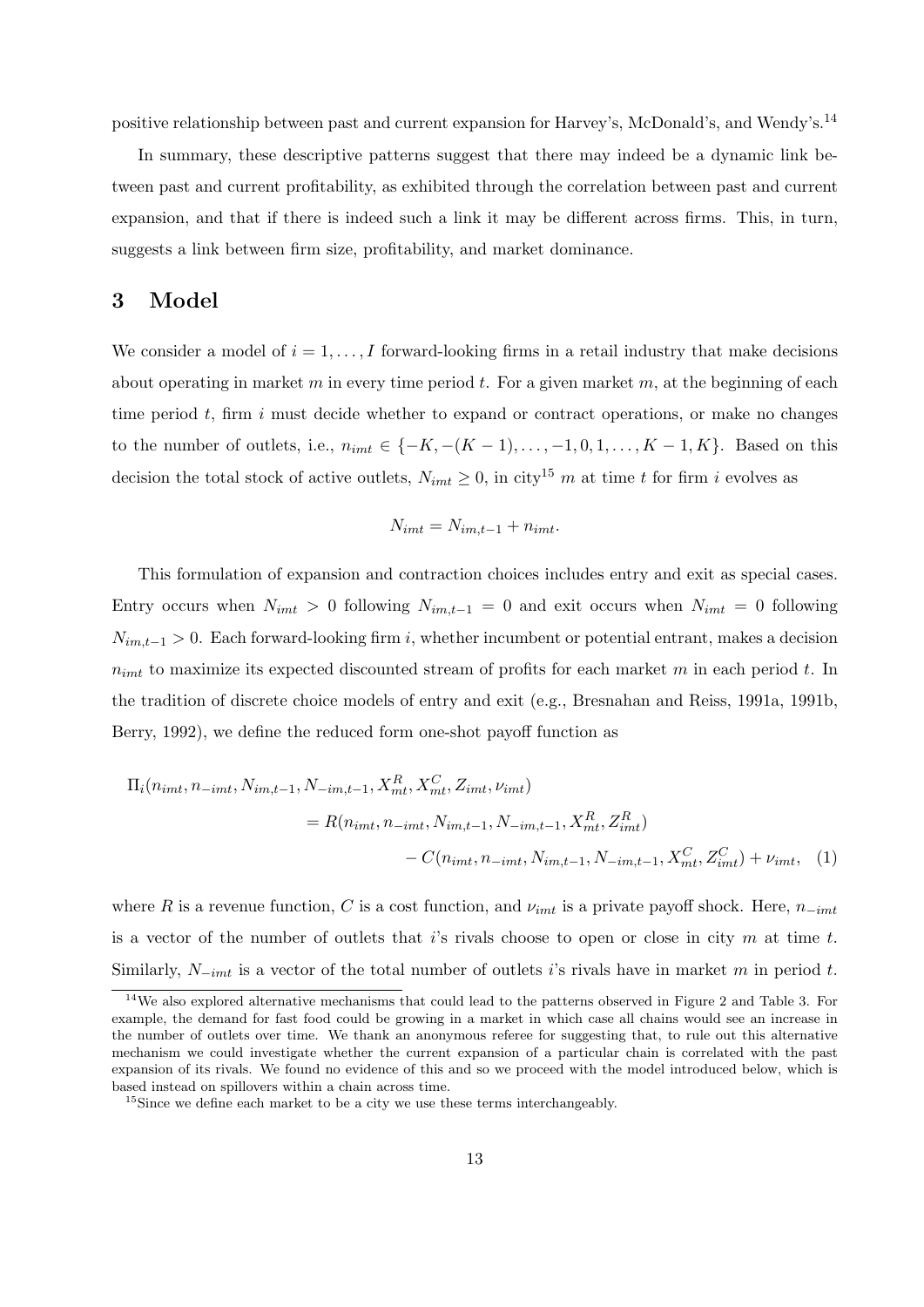The revenue and cost shifters are  $X_{mt}^R$  and  $X_{mt}^C$ , respectively; for instance, population and income would be included in  $X_{mt}^R$ , while real estate costs would be in  $X_{mt}^C$ . The variables  $Z_{imt}^R$  and  $Z_{imt}^C$ are, respectively, the unobserved (to the researcher) revenue and cost components of profitability of the retailers. Furthermore,  $\theta^R$  and  $\theta^C$  are vectors of model parameters. Finally,  $\nu_{imt}$  is a privately known i.i.d. profit shock (i.e., a structural error) drawn from a distribution  $F(\nu_i \mid S_{imt})$  with support  $V_i \subset \mathbb{R}$ , where  $S_{imt}$  is the payoff relevant state defined below.

Let  $S_{imt} = (N_{im,t-1}, N_{-im,t-1}, X_{mt}^R, X_{mt}^C, Z_{mt})$  denote the current payoff-relevant state from the perspective of firm *i* in market *m* at time *t*. To be more precise, we specify the one-shot payoff function parametrically as follows:

$$
\Pi_i(n_{imt}, n_{-imt}, S_{imt}, \nu_{imt}) = \left[ \theta_1^R X_{mt}^R - \theta_1^C X_{mt}^C - \theta_2 \sum_{j \neq i} N_{jmt} + \theta_3 N_{imt} + \gamma Z_{imt} \right] \cdot 1\{N_{imt} > 0\}
$$

$$
-\psi_1 \cdot 1\{N_{im,t-1} = 0, n_{imt} > 0\} - \psi_2 \cdot 1\{n_{imt} > 0\} \cdot n_{imt}
$$

$$
-\psi_3 \cdot 1\{N_{im,t-1} > 0, n_{imt} < 0\} \cdot n_{imt} + \nu_{imt} \cdot 1\{N_{imt} > 0\}. \tag{2}
$$

The one-shot payoff represents revenue net of costs. Revenue is a function of the size of the market, as determined by  $\theta_1^R X_{mt}^R$ . However, if retailers face competition, their revenue is reduced by  $\theta_2 \sum_{j \neq i} N_{jmt}$ . Each store brings in additional revenue totaling  $\theta_3 N_{imt}$ . In addition to the costs  $\theta_2^R X_{mt}^C$ , the retailers face an entry cost,  $\psi_1$ , per-outlet expansion cost,  $\psi_2$ , and per-outlet salvage or scrap value  $\psi_3$ . The salvage or scrap value is gross of any contraction costs for the firm if these exist, e.g., penalties for breaking a real estate rental lease, severance payments to workers, etc.

The dynamic link between firm size and profitability arises in the model through unobserved composite profitability,  $Z_{imt} \equiv Z_{imt}^R + Z_{imt}^C$ . This composite profitability follows a firm-specific autoregressive process which evolves according to

$$
Z_{imt} = \mu_i + \delta_i Z_{im,t-1} + \beta_{i1} N_{im,t-1} + \beta_{i2} N_{im,t-1}^2 + \beta_{i3} N_{im,t-1}^3 + \eta_m + \epsilon_{imt},\tag{3}
$$

where  $\epsilon_{imt} \sim N(0, \omega_i^2)$  is i.i.d. Therefore, the parameters  $(\mu_i, \delta_i, \beta_{i1}, \beta_{i2}, \beta_{i3}, \omega_i, \eta_m)$  fully characterize the evolution of firm *i*'s unobserved profitability in market *m*, net of the i.i.d. shock *νimt*.

This unobserved profitability measure has three main components. The first component, with parameter  $\delta_i$ , is the *persistence of profitability*, or in other words, the extent to which retailers retain their past success (loosely speaking, "institutional retention or memory"). The second component, the collective terms with coefficients  $\beta_{i1}$ ,  $\beta_{i2}$ , and  $\beta_{i3}$ , accounts for the changes in profitability as the chain's size in a given city changes over time (i.e., *intertemporal size spillover* ). This empirical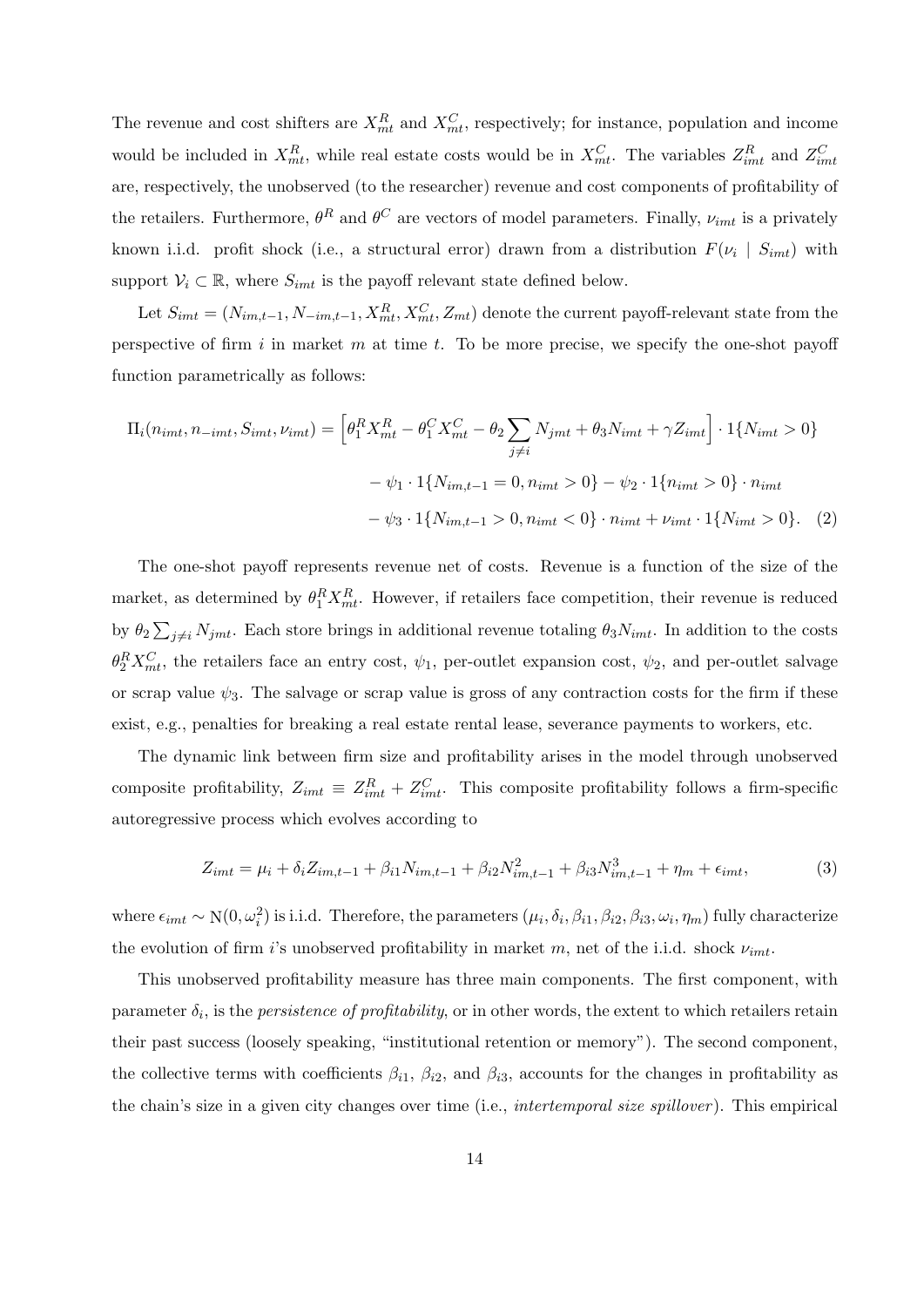specification of persistence in profitability and inter-temporal size spillovers in the unobserved profitability component  $Z_{imt}$  is similar to the learning by doing process in Benkard (2000, 2004), who in turn builds on Argote, Beckman and Epple  $(1990)$ .<sup>16</sup> Finally, there is the drift component consisting of a firm-specific fixed effect,  $\mu_i$ , which represents the long run average profitability or *brand effect* for firm *i*, and a city specific fixed effect,  $\eta_m$ . Since this is an AR(1) process with a potentially non-zero drift, due to the recursive structure, these effects account for any marketor firm-specific differences in the growth of unobserved profitability over time. Finally,  $\epsilon_{imt}$  is a normally distributed i.i.d. innovation to unobserved profitability with standard deviation  $\omega_i$ .

This specification allows for heterogeneity across firms since the parameters are chain-specific. Therefore, this specification captures firm-market-specific unobserved heterogeneity that is potentially serially correlated. Incorporating this time-varying endogenous profitability in the model is a critical aspect when studying the link between firm size, profitability, and market dominance. Although, this component of firm-specific profitability is unobserved to the researcher, we assume that *Zimt* is observed by all firms. However, the model allows for some elements of a firm's profitability to be private information, e.g., proprietary technology or proprietary processes for supply chain management or service operations, or manufacture of products. This information is incorporated in *νimt*, which is known to firm *i* when making a decision but is not known by firm *i*'s rivals. Furthermore, this is the key difference in the structural interpretation of the two components of profitability that are unobserved (to the researcher).

In summary, the model's structural parameters can be represented as  $\alpha = (\alpha_1, \ldots, \alpha_I)$ , where

$$
\alpha_i = (\theta_1^R, \theta_1^C, \theta_2, \theta_3, \psi_1, \psi_2, \psi_3, \gamma, \delta_i, \beta_{i1}, \beta_{i2}, \beta_{i3}, \omega_i, \eta_m).
$$

The one-shot payoff functions Π*<sup>i</sup>* depend implicitly on these parameters. Given an initial state  $S_{imt}$  at time *t*, the firm's expected present discounted profits, prior to the private shock  $\nu_{imt}$  being realized, is

$$
\mathbb{E}\left[\sum_{\tau=t}^{\infty}\rho^{\tau-t}\Pi_i(n_{im\tau}, n_{-im\tau}, S_{im\tau}, \nu_{im\tau})\middle|S_{imt}\right],\tag{4}
$$

where  $\rho$  is the discount factor,  $0 \leq \rho < 1$ . The firm's objective is to maximize the present discounted

<sup>&</sup>lt;sup>16</sup>The learning by doing literature typically estimates the relationship between costs or amount of inputs and cumulative output (as proxy for past experience). Benkard (2000) estimates the relationship between labor input and lagged cumulative output (allowing for depreciation to measure organizational forgetting), current output, and output of a related product (to capture spillovers across products). Our specification of size spillovers and institutional retention is more reduced form than, e.g., Argote, Beckman and Epple (1990), since it cannot disentangle the underlying sources of these effects such as employee turnover etc. This is primarily because of the nature of our data set. Potentially with better data the sources of such spillovers could be estimated. On the other hand, we embed this specification in fully specified dynamic oligopoly model with strategic interaction among firms.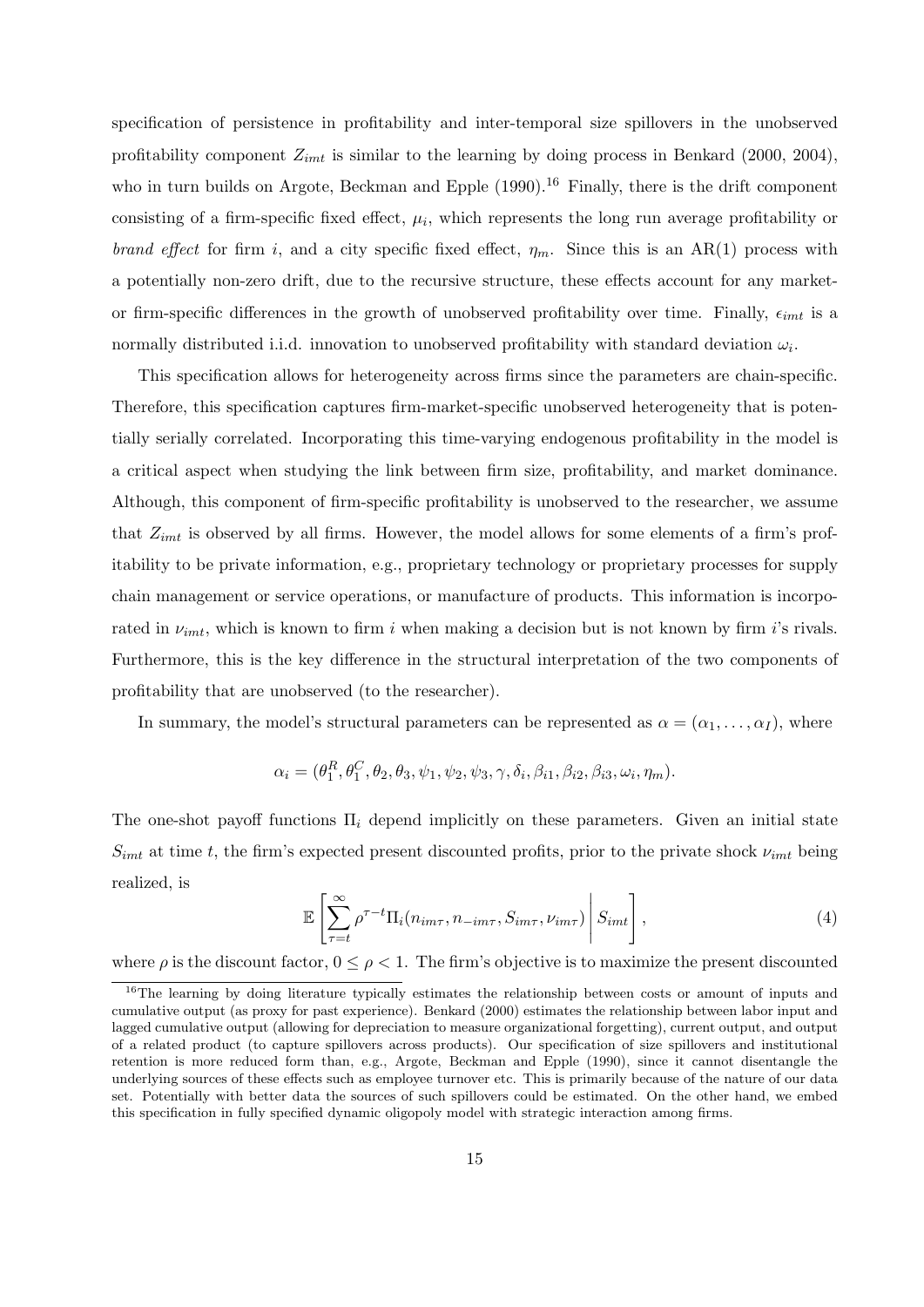value of its profits at each time period *t* taking as given the equilibrium action profiles of other firms. The expectation here is taken over the firms' actions and private shocks in the current period as well as the future evolution of the state variables, private shocks, and actions of all firms.

We follow the literature in specifying a dynamic game of incomplete information and focusing on Markov perfect equilibria (MPE) in pure strategies (e.g., Ackerberg, Benkard, Berry, and Pakes, 2007; Bajari, Benkard and Levin, 2007). In order to define the MPE strategies for the game we employ the following notation. Recall that *Simt* is the payoff-relevant state for firm *i* in market *m* at time *t*. Let  $S_i$  denote the state space containing all feasible values of  $S_{imt}$  for firm *i* and let  $\mathcal{N}_i$ denote firm *i*'s choice set (i.e.,  $n_{imt} \in \mathcal{N}_i$ ). Also, define *S* to be the collection of  $\mathcal{S}_i$ . For simplicity, we let  $S_{mt}$  denote the market state, defined as the collection of the state variables  $S_{imt}$  of all firms in market *m* at time *t*. Similarly, let *νmt* denote the collection of the i.i.d. private shocks *νimt* of all firms in market *m* at time *t*. A Markov strategy for firm *i* is a function  $\sigma_i : \mathcal{S} \times \mathbb{R} \to \mathcal{N}_i$  mapping payoff-relevant state variables and private information to the set of possible actions. We denote a profile of Markov strategies by  $\sigma = (\sigma_1, \ldots, \sigma_I)$ .

The ex-ante value function  $V_i(S_{mt}; \sigma)$  gives the expected present discounted value of profits obtained by firm *i* when players use strategies  $\sigma$  and the market state is  $S_{mt}$ . Dropping the market and time indices here, we define the ex-ante value function recursively as

$$
V_i(S; \sigma) = \mathbb{E}\bigg[\Pi_i(\sigma(S, \nu), S_i, \nu_i) + \rho \mathbb{E}\big[V_i(S'; \sigma) \mid S, n = \sigma(S, \nu)\big] \mid S\bigg].
$$

Here,  $\sigma(S, \nu)$  denotes the action profile  $(\sigma_1(S, \nu_1), \ldots, \sigma_I(S, \nu_I))$  and *n* denotes the same profile represented as  $(n_1, \ldots, n_I)$ . The outer expectation is over current values of the private shocks,  $\nu$ , and hence current actions of rivals, given *S*. The inner expectation is with respect to the state variable next period, *S ′* , conditional on the state *S* and the actions of all firms in the current period  $(n_i, n_{-i}).$ 

A MPE is defined as a Markov strategy profile  $\sigma$  such that no firm *i* has an incentive to unilaterally deviate from its strategy  $\sigma_i$  while its rivals are playing according to their strategies in  $\sigma_{-i}$ . Thus, for any firm *i* there is no alternative Markov strategy  $\tilde{\sigma}_i$  that yields higher expected discounted profits (in terms of  $V_i(\cdot)$ ) than  $\sigma_i$  while its rivals are using their strategies in  $\sigma_{-i}$ . Formally,  $\sigma$  is an MPE if, for all firms *i*, all market states *S*, and for all alternative Markov strategies  $\tilde{\sigma}_i$ , the following condition holds:

$$
V_i(S; \sigma_i, \sigma_{-i}) \ge V_i(S; \tilde{\sigma}_i, \sigma_{-i}).
$$
\n<sup>(5)</sup>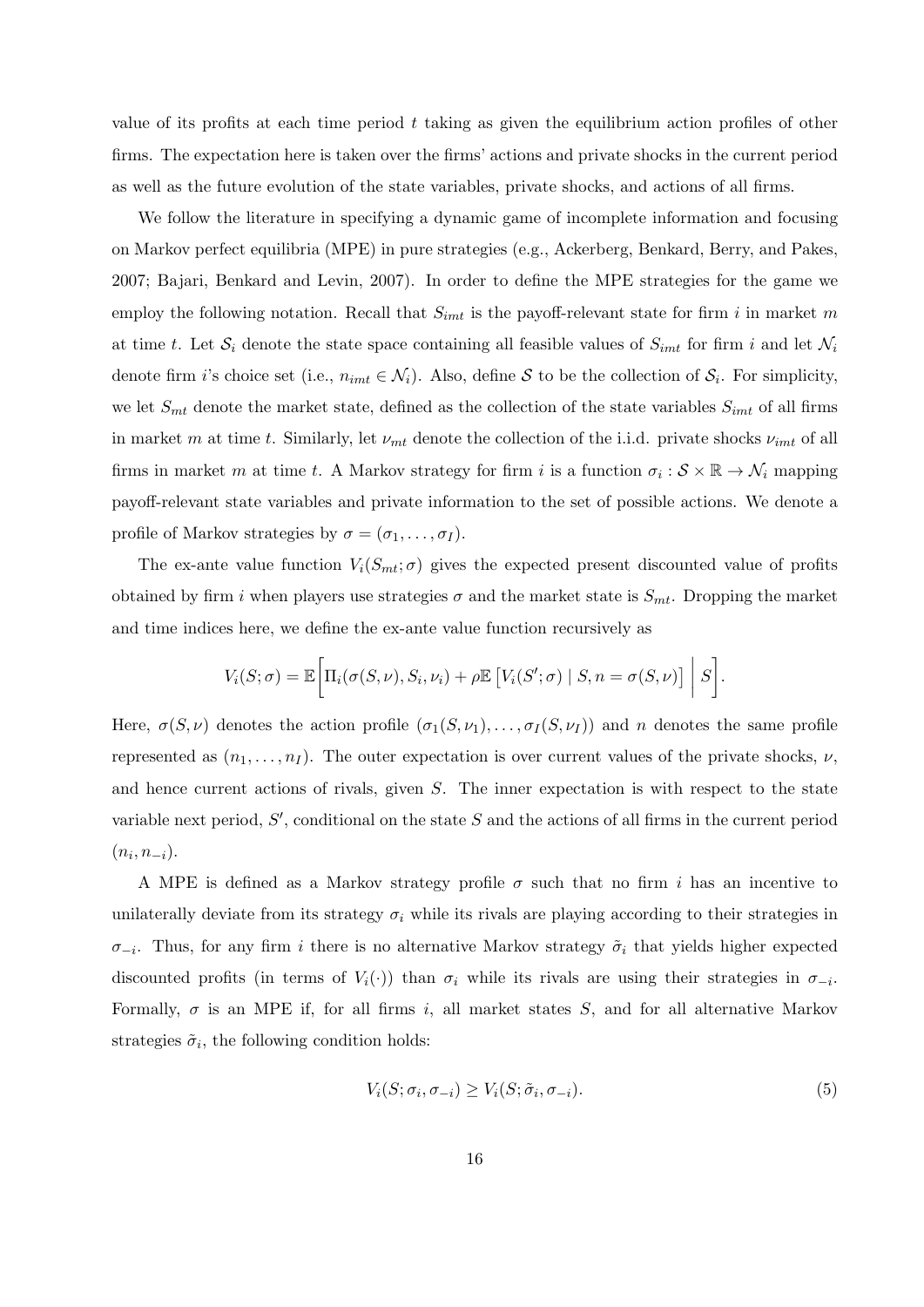Note that for the alternative Markov strategy profile  $(\tilde{\sigma}_i, \sigma_{-i})$ , when the realized private information is *ν*, the realized actions are  $\tilde{n}_i = \tilde{\sigma}_i(S, \nu_i)$  and  $n_{-i} = \sigma_{-i}(S, \nu_{-i})$ . Therefore, the recursive expression for the ex-ante value function is

$$
V_i(S; \tilde{\sigma}_i, \sigma_{-i}) = \mathbb{E} \bigg[ \Pi_i(\tilde{\sigma}_i(S, \nu_i), \sigma_{-i}(S, \nu_{-i}), S_i, \nu_i) + \rho \mathbb{E} \left[ V_i(S'; \tilde{\sigma}_i, \sigma_{-i}) \mid S, \tilde{n}_i = \tilde{\sigma}_i(S, \nu_i), n_{-i} = \sigma_{-i}(S, \nu_{-i}) \right] \bigg| S \bigg].
$$

Inside the outer expectation, the first argument of the payoff function  $\Pi_i$  is  $\tilde{n}_i = \tilde{\sigma}_i(S, \nu_i)$ , which is the implied action by firm *i* under strategy  $\tilde{\sigma}_i$  when the state is *S* and the realized private information is  $\nu_i$ . Similarly, the second argument is  $n_{-i} = \sigma_{-i}(S, \nu_{-i})$ , which is a profile of rival actions given the state *S* and the vector of private information shocks  $\nu_{-i}$ .

We conclude the discussion of the theoretical model with a remark about equilibrium existence. Compared to discrete-state models, little is known about equilibrium existence in dynamic games with continuous states such as ours. The lack of theoretical results notwithstanding, $^{17}$  it might still be possible to explore the question numerically. It is computationally too burdensome to solve the full model numerically due to the large choice set and a prohibitively large state space including several discrete components and nine continuous components, five of which are firm-specific latent variables that are serially correlated and subject to feedback from lagged firm actions.<sup>18</sup> However, we successfully carried out an equilibrium search using a lower-dimensional counterpart to our empirical model.<sup>19</sup>

### **4 Estimation**

Solving for even a single equilibrium of the game is both intractable analytically and prohibitively expensive computationally. Therefore, we employ a two-step approach to estimation which does

<sup>&</sup>lt;sup>17</sup>Dutta and Sundaram (1998) provide results on existence of MPE in general Markovian games, however, it is not straightforward to verify their conditions for our empirical model since, which necessarily differs in certain ways from their theoretical framework.

<sup>&</sup>lt;sup>18</sup>The state space has both discrete and continuous components. The discrete components are the number of outlets operated by each of the five firms along with indicators for smoking regulations and hosting the CFL Grey Cup. Using the summary statistics in Table 1 to determine the maximum number of outlets operated by each firm (and adding one value to indicate when firms are inactive), we note that there are over one billion possible combinations of these discrete components:  $(50 + 1) \times (23 + 1) \times (54 + 1) \times (164 + 1) \times (23 + 1) \times 2 \times 2 = 1,066,348,800.$  Additionally, there are nine continuous components: population, income, property value, minimum wage, and five firm-specific serially-correlated latent state variables.

 $19$ In particular, we extended the model of Igami and Yang (2015) by adding serially correlated, firm-specific states defined by  $Z_{imt} = 0.5Z_{im,t-1} + 0.1N_{im,t-1} + \epsilon_{imt}$  in addition to population and income. We calibrated the remaining parameters using their estimates and successfully found an equilibrium using the Pakes and McGuire (1994) algorithm. We thank an anonymous referee for this suggestion.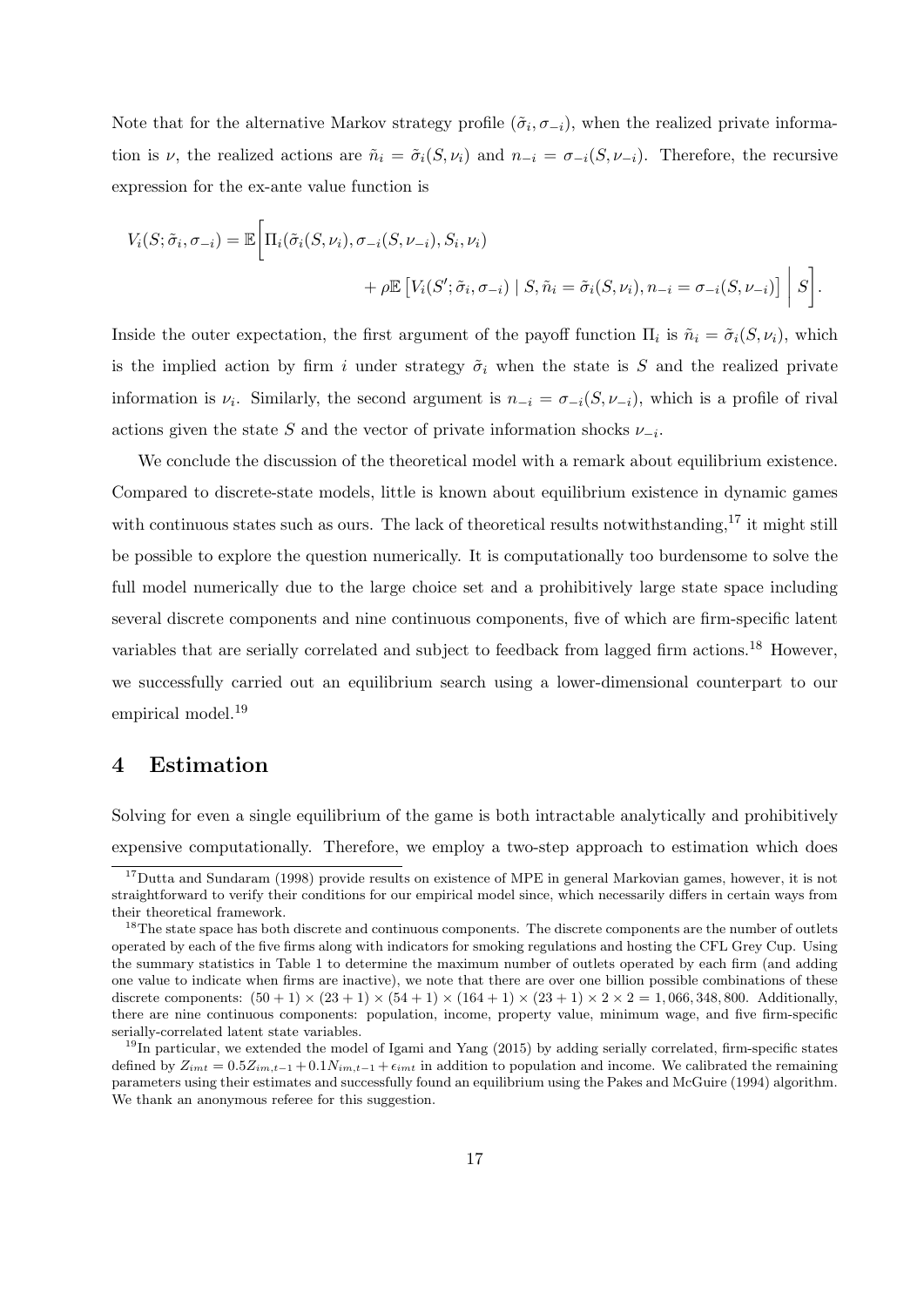not require one to explicitly solve the model and allows one to consistently estimate the model in the presence of multiple equilibria under standard assumptions. Our estimation procedure is an augmented version of the method proposed by Bajari, Benkard, and Levin (2007). In the first step, we estimate transition equations for the state variables, which characterize how the state variables evolve, along with the *reduced form* policy functions for each of the firms, which map state variables to actions and approximate the observed equilibrium behavior. In the second step, we use these quantities to simulate the ex-ante value functions which are in turn used to impose the equilibrium conditions in (5) via a minimum distance criterion function. This allows us to estimate the structural parameters without ever directly solving the model. As with the original method, we assume the state variables follow a first-order Markov process and that the data are generated by a single Markov perfect equilibrium and that all players expect the same equilibrium to be played in all periods. The key difference in our approach is the introduction of latent, firm-specific, and time-varying state variables to control for unobserved, but possibly persistent differences in profits due to inter-temporal size spillovers and persistence in profitability. To incorporate all of these features, we build on the sequential Monte Carlo approaches of Blevins (2015) and Gallant, Hong and Khwaja (2014, 2015).

#### **4.1 First Stage Estimation**

In the first stage we jointly estimate the posterior distributions of firm-specific latent state variables in each period (conditional on observed actions and states), parameters of the transition equations for the latent and observed states, and policy functions that condition on the levels of the latent states. We describe the estimation of state transition equations and policy functions in turn below, before turning to the second stage.

Let  $X_{mt}^R$  be the vector of state variables related to revenue in market *m* at time *t*, such as population, income and whether the city is hosting the CFL Grey Cup. Similarly, let  $X_{mt}^C$  be the vector state variables related to costs, such as property value and minimum wage. We summarize these exogenous state variables by collecting them in a vector  $X_{mt} = (X_{mt}^R, X_{mt}^C)$ . We use similar notation for the latent, endogenous state variables  $Z_{imt}$ . Let  $Z_{mt} = (Z_{1mt}, \ldots, Z_{1mt})$  denote the vector of all firm-specific latent state variables in market *m* in period *t*. The variables *Zimt* are endogenous. The evolution of these variables is influenced by the lagged actions of each firm as well as the lagged values *Zim,t−*1, according to (3). As such, we estimate the parameters of the law of motion of  $Z_{imt}$  for each *i* jointly with the policy functions as described below. On the other hand,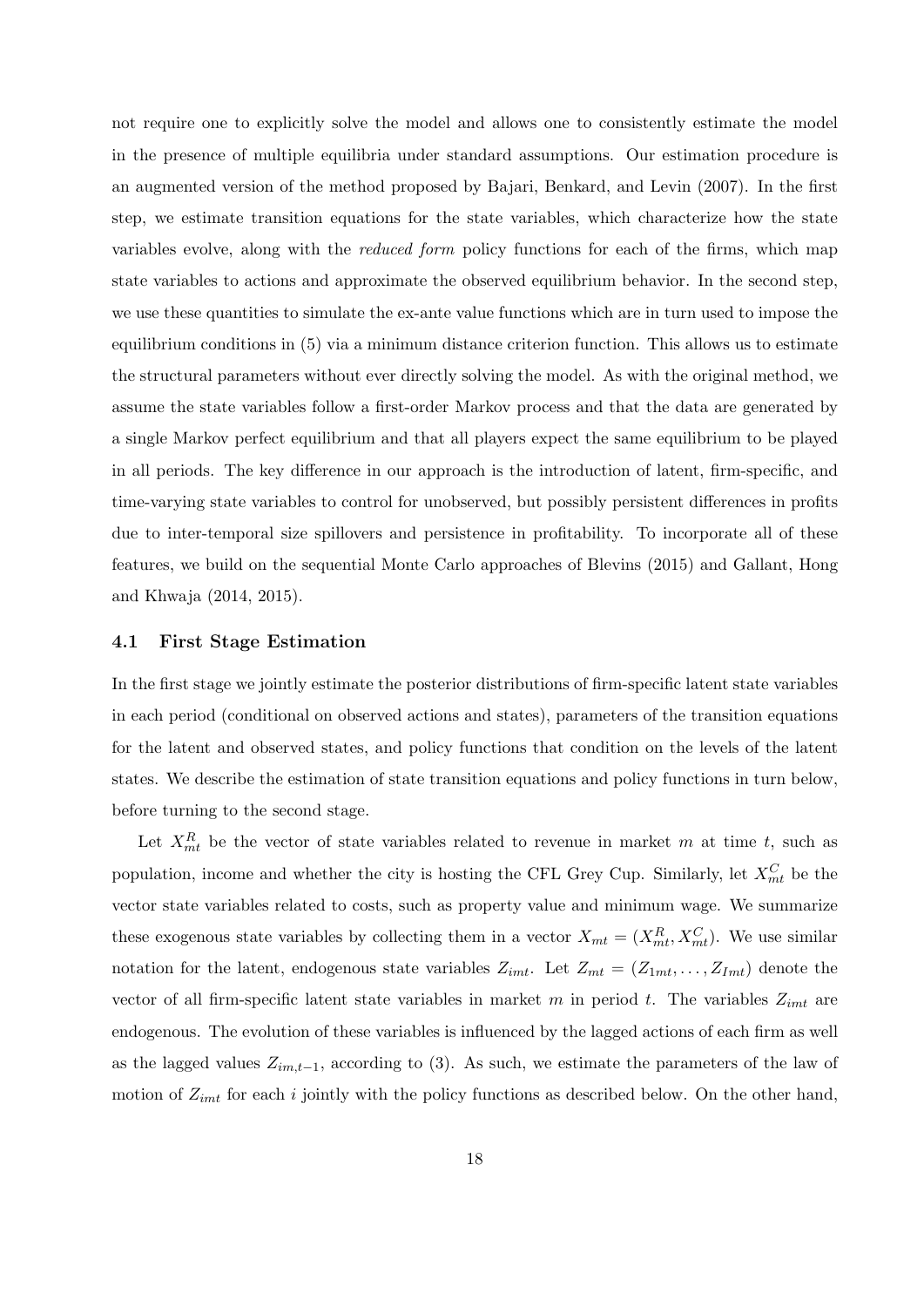the variables in *Xmt* are exogenous and so we estimate the parameters of the transition equations for these variables separately from the other parameters.

Collectively, let *ϕ* denote the vector of all first-stage parameters: the coefficients of the reduced form policy functions, the coefficients for the transition functions for the exogenous state variables, and the parameters  $(\delta_i, \beta_{i1}, \beta_{i2}, \beta_{i3}, \omega_i)$  and  $\eta_m$  for the law of motion for  $Z_{imt}$  for each *i* and *m* as specified in  $(3)$ .<sup>20</sup> The Bajari, Benkard and Levin  $(2007)$  method requires that in the first step we obtain consistent estimates of  $\phi$ . Given data  $\{n_{mt}, X_{mt}\}_{t=0}^T$  for the entire sample of  $m = 1, \ldots, M$ markets, consistent estimates of  $\phi$  can be obtained by maximizing the following likelihood function,

$$
L_M(\phi) = \prod_{m=1}^M \prod_{t=1}^T L_m(n_{mt}, X_{mt} \mid N_{m,t-1}, X_{m,t-1}, \phi)
$$
  
= 
$$
\prod_{m=1}^M \prod_{t=1}^T \int l_m(n_{mt} \mid X_{mt}, Z_{mt}, \phi) p(X_{mt} \mid X_{m,t-1}, \phi) p(Z_{mt} \mid N_{m,t-1}, X_{m,t-1}, \phi) dZ_{mt}.
$$
 (6)

Here, the *M* subscript indicates the dependence of the likelihood function on the entire sample, and the *m* subscript denotes dependence on the parameters for market *m*. The second equality follows from using the structure of the model to decompose the likelihood for the observed data in to three components after conditioning and integrating out the unobservable firm specific profitability components  $Z_{mt}$ . The three components in the likelihood are: (i) the firm-specific choice probabilities  $l_m$  conditional on  $Z_{mt}$  that represent the reduced form policy functions, (ii) the joint transition density of the observable state variables, and (iii) the posterior distribution of *Zmt* given the data. It should be noted that although the posterior distribution of  $Z_{mt}$  is a reduced form component underlying it is the structural transition function for these unobserved state variables (3). It is estimated in the process of computing the posterior distribution as we describe below. We next discuss the specification and estimation of each component starting with the second and third components and then finally the reduced form policy function. We pay particular attention to the efficient calculation of the posterior distribution, which is the main technical innovation in our estimation approach.

We begin with the second component as it is the easiest to describe. The joint transition density of the observable state variables arises in this form because all variables in *Xmt* are exogenous and independent of both  $Z_{m,t-1}$  and  $N_{m,t-1}$ . This allows us to estimate the parameters of the transition density of the observable state variables separately, whereas the parameters of the other

 $^{20}$ Note that although the latent state transition parameters are structural parameters, they are being estimated in the first stage, so there is some overlap between the parameters in *α* (described in Section 3) and *ϕ*. Recall also that  $N<sub>mt</sub>$  is a vector of the total number of outlets of firm *i* in market *m* at time *t*, and  $n<sub>mt</sub>$  is the analog for firm choices.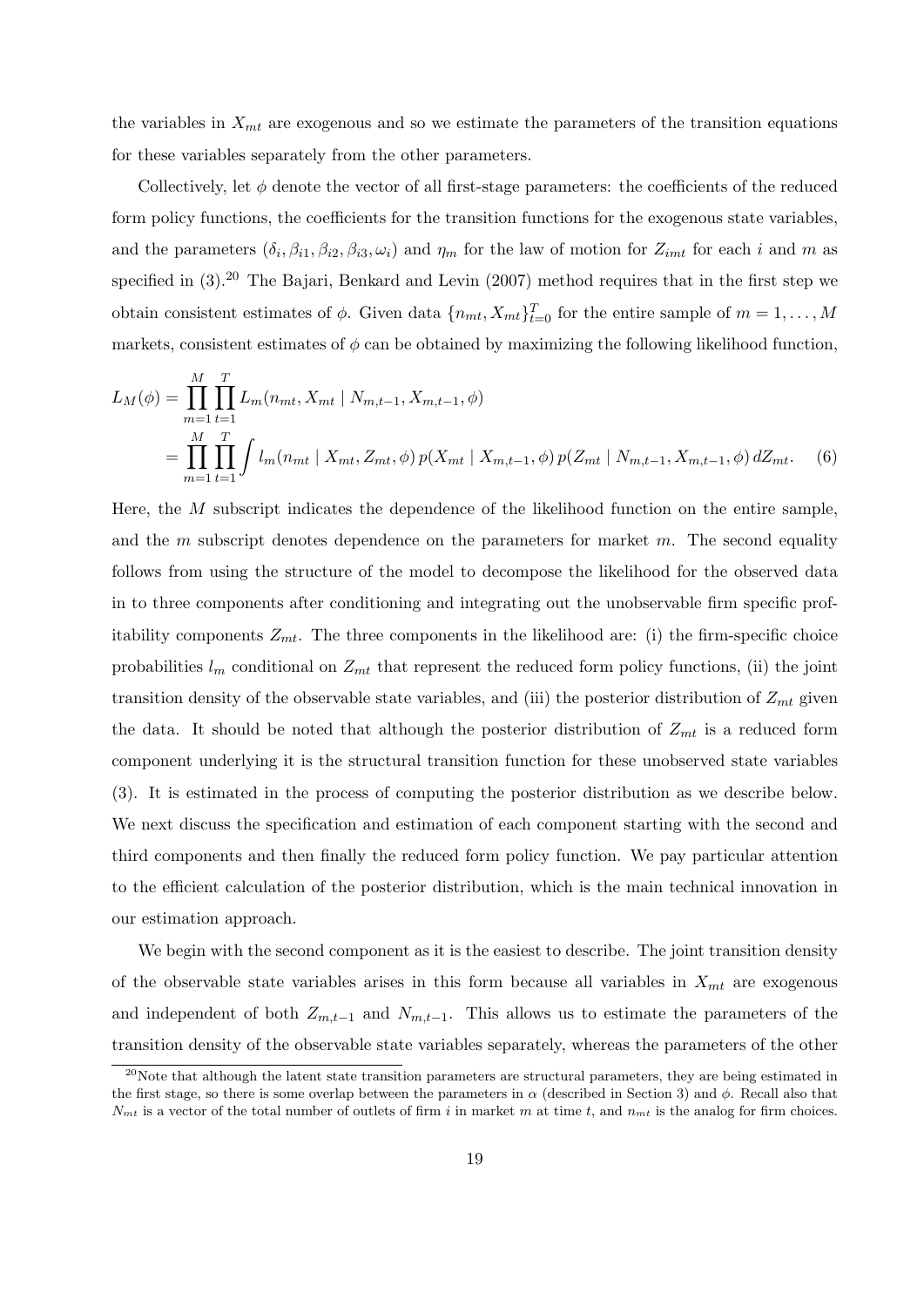two components of the likelihood *L<sup>M</sup>* are estimated jointly. Specifically, the exogenous variables *Xmt* evolve according to a seemingly unrelated regressions (SUR) model described in the Appendix. Since major sporting events such as the CFL Grey Cup are announced to the public far ahead of time,<sup>21</sup> we assume that retailers have perfect foresight about whether a city will host the event in the future. A similar assumption is made for the roll-out of smoking by-laws, as these regulatory changes are often announced (and debated) well in advance of the enactment date (Lewis, 2012).<sup>22</sup>

The posterior distribution  $p(Z_{mt} | N_{m,t-1}, X_{m,t-1}, \phi)$  is the third main component of the likelihood function *L<sup>M</sup>* in (6) and is the implied distribution of *Zmt* given the parameters and the data from last period. The main complication in estimating this model is that for each firm *i*, *Zimt* is unobserved, serially correlated, and depends on lagged firm size through (3). In turn, the reduced form policy functions depend on this unobserved profitability state. Given this recursive relationship between the firm choices about stores, and hence size, and the the unobserved *Zimt*, we estimate the reduced form policy functions jointly with the transition process for *Zimt* by integrating with respect to the posterior distribution of *Zimt* given the observed data.

Although, this posterior is not a model primitive, it can be calculated *recursively* using a sequential Monte Carlo or particle filtering procedure, that requires three pieces of information: (i) the initial distribution<sup>23</sup> of the unobserved  $Z_{mt}$ , (ii) the observation likelihood function  $l_m$  from (6) that relates the unobserved  $Z_{mt}$  to the observed  $n_{mt}$ , and (iii) the law of motion for the unobserved *Zmt* given by (3). Once the process has been initialized using draws from the initial distribution, the recursive procedure for obtaining the posterior  $p(Z_{mt} | N_{m,t-1}, X_{m,t-1}, \phi)$  can be described in two steps, starting with the lagged posterior  $p(Z_{m,t-1} | N_{m,t-2}, X_{m,t-2}, \phi)$ . First, the updating step applies Bayes' rule to obtain the *filtering* distribution given by (7) for period *t −* 1,

$$
p(Z_{m,t-1} \mid N_{m,t-1}, X_{m,t-1}, \phi) =
$$
  
\n
$$
\frac{l_m(n_{m,t-1}, X_{m,t-1} \mid X_{m,t-2}, Z_{m,t-1}, \phi) p(Z_{m,t-1} \mid N_{m,t-2}, X_{m,t-2}, \phi)}{\int l_m(n_{m,t-1}, X_{m,t-1} \mid X_{m,t-2}, Z_{m,t-1}, \phi) p(Z_{m,t-1} \mid N_{m,t-2}, X_{m,t-2}, \phi) dZ_{m,t-1}}.
$$
 (7)

Second, the prediction step yields the *posterior* for *Zmt* with period *t−*1 information by integrating with respect to the transition density for  $Z_{mt}$  given  $Z_{m,t-1}$  and  $N_{m,t-1}$  which we denote by q and

 $21$ For example, the cities hosting the 2013, 2014, and 2015 Grey Cup games were announced by the Canadian Football League 772, 626, and 613 days in advance, respectively.

 $^{22}$ The assumption is invoked when forward simulating these market characteristics in estimating the second stage parameters as described below.

<sup>&</sup>lt;sup>23</sup>The initial distribution  $p(Z_{im,0})$  was taken to be  $N(0,1)$  in the empirical application.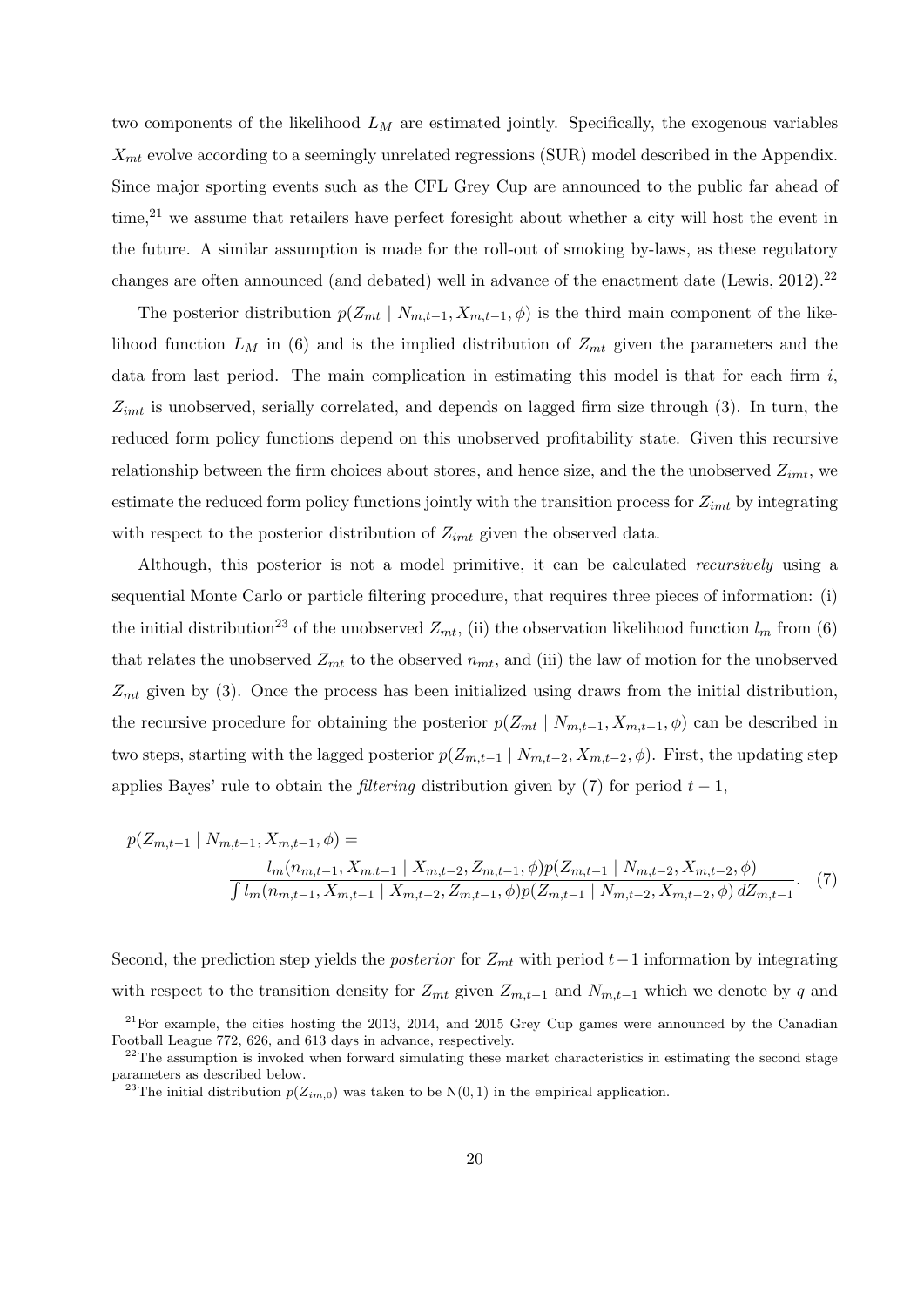which is implied by  $(3)$ :

$$
p(Z_{mt} \mid N_{m,t-1}, X_{m,t-1}, \phi) = \int q(Z_{mt} \mid Z_{m,t-1}, N_{m,t-1}, \phi) p(Z_{m,t-1} \mid N_{m,t-1}, X_{m,t-1}, \phi) dZ_{m,t-1}.
$$
 (8)

Thus, the parameters for the *Z* processes enter the likelihood through the transition density *q*.

The fundamental challenge is that this distribution is difficult to evaluate analytically because the firm's choices *nimt* are determined by a complicated, non-linear best response function that depends on *Zmt* based on a Markov Perfect Equilibrium of the dynamic game. This is seen in particular in (6) and (7) which include the observation likelihood  $l_m$  incorporating the reduced form policy function  $l_m(n_{it} | X_{mt}, Z_{mt}, \phi)$ . To solve this problem, we estimate the model using a particle filter approach based on Blevins (2015) by extending it to allow for endogenous feedback from the lagged size of firms. A non-linear particle filter makes it possible to approximate continuous distributions by a finite collection of weighted point masses. Thus, we replace the integral over the continuous distribution of *Zmt* by a summation over a finite number of support points with weights. These weighted points are known as "particles" and are selected to incorporate all available information about *Zmt* given the model, the data up to time *t*, and a vector of parameters to efficiently approximate the posterior distribution, which is then used to integrate the likelihood sequentially in every time period *t*. In this procedure, the particles are given by the draws from the distribution of  $Z_{mt}$  and the weights by the observation density  $l_m$  evaluated appropriately. More details about this algorithm are provided in the Appendix. We next describe the empirical specifications of the reduced form policy functions and the transition density of *Zmt*.

There are two issues in estimating the reduced form policy functions. The first is that we do not know the true reduced form because finding it would involve finding the choice-specific value functions and projecting them onto exogenous state variables. In our application, firms choose each year how many stores by which to expand or contract, denoted by *nimt*. Since the choices are naturally ordered and the costs are linear, in practice we approximate the reduced form policy functions by estimating an ordered probit specification where the latent index is a suitably flexible, linear-in-parameters function of the exogenous state variables *Xmt*, their interactions and squares, and the unobserved profitability  $Z_{mt}$ , and interactions between  $X_{mt}$  and  $Z_{mt}$ <sup>24</sup>

 $^{24}$ Bajari, Benkard and Levin (2007) suggest that the first stage reduced form policy functions should be estimated using flexible nonparametric methods such as kernel regressions or sieve estimators. However, in practice this is usually infeasible and the convention in the literature is to employ some form of parametric approximation, e.g., Ellickson and Misra (2008) use a multinomial logit.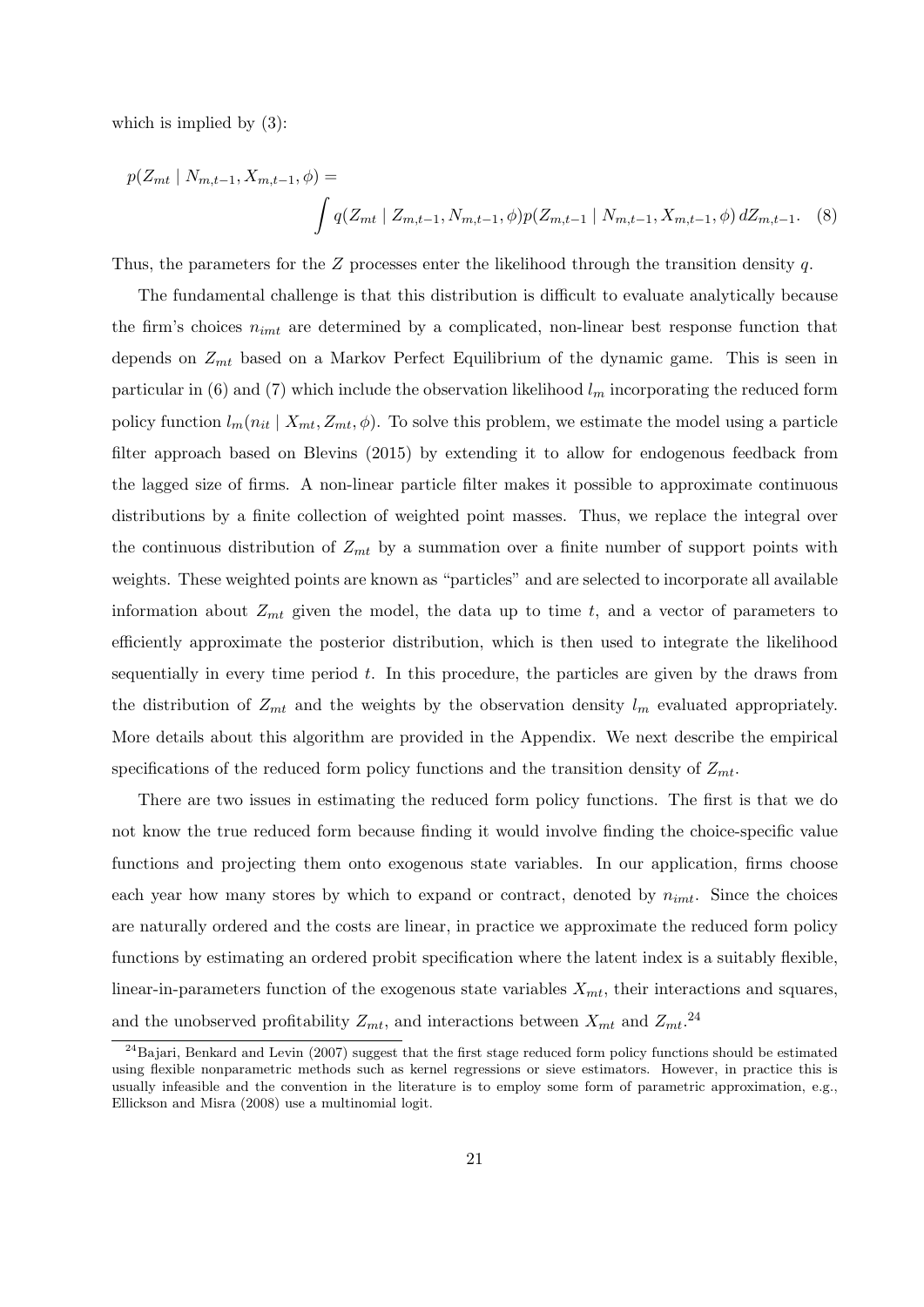| Change in Outlets | A&W | Burger King | Harvey's | McDonald's | Wendy's |
|-------------------|-----|-------------|----------|------------|---------|
| $(,-10]$          |     |             |          |            |         |
| $(-10,-5]$        |     |             |          | 8          |         |
| $(-5,-1]$         | 77  | 45          | 43       | 9          | 27      |
|                   | 801 | 893         | 886      | 719        | 905     |
| $[+1, +5)$        | 138 | 102         | 108      | 189        | 109     |
| $[+5,+10)$        | 65  | 43          | 43       | 123        | 42      |
| $[+10,)$          |     |             |          | 30         | 2       |

Table 4: Grouped expansion and contraction decisions by chain

The second complication in estimating the first stage is that *Zimt* is a serially correlated unobservable. To deal with this, we evaluate the integrated likelihood function of the ordered probit that approximates the reduced form policy function using draws from the particle filtering procedure described above (see (7) and (8)).

In particular, we estimate an ordered probit model over the choices  $\mathcal{K} = \{k_1, k_2, \ldots, k_K\}$  with  $k_1 < k_2 < \cdots < k_K$ . These values may range from negative to positive, representing expansion and contraction decisions by firms. In our application, we choose  $K = \{-10, -5, -1, 0, 1, 5, 10\}$ . We motivate this discretization with Table 4, which provides us the number of observations we see for each expansion or contraction decision. The table shows that there are many instances where the stock of outlets do not change, increase or decrease by one to ten outlets.

Each firm's decision depends on the value of a latent index,  $y_{imt}^*$ , which can be flexibly specified to depend on a vector *Wimt* of state variables and higher order interaction terms. In our most flexible specification,  $W_{imt}$  includes  $X_{mt}$ , the squares of the components of  $X_{mt}$ , the firm's own  $Z_{imt}$ , the average of rival *Z−imt* values, and pairwise interactions between *Xmt* and the *Zimt*, and rival *Z−imt* values.<sup>25</sup> Following the literature, we use the following simple, but flexible linear specification for  $y_{imt}^*$  that includes higher-order terms and interactions:

$$
y_{imt}^* = \phi' W_{imt} + \zeta_{imt},
$$

where *ζimt* is an independent and normally distributed error term with mean zero and unit variance.<sup>26</sup> Also note that firm and city fixed effects are captured by  $Z_{imt}$ , as specified in (3), which is a component of *Wimt*.

 $25$ We omit certain interactions with indicator variables such as Grey Cup hosting, since including the square of such an indicator variable would introduce perfect multicollinearity. For the precise list of variables contained in *Wmt*, see the reduced form estimates in Table **??** in the Appendix.

 $26$ We normalize the variance of the error term to one because the coefficients in the payoff function are only identified up to scale. Moreover, since there is only a scalar unobservable there are no covariances to estimate or report. Finally, to normalize the scale of  $Z_{imt}$ , which is also included in the second stage, we fix  $\phi^Z = 1$ .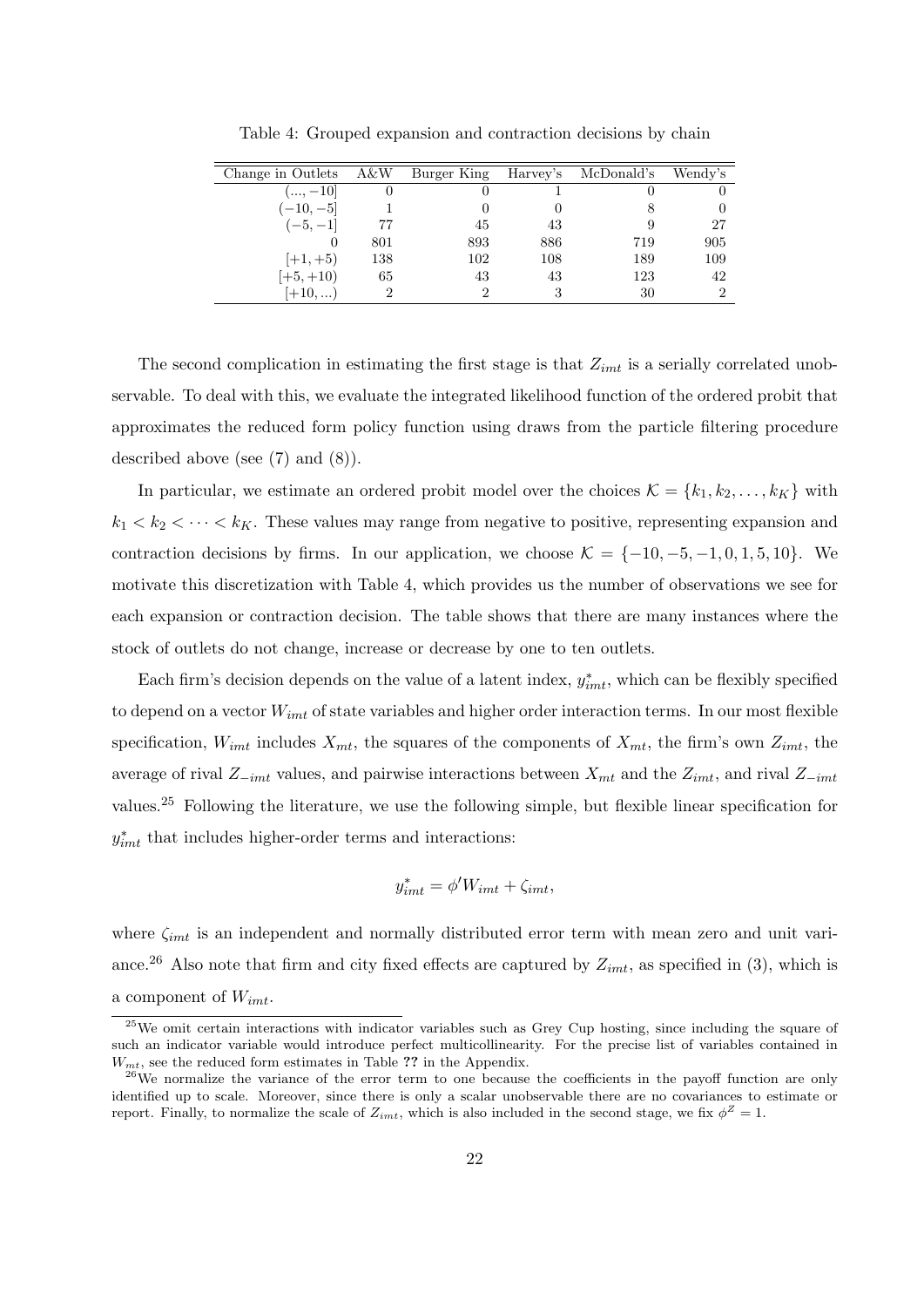Decisions are related to the latent variable by a collection of threshold-crossing conditions:

$$
n_{imt} = \begin{cases} k_1 & \text{if } y_{imt}^* \leq \vartheta_1, \\ k_2 & \text{if } \vartheta_1 \leq y_{imt}^* \leq \vartheta_2, \\ \vdots & \vdots \\ k_K & \text{if } \vartheta_{K-1} \leq y_{imt}^* \leq \vartheta_K. \end{cases}
$$

The values  $\vartheta_1, \ldots, \vartheta_K$  are the *K* cutoff parameters corresponding to each outcome. These cutoffs are estimated along with the index coefficients and the parameters in the law of motion for *Zimt* using sieve maximum likelihood.

#### **4.2 Second Stage Estimation**

Once we have estimated policy functions that condition on *Zimt* and parameters for the laws of motion of these variables, the second stage is conceptually identical to that of Bajari, Benkard, and Levin (2007). As such, we briefly summarize the steps below and reserve the full description for the Appendix. In effect, since we can simulate values of *Zimt* we can treat these latent variables the same way as the observable variables for the purposes of the second stage.

Recall that we have estimated firm policy functions and state transition equations in hand from the first stage. Each firm's estimated policy function describes how it will act given a particular state and market structure. In equilibrium, each firm's strategy must agree with rival firms' beliefs. We assume that firms have rational expectations about state transitions, so firm beliefs and the state transition equations also agree. Therefore, the quantities estimated in the first stage can be used to simulate many sample paths, or alternative realizations, of the game in each market. Each such path is a sequence of firm actions and state transitions.

These simulated paths are used to estimate ex-ante value functions. We can then use the equilibrium conditions to form a minimum distance objective function to estimate the structural parameters of the model. Although the second stage is unmodified with respect to Bajari, Benkard, and Levin (2007), the incorporation of the latent state variables in the estimation in the first stage means that one can use the estimated structural parameters for the transition process of the latent states (3) to obtain best-response functions for firms that depend not only on the exogenous state variables, but also on the actions of the firm's rivals and the latent states, both of which are endogenous.

The second stage uses the estimates  $\hat{\phi}$  to approximate the MPE policy profile  $\sigma$ . Let  $\hat{\sigma}$  denote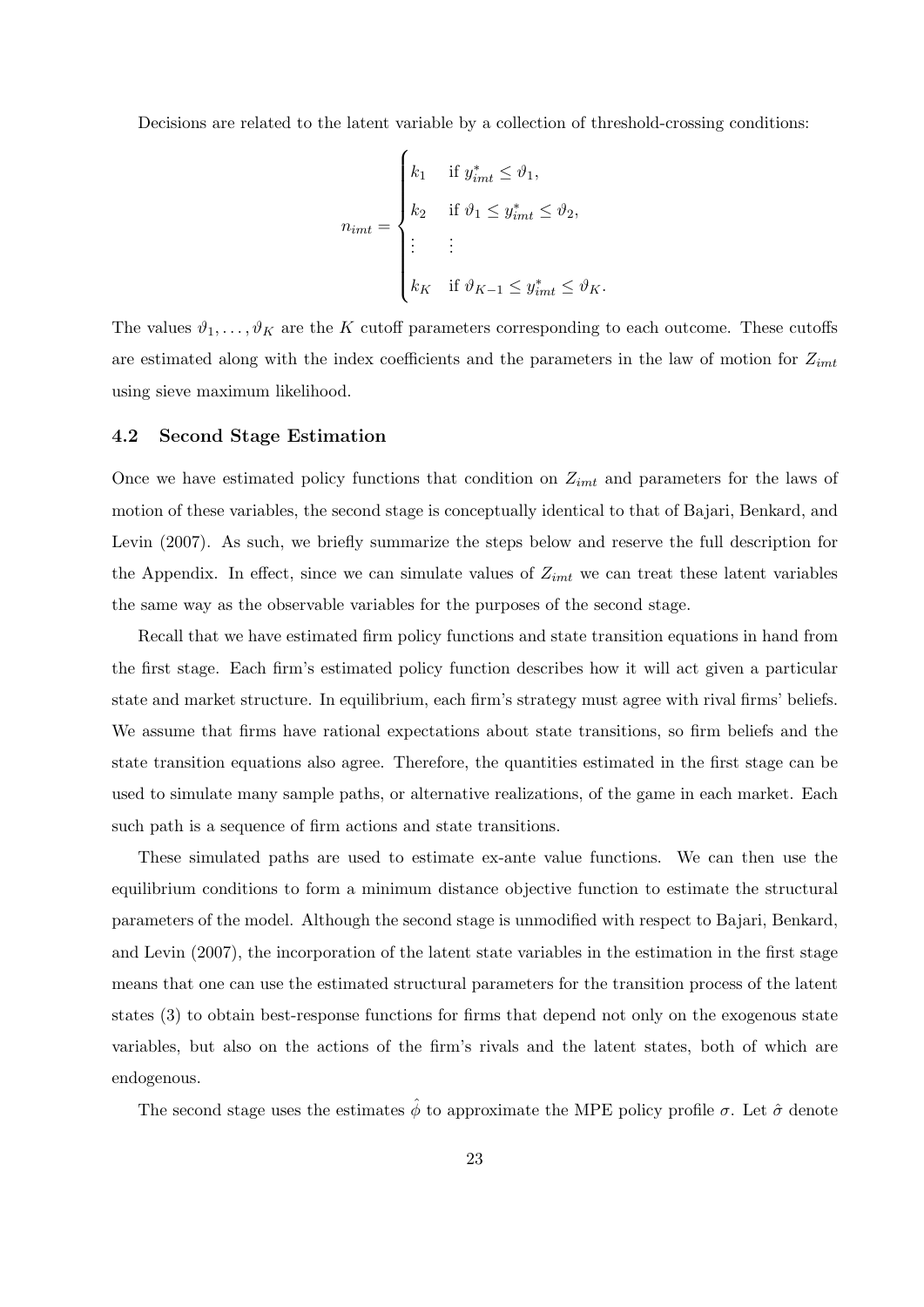the estimated policies corresponding to  $\hat{\phi}$ . Using these estimated policies, we can then generate the sequence of latent state vectors  $Z_t$ , and subsequently, the sequence of profits. Discounting and summing these profits yields an estimate of the valuations under the policies used.

Therefore, given policies  $\hat{\sigma}$  and structural parameters  $\alpha$ , we can simulate the *ex ante* value function for a particular firm *i* in any possible initial state  $S_1 = (N_0, X_1, Z_1)$ ,

$$
\bar{V}_i(S_1; \hat{\sigma}, \alpha) = \mathbb{E}\left[\sum_{\tau=1}^{\infty} \rho^{\tau-1} \Pi_i(\hat{\sigma}(S_{\tau}, \nu_{\tau}), S_{\tau}, \nu_{i\tau}; \alpha)\middle| S_1, \hat{\sigma} \right]
$$

$$
\simeq \frac{1}{\bar{S}} \sum_{s=1}^{\bar{S}} \sum_{\tau=1}^T \rho^{\tau-1} \Pi_i(\hat{\sigma}(S_{\tau}^s, \nu_{\tau}^s), S_{\tau}^s, \nu_{i\tau}^s; \alpha),
$$

where we simulate  $\overline{S}$  paths of length *T*. Variables with superscript *s* are for simulation *s* with  $s = 1, \ldots, \overline{S}$ . In particular,  $\hat{\sigma}(S^s_\tau, \nu^s_\tau)$  denotes a vector of simulated expansion or contraction actions from the policy profile  $\sigma$ . The other variables are simulated according to their laws of motion, given the parameters *α*.

With this formulation, we can then repeat the same procedure using each of *B* different initial states, each under both the estimated optimal policies  $\hat{\sigma}$  and when one firm uses a random alternative policy  $\tilde{\sigma}_i$ . Each alternative policy is generated by randomly perturbing the subvector of policy function parameters in  $\phi$  by adding a random vector  $\varrho$ , where  $\varrho \sim N(0, \sigma_{\varrho}^2 I)$ . Rather than simply additively perturbing the latent index used in the threshold crossing rules, these perturbations interact with the state variables. As discussed in Srisuma (2010), such alternative policies can contain additional information that is helpful in identifying the structural parameters of interest. We note that because the profit function is linear in parameters, as in Bajari, Benkard, and Levin (2007), many values needed in these simulations can be pre-computed and reused as  $\alpha$  changes.

Under the true parameters  $\alpha$ , by revealed preference, the estimated policy  $\hat{\sigma}_i$  for firm *i* must yield a higher ex-ante valuation for that firm than any other policy  $\tilde{\sigma}_i$ , given that the other firms are using policies  $\hat{\sigma}_{-i}$ . Therefore, we can use the difference in these two ex-ante valuations as a basis for estimating *α*. Each initial condition and alternative policy yields an separate inequality.

Let *b* index the inequalities, with each inequality consisting of an initial market structure and state  $S_1^b = (N_0^b, X_1^b, Z_1^b)$ , an index for the unilaterally deviating firm *i*, and an alternative policy  $\tilde{\sigma}_i$ for firm *i*. We denote the difference in valuations for firm *i* and inequality *b* by

$$
g_b(\hat{\sigma}, \alpha) = \bar{V}_i(S_1^b; \hat{\sigma}, \alpha) - \bar{V}_i(S_1^b; \tilde{\sigma}_i, \hat{\sigma}_{-i}, \alpha).
$$
\n(9)

In equilibrium, for the true parameter values, this difference should be positive based on a revealed preference argument. Hence, the minimum distance estimator of Bajari, Benkard, and Levin (2007)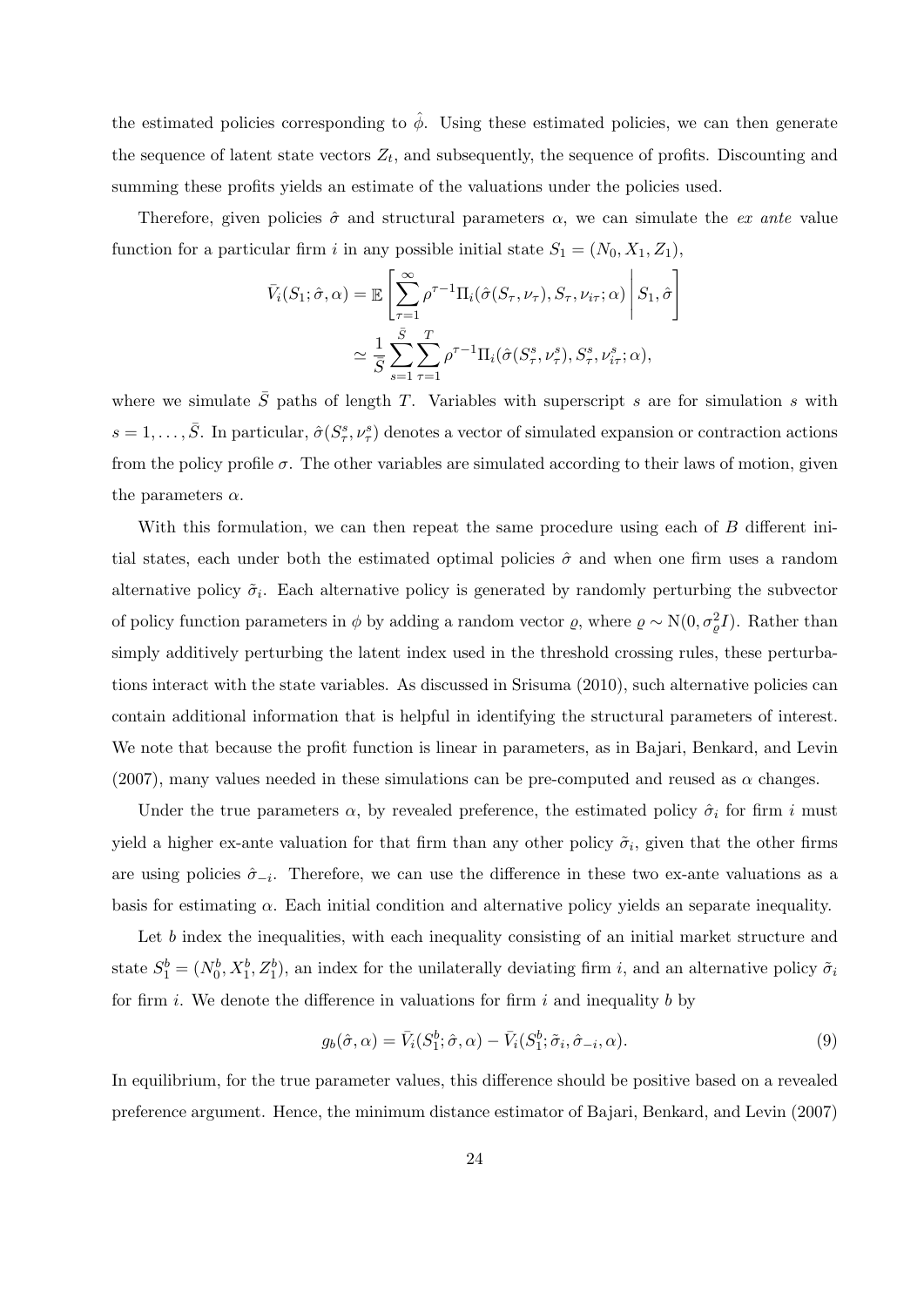chooses  $\hat{\alpha}$  to minimize the violations of the equilibrium requirement in (9), i.e., minimizes the sum of squared deviations from positivity in the function  $Q(\alpha)$  defined as follows,

$$
Q(\alpha) = \frac{1}{B} \sum_{b=1}^{B} (\min\{g_b(\hat{\sigma}, \alpha), 0\})^2.
$$

#### **4.3 Identification**

An important component of our model is the presence of serially correlated firm-specific unobserved profitability shocks *Zimt* that arise due to size spillovers and persistence in profitability. These are integrated out of the likelihood in order to estimate and identify the structural payoff function. We use particle filtering or sequential Monte Carlo simulation to perform this integration. Particle filters being in essence a Bayesian procedure require some form of parametric assumptions.<sup>27</sup>

The fundamental intuition for identification is very similar to that for other models that rely on panel data in that we exploit variation in firm actions both within and across markets. However, since the model includes an unobservable serially correlated component *Zimt*, this variation is used in conjunction with parametric distributional assumptions for the evolution of the unobservable component (see, e.g., Pakes, 1986). It is important to note that the parametric assumptions required to implement the particle filter procedure to integrate out the unobservable component *Zimt* in estimation are also sufficient to identify the model parameters. Alternatively put, no extra parametric assumptions are required other than those needed to integrate out the serially persistent unobservable component, while recognizing that implementing a particle filter necessitates parametric assumptions given its Bayesian nature. Given this backdrop we next discuss identification in the heuristic style of Keane (2010) and Ching, Erdem and Keane (2013).<sup>28</sup>

 $27$ Although, a particle filter is essentially a Bayesian procedure there is nothing that precludes it from being used as part of frequentist estimation routine as in our case (e.g., Chernozhukov and Hong, 2003). See e.g., Fernandez-Villaverde and Rubio-Ramirez (2007), Imai, Jain and Ching (2009), Norets (2009), and Fang and Kung (2010) for other applications of such Bayesian methods for integration. Hu and Shum (2012, 2013) provide conditions for nonparametric identification of dynamic models with serially correlated unobservables, however, they do not consider the case with endogenous feedback.

 $^{28}$ As stated by Ching, Erdem and Keane (2013, p. 10) identification has multiple meanings: (1) "showing that the parameters of a model are identified *given the assumed model structure* (italics from authors). This may involve formal proof as well as intuitive discussion of what data patterns drive the estimates," (2) "analysis of which assumptions are *necessary* (italics from authors) to estimate a model or just convenient" (i.e., nonparametric identification analysis), and (3) examining "fragile identification," i.e., whether some "parameters may be formally identified but difficult to pinpoint in finite samples." Our discussion is in the spirit of (1) above. Regarding (2) they further state (p. 10, fn. 16), "Unfortunately, this literature has been misinterpreted by many researchers as suggesting that it may be possible to obtain 'model free evidence' about behavior. In fact, the approach of the nonparametric identification literature is to make a priori assumptions about certain parts of a model and then show that some other part (e.g., the functional form of utility or an error distribution) is identified without further assumptions." Moreover, they also state (p. 23), "It is important to remember that truly model-free evidence cannot exist. The simple empirical work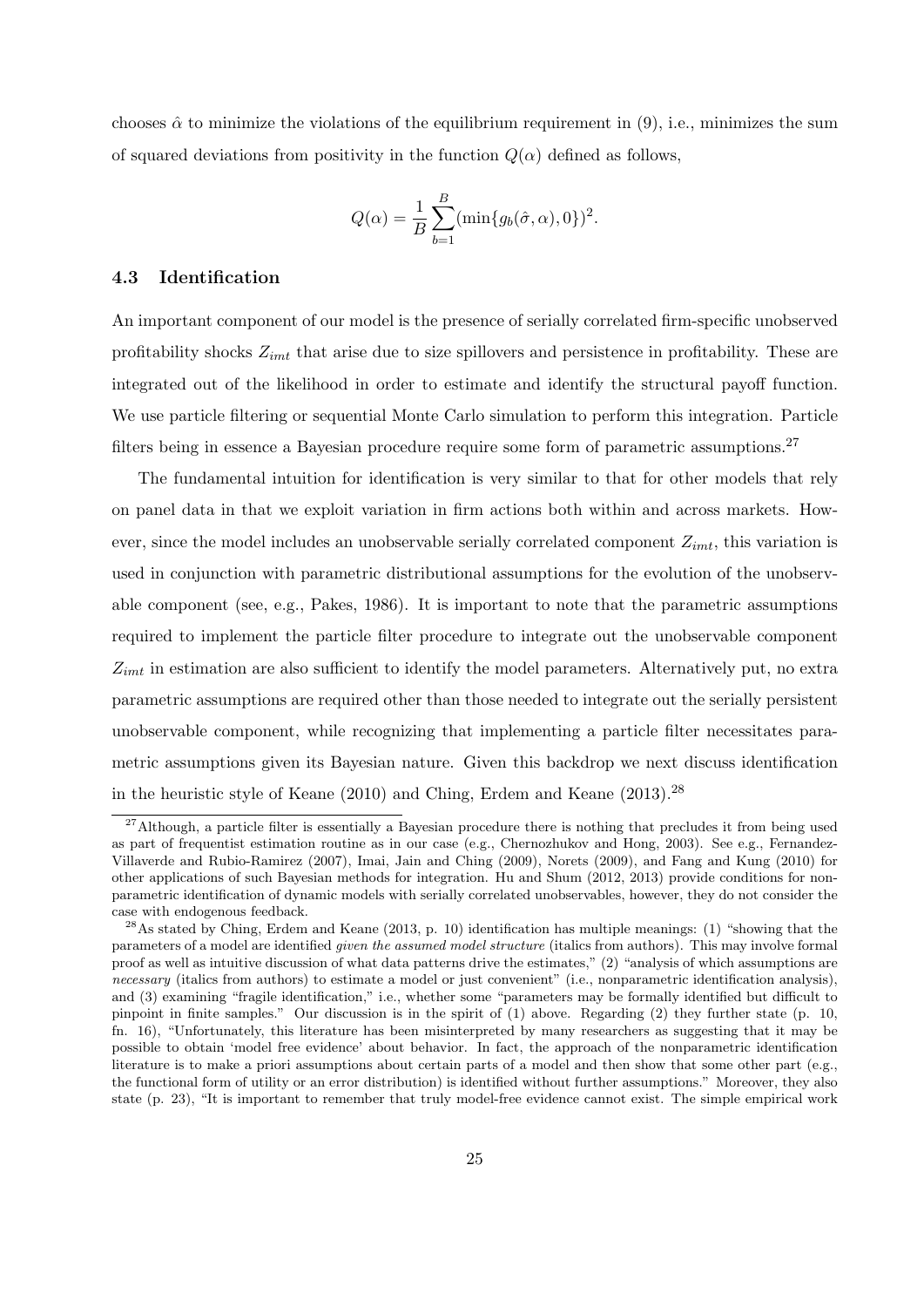The main difference in our model from a typical dynamic oligopoly model for which the Bajari, Benkard and Levin (2007) procedure might be applicable is that in the first stage we jointly estimate the policy functions that condition on the latent profitability state *Zimt*, along with the parameters of the transition equations (3) and the posterior distribution  $p(Z_{imt} | N_{im,t-1}, X_{m,t-1}, \phi)$  for the firm specific latent profitability states. After the serially correlated unobservable states are integrated out, identification of the primitives in the one-shot payoff follows very much from the Bresnahan and Reiss (1991a) framework (see e.g., Tamer 2003). The distinction is that in our case the one-shot payoff includes the effect (*γ*) of the latent profitability shock *Zimt*. A key exclusion restriction for identifying this effect is that the competitors' lagged firm size *N−i,m,t−*<sup>1</sup> affects the current period payoffs Π*imt* in (2) but not the transition of the firm-*i*-specific unobserved profitability state *Zimt* in (3). Alternatively, the exclusion restriction is that controlling for market fixed effects, there is no *direct* market wide profitability spillover of each firm's lagged size.<sup>29</sup> The key identification assumption is that a firm's lagged size only *directly* affects its own latent profitability state *Zimt*. Of course, indirectly, in equilibrium through the actions of the firm, there is an effect on the actions and outcomes of its rivals. Additional excluded variables are the exogenous state variables *Ximt* that affect the current payoffs but not the evolution of the firm specific unobservable profitability component. Finally, in the forward simulation process, *Zimt* can also be thought of as a predetermined state variable that is excluded from the payoffs of the rival firms thus providing variation in payoffs across firms (see e.g., Pesendorfer and Schmidt-Dengler, 2003).<sup>30</sup>

The identification of institutional retention of past profits  $(\delta_i)$  and intertemporal size spillovers  $(\beta_{i1}, \beta_{i2}, \beta_{i3})$  in (3) may be considered in the following way. For firm *i* in market *m* at each time *t*, the particle filter starting with a draw from an initial distribution  $p(Z_{im,0})$  uses (7) and (8) to recursively compute the sequence  $(Z_{im,t}, Z_{im,t-1}, \ldots, Z_{im,0})$ . Each  $Z_{im,t}$  is projected on its lagged value (*Zim,t−*1) and the corresponding lagged firm size (*Nim,t−*1). Using this projection the

that promises to deliver such evidence always relies on some assumptions. These assumptions are often left implicit as a result of failure to present an explicit model. Often these implicit assumptions are (i) not obvious, (ii) hard to understand, and (iii) very strong."

<sup>&</sup>lt;sup>29</sup>One could consider a more general model of market-wide spillovers from, say, R&D or advertising of each firm that makes the entire category more profitable over and above what the market fixed effect can capture. We abstract from that situation. One approach to do this could be to include the sum of the lagged sizes of all firms in (3). However, in that case one could not estimate heterogeneous firm specific spillovers. An alternative would be to include the vector  $N_{m,t-1}$ , with the firm-specific effects being potentially heterogeneous. This would make the model not only more computationally burdensome, but would also make identification more difficult by eliminating the exclusion restriction described above. Our current approach lies somewhere in between these two extremes. We allow for heterogeneity in spillovers across firms but restrict attention to internal firm specific spillovers.

<sup>&</sup>lt;sup>30</sup>Recall, the assumption is that the profitability components  $\{Z_{imt}\}_{i=1}^I$  are observed by all firms but are unobserved to the researcher. Thus, in the forward simulation process the firms know the draws of the  $\{Z_{imt}\}_{i=1}^I$  from the particle filter when making choices about stores.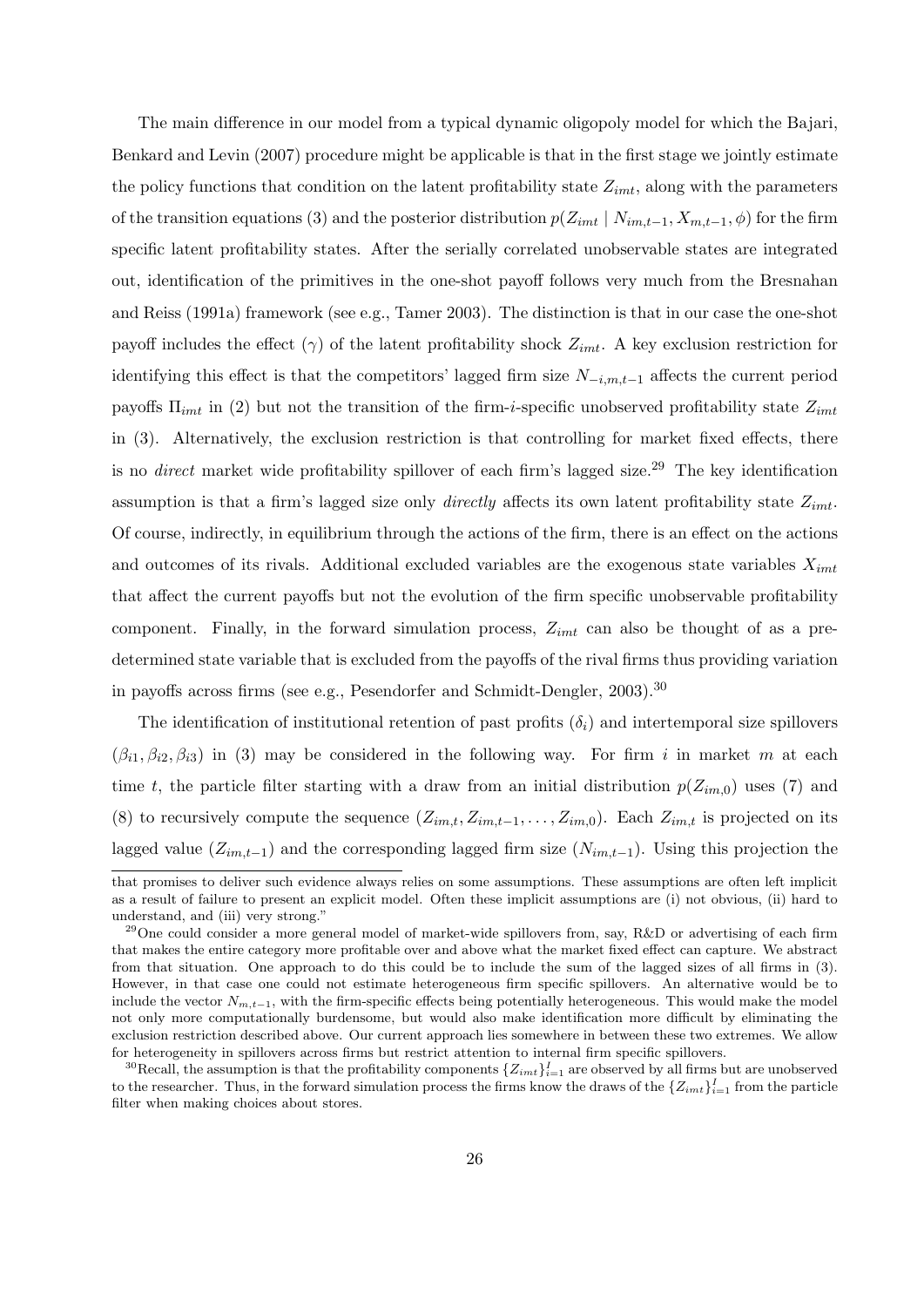autocovariance between  $Z_{im,t}$  and  $Z_{im,t-1}$  provides a measure of the retention of profits for a chain. At the same time the variation over time within a market and across markets for a given chain in the predetermined lagged firm size helps to pin down the inter-temporal size spillover for that chain through the projection. As an analogy, Berry, Levinsohn and Pakes (1995, pp. 853-854), estimate unobserved marginal costs by computing the the residual of the inverted first order condition for the Bertrand-Nash equilibrium, and then projecting this on to a vector of product characteristics that account for costs. In our case we don't have first order conditions to invert since the firm's choice set is discrete but the *Zimt* are computed recursively under the assumption that the firm is making optimal decisions about adding or subtracting stores. This optimality is incorporated through the observation likelihood  $l_m$  in (6) and (7).

As one example of the variation used to disentangle and identify the effects of lagged firm size *Nim,t−*<sup>1</sup> and last period profitability *Zim,t−*<sup>1</sup> on current profitability *Zimt*, suppose that the market characteristics  $X_{m,t-1}$  in the last period increased so as to increase firm *i*'s profit, and therefore  $N_{im,t-1}$  has grown in response. Then suppose that  $X_{mt}$  in the current period returns to its previous value but we still observe the firm continuing to expand and increase *Nimt*. This can only be due to the positive size spillovers since the law of motion of  $Z_{imt}$ , i.e., (3), is independent of  $X_{m,t-1}$  and so the given (fixed) level of serial correlation between *Zim,t−*<sup>1</sup> and *Zimt* cannot explain the higher than usual growth in the firm size. $31$ 

Further basis for identification is provided by variation exhibited in the data for  ${N_{im,t-1}}\}_{\forall i,m,t}$ . The summary statistics displayed in Table 1 and discussed in Section 2 confirm that there is substantial variation in the number of outlets, ranging from 0 to as large as 164. Furthermore, variation in the observable market characteristics and demographics over time serve as important exclusion restrictions that have short- and long-term effects on the stock of outlets. The assumption here is that these characteristics move independently of a firms' unobserved profitability levels. For these exclusion restrictions to have identifying power, we need at least one exogenous variable that shifts the current and future shock of outlets. To ensure that we have such exogenous variables, we apply these identification arguments with data we have collected on the CFL Grey Cup hosting across cities, smoking regulation, and minimum wage policies across cities. For instance, cities tend to experience greater fast food expansion during the years in which they host the CFL Grey Cup versus years in which they do not. Furthermore, the fact that the CFL board of governors desires to rotate the event across all cities in a fair manner adds some randomness to the assignment

<sup>31</sup>We thank an anonymous referee for suggesting this example.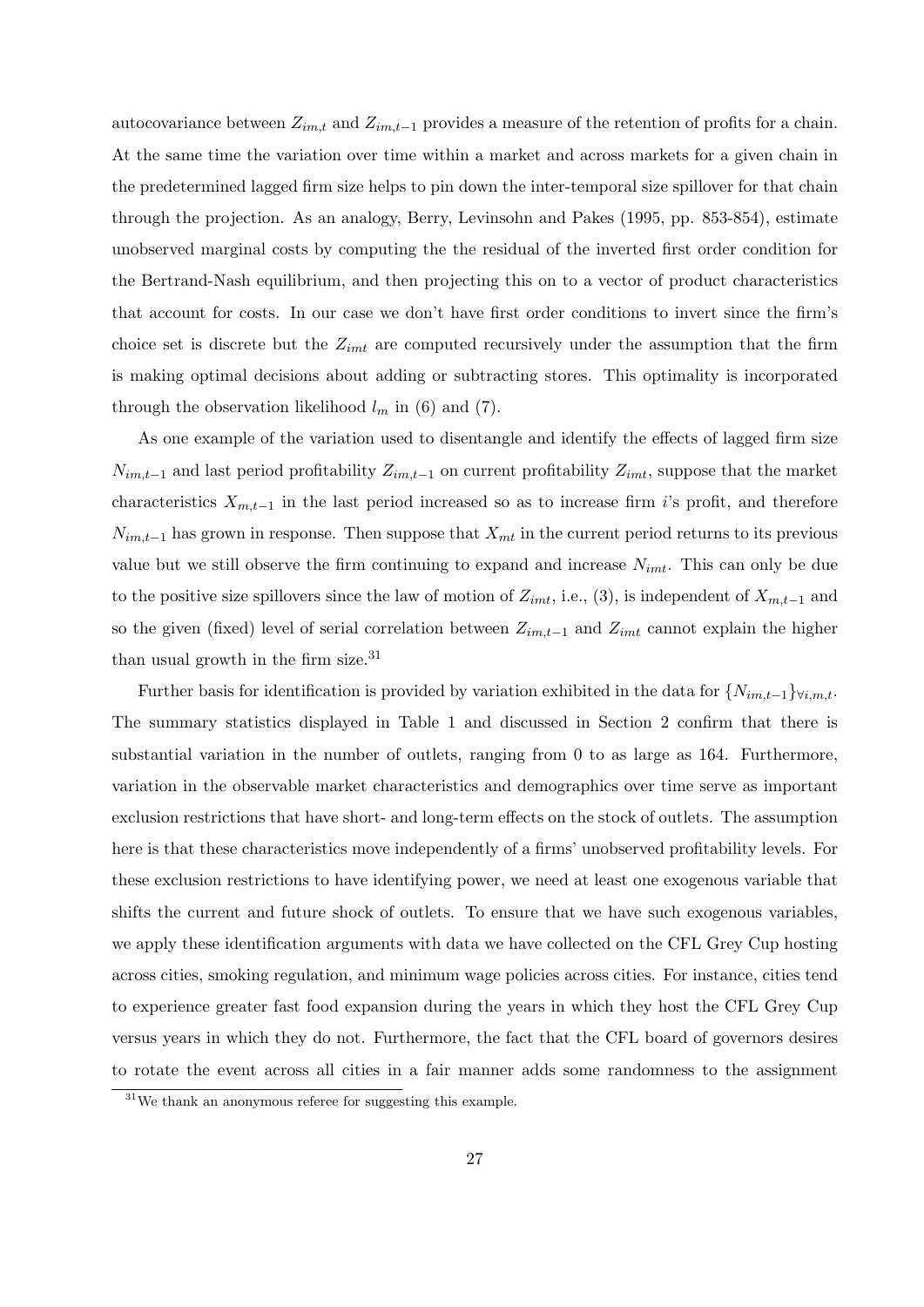of host cities. A similar argument can be made for the use of smoking regulation roll-out across municipalities over time, as this regulatory change is permanent once implemented, and will thus have an impact on the firms' future profitability gains from the firm size spillovers. Minimum wage regulation serves as another exclusion restriction; changes to the minimum wage have long-run cost implications for retail chain expansion decisions. Firms may expand at different rates in response to changes of the exogenous state variables, which may lead to additional expansion in future periods, which in turn aids in identification of the nature of persistence in profitability.<sup>32</sup>

### **5 Results**

Table 5 contains estimates of the structural parameters of interest. This includes both the payoff parameters, estimated in the second stage, and the parameters of the law of motion of *Zimt* for each firm, estimated in the first stage. We report bootstrap standard errors.<sup>33</sup> To avoid reporting very small numbers, coefficients on terms involving *N* are reported as coefficients on *N/*100, with corresponding scaling factors being used for variables involving  $N^2$  and  $N^3$ .

In the first stage, we estimate an ordered probit via sieve maximum likelihood, including all exogenous variables and their interactions up to second order and interactions between exogenous variables and each firm's own  $Z_{imt}$  and the average value of  $Z_{imt}$  for firm *i*'s rivals,  $j \neq i$ . We report the remaining estimates, which are not of direct interest, in Tables **??** and **??** in the appendix. This includes the ordered probit coefficients and cutoffs as well as the market characteristic coefficients in the reduced form payoff function (2).

To prepare for the minimum distance estimator in the second stage, we generated  $B = 3000$ random inequalities. Each inequality consists of an alternative policy function, which we generate by randomly perturbing the coefficients and cutoffs of the estimated reduced form policy function, and an initial state, which we draw randomly from the sample.

First, the coefficients on  $Z_{imt}$  in the payoff function are positive in both specifications that include it. The main parameters of interest are those related to the law of motion of *Zimt*. Note that *Zimt* is an AR(1) process with a drift term which also depends on the level, square, and cube of the lagged number of own outlets. The parameters of this process differ across firms. Recalling the law of motion for *Zimt* as defined in (3), for each firm *i* in each market *m* we can think of increments to  $Z_{imt}$  being decomposed into three primary components as  $Z_{imt} = \mu_{im} + \delta_i Z_{im,t-1} + \epsilon_{imt}$ , where

<sup>32</sup>We thank an anonymous referee for providing us with this insight.

<sup>&</sup>lt;sup>33</sup>Given the computational burden we bootstrapped the standard errors using 96 replications (two replications per core on each of four 12-core machines) with replacement from the sample of 31 markets for 36 years.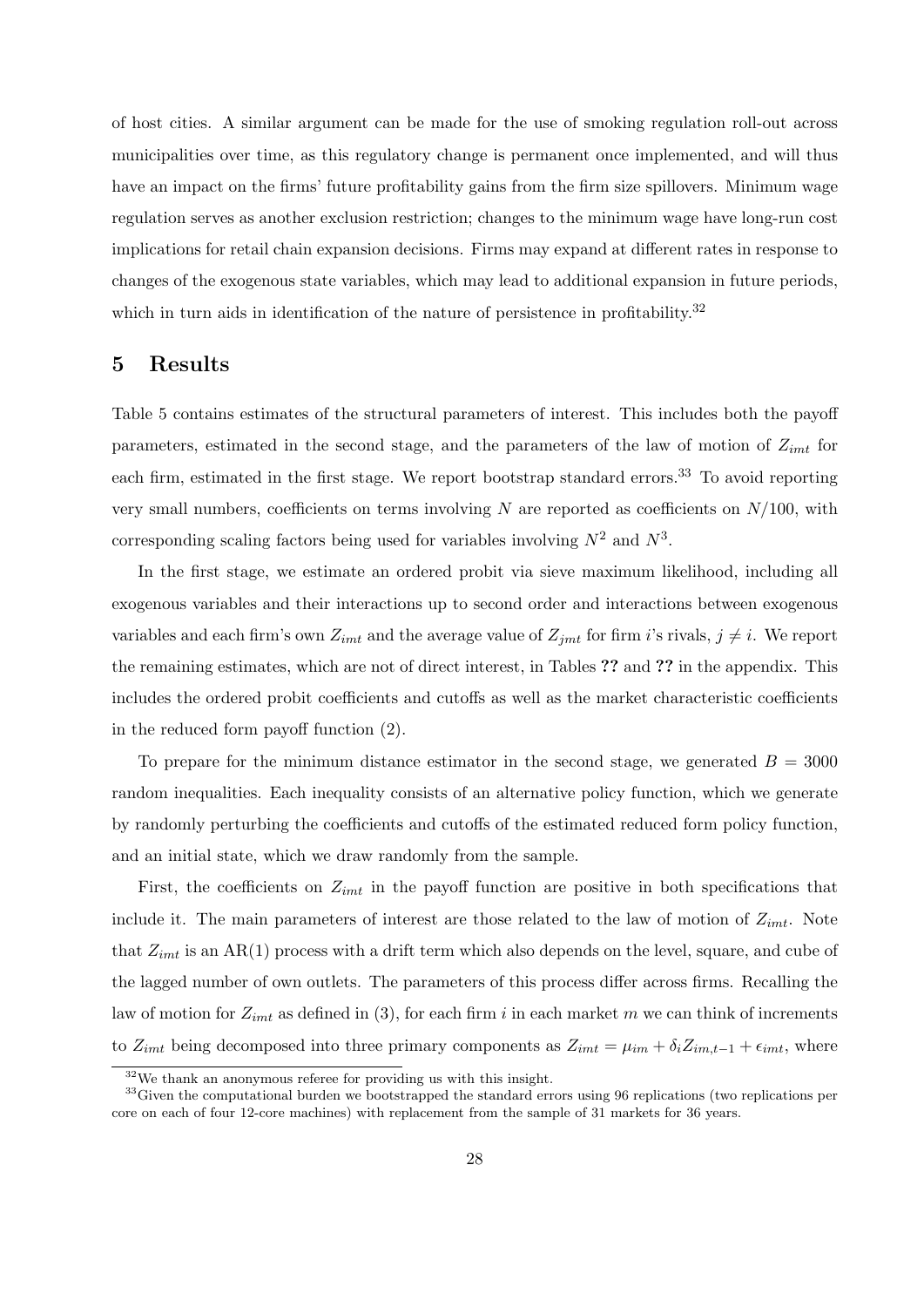| Parameter                           |              | $Z$ (with spillovers) |              | $Z$ (no spillovers) |           | $\overline{\text{No }Z}$ |
|-------------------------------------|--------------|-----------------------|--------------|---------------------|-----------|--------------------------|
| $Z(\gamma)$                         | 0.0335       | (0.0101)              | 0.0997       | (0.0198)            |           |                          |
| Rival $N(\theta_2)$                 | $-0.0287$    | (0.1754)              | $-0.1880$    | (0.1325)            | $-0.2988$ | (0.3672)                 |
| Own $N(\theta_3)$                   | 1.0820       | (0.2862)              | 0.5466       | (0.3988)            | 0.5261    | (1.0946)                 |
| Entry Cost $(\psi_1)$               | $-0.6208$    | (0.0754)              | $-0.5810$    | (0.0744)            | 0.2116    | (0.2540)                 |
| Expansion Cost $(\psi_2)$           | $-0.2565$    | (0.0532)              | $-0.1568$    | (0.0717)            | $-0.4106$ | (0.1838)                 |
| Scrap Value $(\psi_3)$              | 0.0676       | (0.0614)              | $-0.1924$    | (0.0920)            | $-0.2610$ | (0.1812)                 |
| $\overline{A\mathcal{B}W}$          |              |                       |              |                     |           |                          |
| Firm f.e. $(\mu_{AW})$              | 0.0000       |                       | 0.0000       |                     |           |                          |
| AR(1) $(\delta_{AW})$               | $0.1050\,$   | (0.0024)              | 0.2090       | (0.0062)            |           |                          |
| S.D. $(\omega_{AW})$                | 1.0937       | (0.0217)              | 0.4052       | (0.0192)            |           |                          |
| $N(\beta_{AW,1})$                   | 0.0202       | (0.0002)              |              |                     |           |                          |
| $N^2\ (\beta_{\rm AW,2})$           | 1.4061       | (0.0185)              |              |                     |           |                          |
| $N^3~(\beta_{\rm AW,3})$            | $-0.2949$    | (0.0022)              |              |                     |           |                          |
| <b>Burger King</b>                  |              |                       |              |                     |           |                          |
| Firm f.e. $(\mu_{\rm BK})$          | 0.0411       | (0.0003)              | 0.0125       | (0.0003)            |           |                          |
| $AR(1)$ $(\delta_{BK})$             | $-0.0186$    | (0.0002)              | 0.0699       | (0.0016)            |           |                          |
| S.D. $(\omega_{BK})$                | 0.7549       | (0.0164)              | 0.4052       | (0.0192)            |           |                          |
| $N(\beta_{\text{BK},1})$            | 0.0590       | (0.0005)              |              |                     |           |                          |
| $N^2\ (\beta_\text{BK,2})$          | 0.3297       | (0.0038)              |              |                     |           |                          |
| $N^3$ $(\beta_{\rm BK,3})$          | $-0.0382$    | (0.0003)              |              |                     |           |                          |
| Harvey's                            |              |                       |              |                     |           |                          |
| Firm f.e. $(\mu_{\text{HARV}})$     | $\,0.0353\,$ | (0.0003)              | $\,0.0086\,$ | (0.0002)            |           |                          |
| $AR(1)$ ( $\delta_{\text{HARV}}$ )  | 0.0097       | (0.0001)              | 0.0986       | (0.0040)            |           |                          |
| S.D. $(\omega_{\rm HARV})$          | 0.8447       | (0.0193)              | 0.4052       | (0.0192)            |           |                          |
| $N(\beta_{\text{HARV},1})$          | 0.0242       | (0.0001)              |              |                     |           |                          |
| $N^2~(\beta_{\rm HARV,2})$          | 1.5496       | (0.0141)              |              |                     |           |                          |
| $N^3$ ( $\beta_{\text{HARV},3}$ )   | $-0.0050$    | (0.0001)              |              |                     |           |                          |
| McDonald's                          |              |                       |              |                     |           |                          |
| Firm f.e. $(\mu_{\text{MCD}})$      | $0.7076\,$   | (0.0157)              | $\,0.3612\,$ | (0.0077)            |           |                          |
| $AR(1)$ ( $\delta_{\rm MCD}$ )      | 0.2140       | (0.0042)              | 0.3850       | (0.0178)            |           |                          |
| S.D. $(\omega_{\text{MCD}})$        | 0.6782       | (0.0126)              | 0.4052       | (0.0192)            |           |                          |
| $N(\beta_{\rm MCD,1})$              | $\,0.0335\,$ | (0.0005)              |              |                     |           |                          |
| $N^2\ (\beta_{\rm MCD,2})$          | 0.1277       | (0.0011)              |              |                     |           |                          |
| $N^3~(\beta_\mathrm{MCD,3})$        | $-0.1476$    | (0.0028)              |              |                     |           |                          |
| Wendy's                             |              |                       |              |                     |           |                          |
| Firm f.e. $(\mu_{\text{WEND}})$     | 0.1271       | (0.0012)              | $-0.0032$    | (0.0001)            |           |                          |
| $AR(1)$ ( $\delta_{\text{WEND}}$ )  | 0.1104       | (0.0013)              | $0.2328\,$   | (0.0062)            |           |                          |
| S.D. $(\omega_{\text{WEND}})$       | $\,0.5329\,$ | (0.0071)              | 0.4052       | (0.0192)            |           |                          |
| $N(\beta_{\text{WEND},1})$          | $-0.0339$    | (0.0003)              |              |                     |           |                          |
| $N^2$ ( $\beta_{\mathrm{WEND,2}}$ ) | 3.2709       | (0.0432)              |              |                     |           |                          |
| $N^3$<br>$(\beta_{\text{WEND},3})$  | $-0.0191$    | (0.0002)              |              |                     |           |                          |
| Market Char. $(\theta_1)$           |              | Yes                   |              | Yes                 |           | Yes                      |

Table 5: Structural Parameter Estimates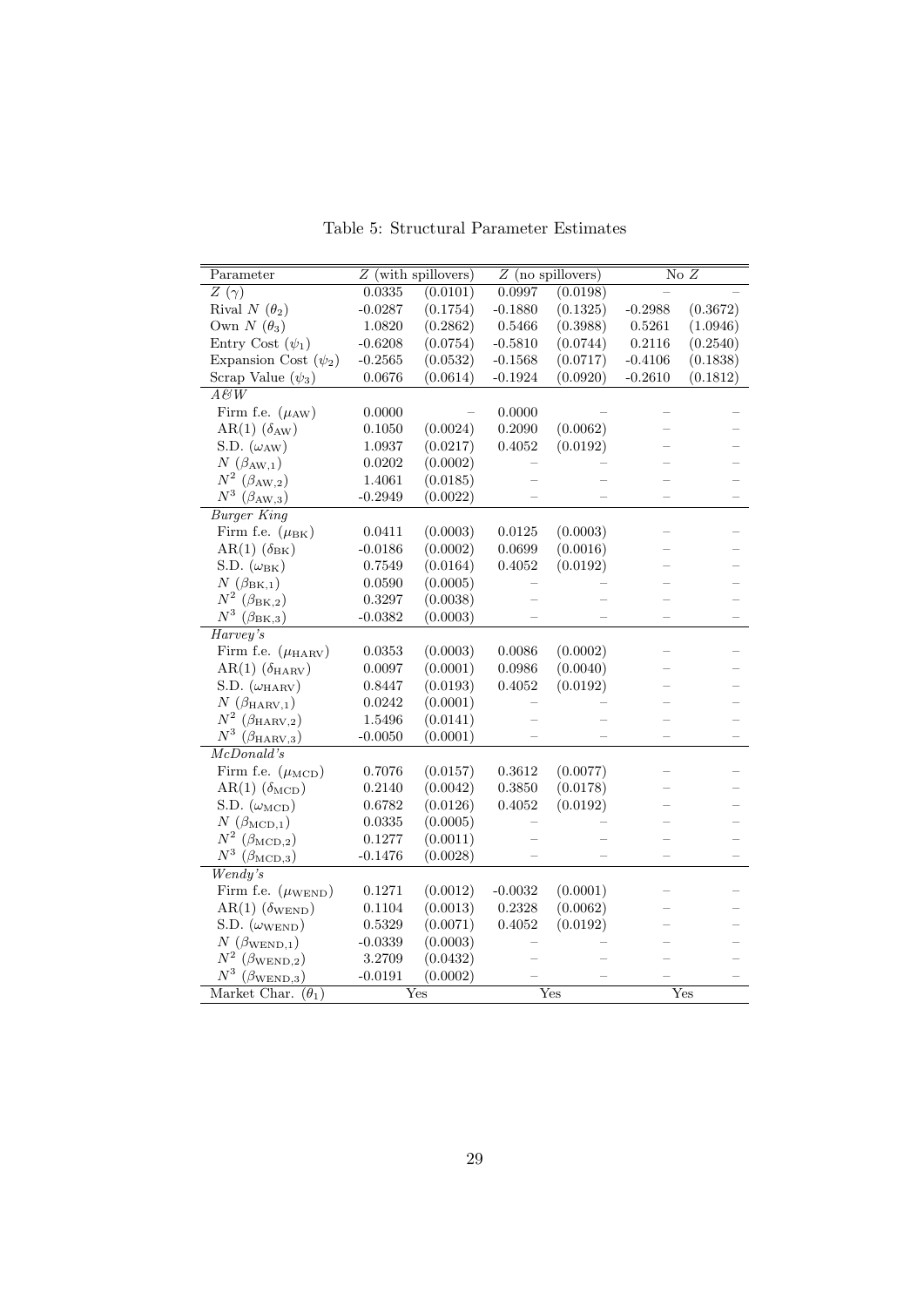$\mu_{im}$  is a firm-market-specific drift,  $\delta_i$  is the autoregressive or persistence in profitability parameter, and  $\epsilon_{imt}$  is an i.i.d. Gaussian innovation (with standard deviation  $\omega_i$ ). The drift component,  $\mu_{im} = \mu_i + \eta_m + \beta_{i1} N_{im,t-1} + \beta_{i2} N_{im,t-1}^2 + \beta_{i3} N_{im,t-1}^3$ , is further composed of three parts: a firm fixed effect or brand effect  $(\mu_i)$ , a market fixed effect  $(\eta_m)$ , and a firm-specific inter-temporal size spillover component  $(\beta_{i1}, \beta_{i2}, \beta_{i3})$ . The main specification, "*Z* (Spillovers)", contains all of these components, the second specification, "*Z* (No Spillovers)", omits the size spillover component, and the specification with no persistence, "No  $Z$ " omits the  $Z_{imt}$  process entirely.<sup>34</sup>

The estimates indicate that there is substantial heterogeneity across chains. Since the drift terms are similar to firm fixed effects, we normalize  $\mu_{AW}$  to be zero and estimate the relative differences for the other firms. In the main specification with spillovers, we expected the coefficient on quadratic *N* term to be positive and the cubic coefficient to be negative, reflecting initially increasing, then decreasing returns in the increments to the latent payoff as a function of the lagged number of stores.<sup>35</sup> As shown in Table 5, this is indeed the case for all firms.

Overall, the brand or firm fixed effect and persistence in profits (autoregressive coefficient) is strongest for McDonald's, which also has nearly the smallest standard deviation (second only to Wendy's). Among all five retailers, the evolution of A&W's latent state has the smallest brand effect and also the largest standard deviation. Burger King then has the second smallest brand effect term, second highest standard deviation, and relatively weak size spillovers. Compared to the other firms, Harvey's and Wendy's have the largest quadratic spillover coefficients and moderately large brand effects and autoregressive coefficients. This indicates a more transient payoff benefit from having built more outlets in previous periods when compared, for example, to McDonald's.

The retailers appear to be sensitive to competition, but not in a statistically significant way, and earn higher profits as they build additional outlets. The insignificant competitive effect indicates that consumers may view these chains as being relatively differentiated. Alternatively, this could also arise if the density of locations in each city is relative low so that the competition between locations is small. Among the cost estimates, for the main specification the estimated initial cost of entry  $(\psi_1)$  is more than twice the cost of building a single store  $(\psi_2)$ . The estimated scrap values  $(\psi_3)$  are not significantly positive, indicating that liquidating outlets is not lucrative.

<sup>&</sup>lt;sup>34</sup>The "No *Z*" specification does, however, include firm and city fixed effects which serve a similar role as the drift terms in the *Z* processes. We do not, however, report the estimates of these fixed effects as drift terms in Table 5 to avoid confusion, since the values are not directly comparable across specifications.

<sup>&</sup>lt;sup>35</sup>We note that this is not the same as thinking about returns to scale more broadly, for which one has to consider the entire payoff function and the dynamic aspects of the problem including the entry and expansion costs and competitive effects.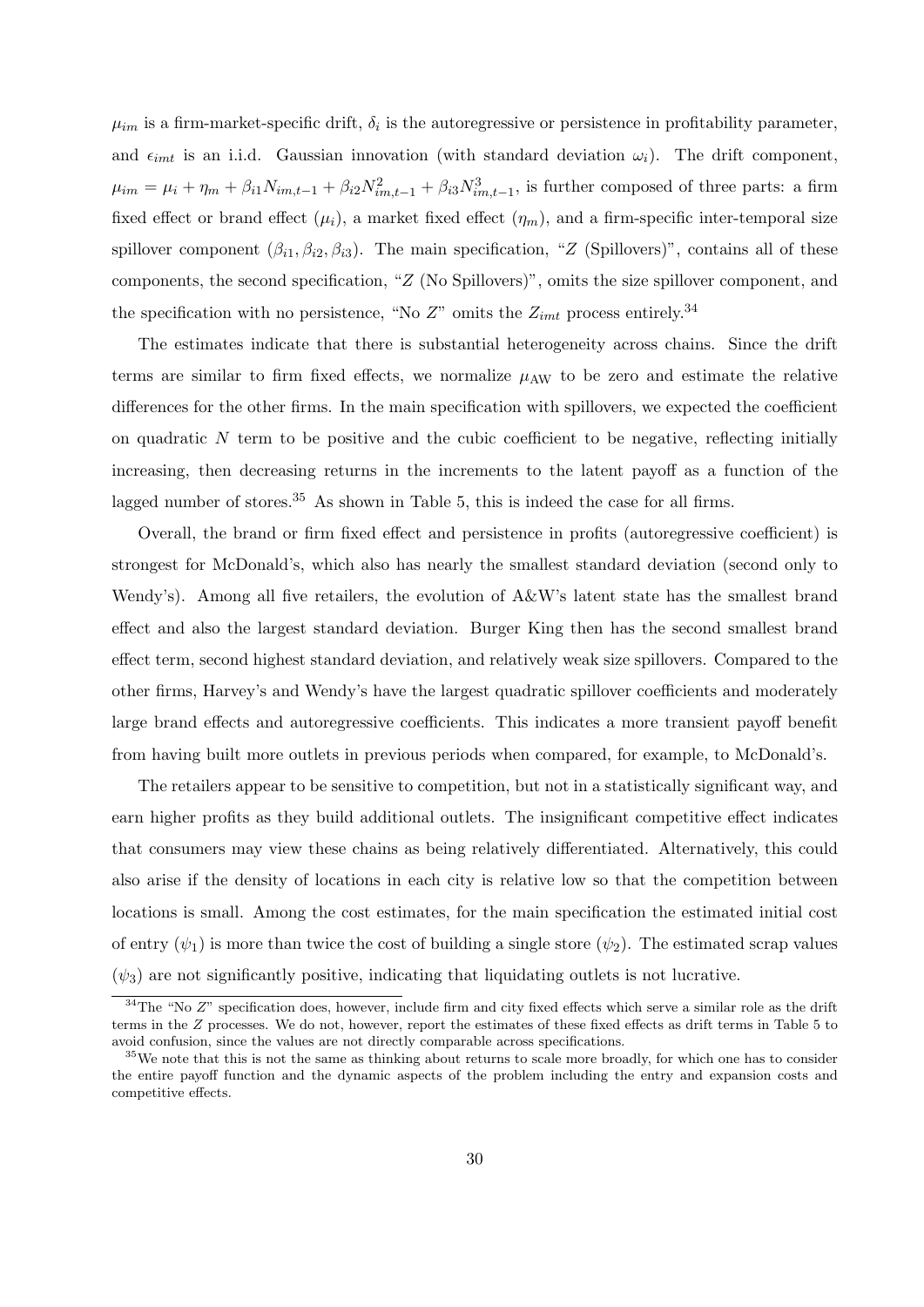#### **5.1 Model Fit Comparison**

Having estimated our model with three different specifications, we now seek to determine which specification best fits the observed data. We use three statistical criteria to evaluate the model fit: the Akaike information criterion (AIC), the Bayesian information criterion (BIC), and the mean squared error (MSE) of the simulated model predictions.

The AIC and BIC criteria take into account the trade-off between the number of parameters and the relative fit (with the penalty being larger for BIC than AIC). The AIC and BIC values for each model are reported in Table **??** in the appendix. In terms of both AIC and BIC, the "Z (Spillovers)" specification is clearly preferred (AIC = 8018*.*45 and BIC = 8159*.*03) followed by the "No Z" and "Z (No Spillovers)" specifications, which have larger and quite similar AIC and BIC values (respectively, AIC = 8232*.*80 and BIC = 8320*.*85; AIC = 8233*.*10 and BIC = 8344*.*33).

Next, we carry out simulations using each of the estimated specifications and plot the average number of outlets predicted by each. We then compare the fit by evaluating the mean squared error in the simulated predictions. To implement the model simulations and counterfactuals, we employ a similar forward simulation approach as in Benkard, Bodoh-Creed, and Lazarev (2010), which does not require one to solve a computationally intractable dynamic model. We provide additional technical details about the simulations that follow in the appendix.

The main findings from our model fit simulations are displayed in Figures 3 and 4. Figure 3 plots the evolution of store counts over time across these different scenarios, with the actual dynamics found in the data serving as a benchmark. For each firm, we plot the average number of outlets (averaged across markets) each period observed in the data and the average simulated number of outlets with each of three model specifications (averaged over 250 simulations for each market, then across markets). The simulation runs are initialized using the observed market characteristics and number of outlets at the beginning of our sample. Since we are essentially forecasting 36 years ahead, differences relative to the observed number of outlets are expected. However, in that sense all three models perform quite well.

The "Z (Spillovers)" specification, which includes persistent unobserved profitability via the *Z* process (3) and allows for size spillovers, also has the lowest MSE. The ranking of the other two specifications is interchanged under the MSE criterion, with the "No *Z*" specification without the *Z* process having the highest MSE. Additionally, the estimated entry cost for the "No *Z*" specification is positive, as shown in Table 5, which is contrary to economic theory. This underscores the need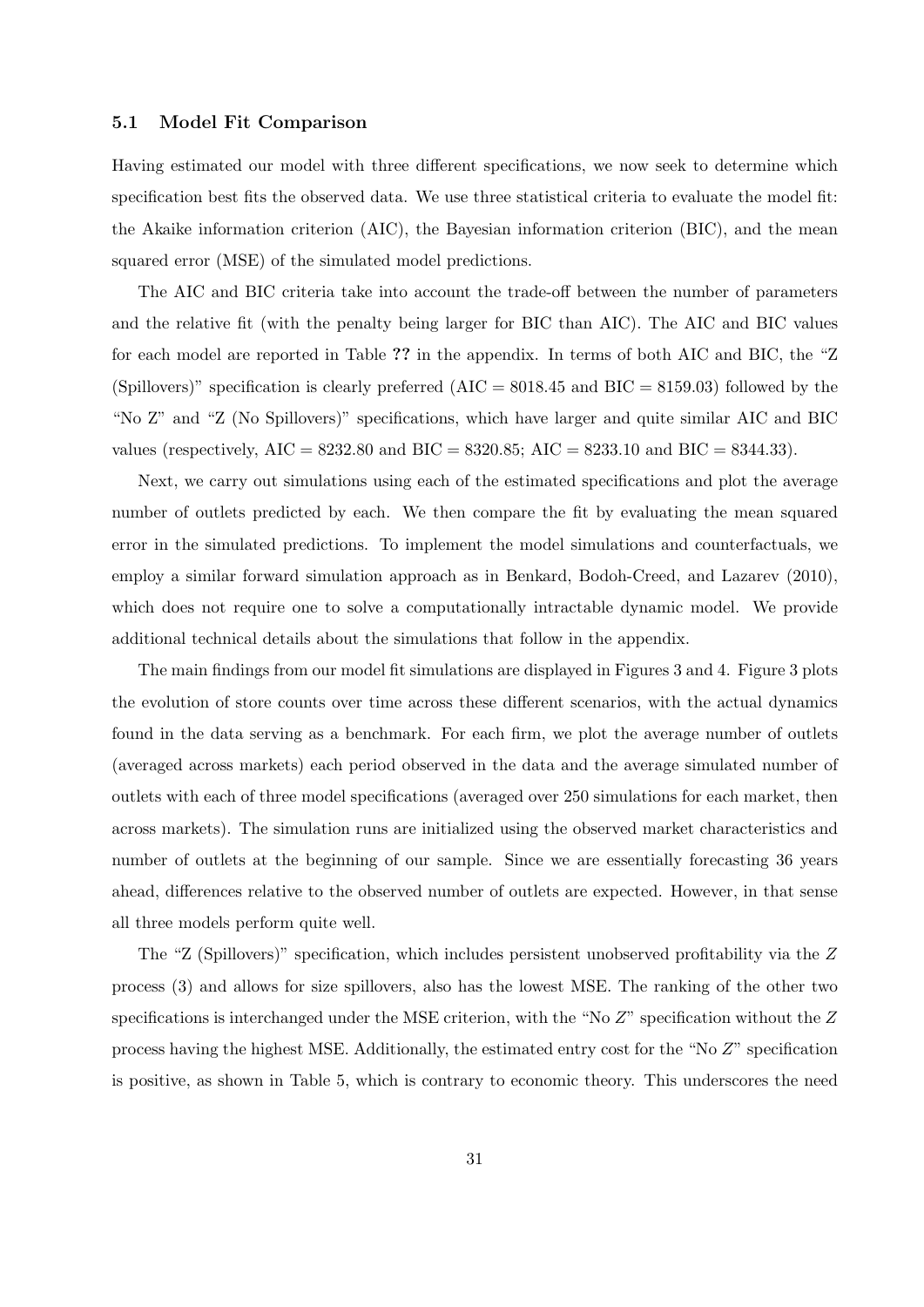

(e) Wendy's

Figure 3: Comparison of Average Number of Outlets by Model Specification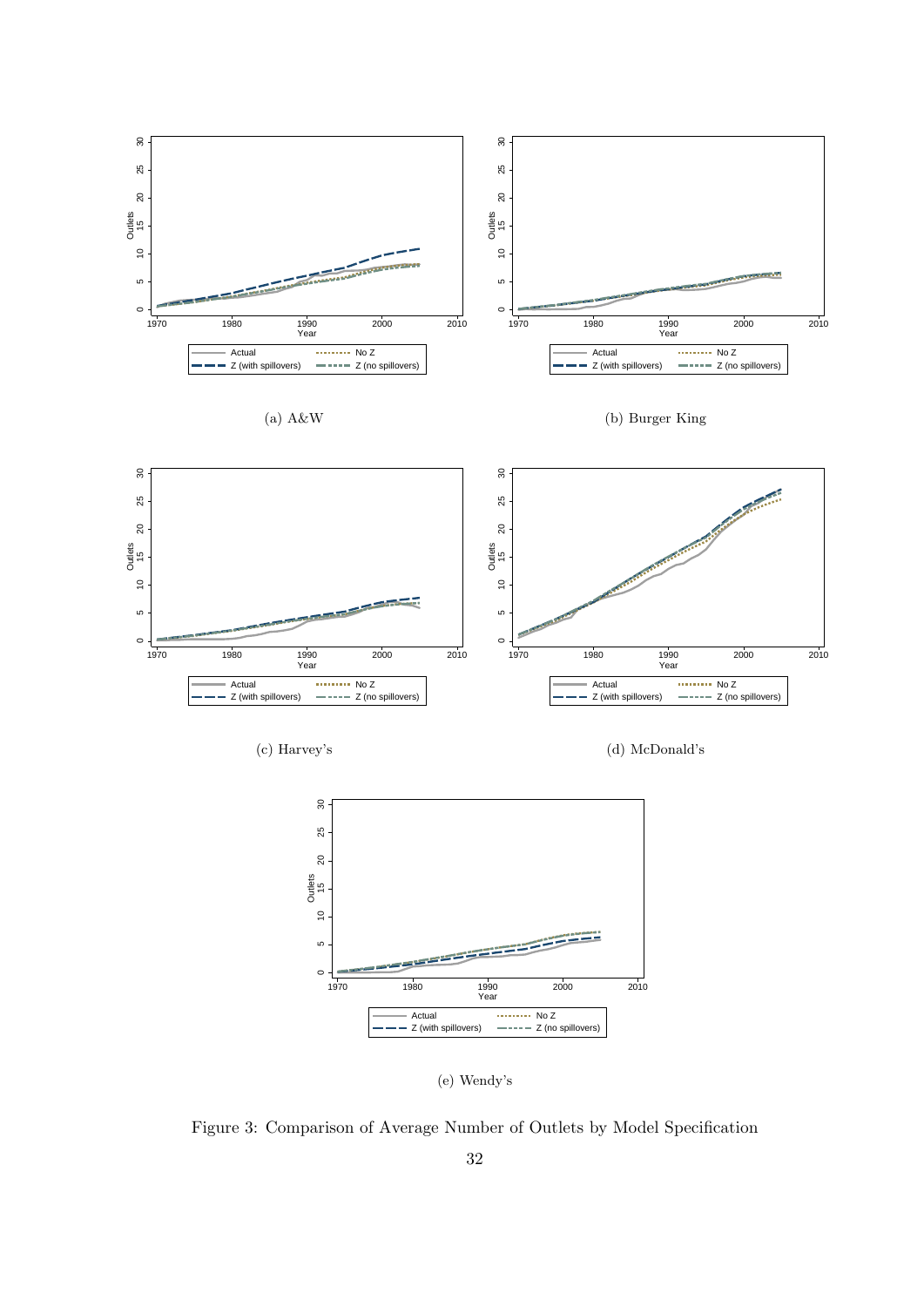

Figure 4: Mean Squared Error of Simulated Model Fit

for incorporating firm specific unobserved heterogeneity and the choice of "Z (Spillovers)" as our preferred specification.

### **5.2 Drivers of McDonald's Dominance**

With the estimated structural model of retail chain dynamics, we can better understand the evolution of market dominance based on firm specific heterogeneity in serially correlated unobserved profitability as determined by combination of brand effects  $(\mu_i)$ , inter-temporal size spillovers  $(\beta_{i1}, \beta_{i2}, \beta_{i3})$  and persistence in profitability  $(\delta_i)$ . First, as described above McDonald's has the largest value of the brand effect  $(\mu_i)$  which is more than five times that of any of the other chains. Note, also that A&W's brand effect is normalized to zero for identification. Since the brand effect is a time invariant fixed effect it permanently raises McDonald's profitability relative to its competitors. Second, McDonald's also has a very high persistence parameter  $(\delta_i)$ , almost twice as large as any of its rivals. Given this high degree of serial persistence in unobserved profitability for McDonald's, the cumulative effects of its brand strength are magnified much more than the oneperiod competitive advantage that the brand effects seems to suggest. Third, the inter-temporal size spillover parameters  $(\beta_{i1}, \beta_{i2}, \beta_{i3})$  for McDonald's have the expected signs, although, these are not particularly larger compared to those of its rivals. However, once again their effect is magnified in combination with the strong persistence in profitability to significantly increase McDonald's long run cumulative profitability. On the other hand, while the competitors of McDonald's may have somewhat stronger inter-temporal size spillovers they also exhibit much weaker persistence in profitability. This implies that cumulative benefit from having built more outlets in previous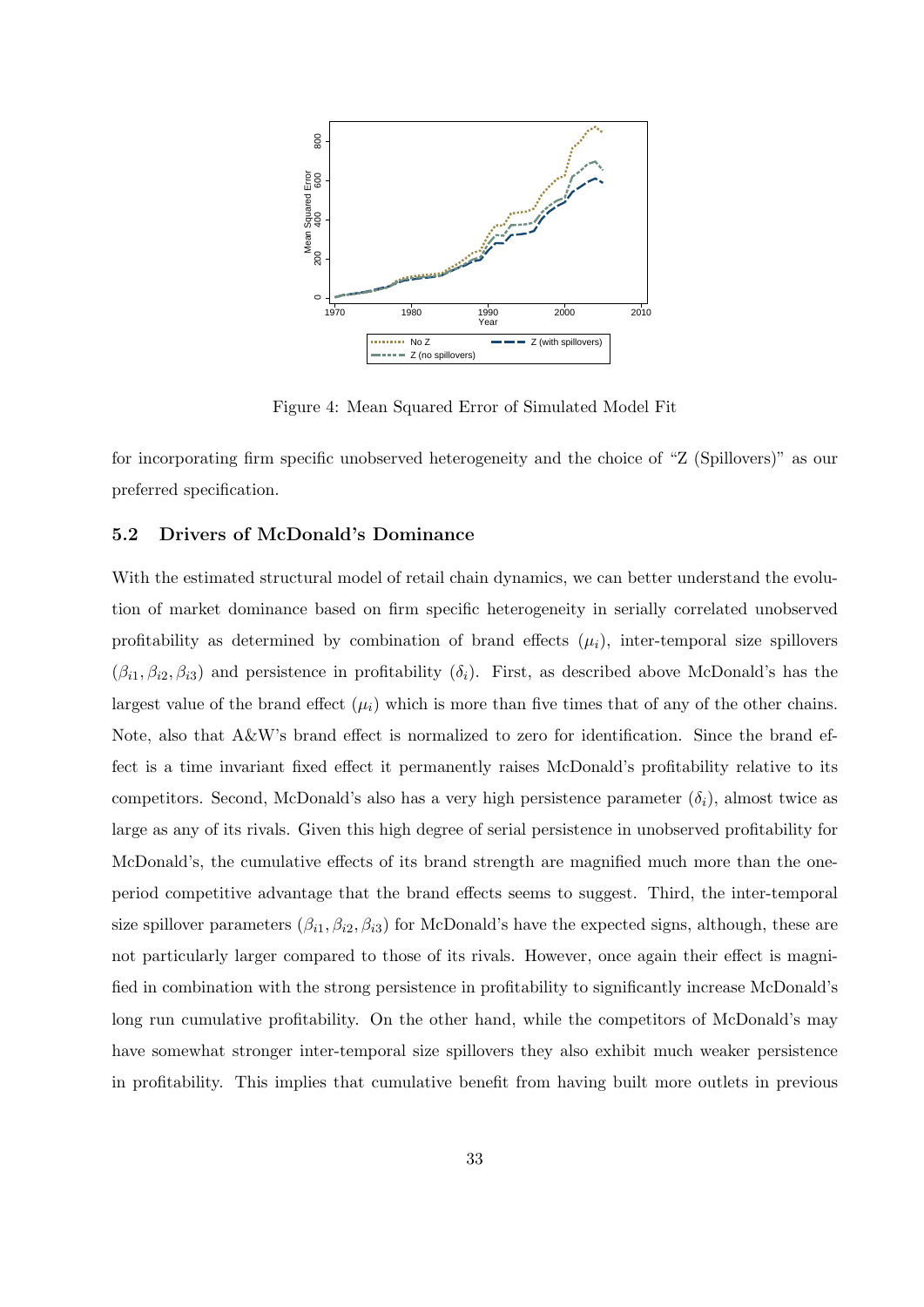|                    | Mean   | Variance |
|--------------------|--------|----------|
| A&W                | 0.1028 | 1.2096   |
| <b>Burger King</b> | 0.1356 | 0.5701   |
| Harvey's           | 0.1285 | 0.7136   |
| McDonald's         | 1.0172 | 0.4821   |
| Wendy's            | 0.2462 | 0.2875   |

Table 6: Means and Variances of Stationary Distributions of Unobserved Profitability

periods when compared, for example, to McDonald's is much more transient for its rivals.

Given the important role played by the persistence in profitability we next investigate and compare the unobserved profitability processes for the different retail chains in terms of the statistical properties of the processes and their stationary distributions.

First, Table 6 reports the means and variances of the stationary distributions for each firm. Since the mean values vary across markets, due to the inclusion of market-specific drift parameters, we report averages across all markets. The mean for McDonald's is over four times larger than that of Wendy's, which has the second highest mean, and over seven times larger than the other chains. Furthermore, McDonald's also has the second smallest variance, which is about 68% larger than that of Wendy's, which has the smallest variance. A&W has both the smallest mean, just behind Harvey's and Burger King, and the largest variance, being 70% larger than that of Harvey's (the next highest) and four times as large as Wendy's (the smallest).

As discussed above, the estimated inter-temporal spillover coefficients  $(\beta_{i1}, \beta_{i2}, \beta_{i3})$  imply the biggest effects for A&W, Wendy's and Harvey's. However, these coefficients provide a short-run measure of spillovers from the one-period lag stock of stores on current profit. Given serial persistence in profits it is crucial to also consider the long-term spillovers that account for the cumulative effects of these short-run size spillovers based on persistence in profitability. In order to assess the long-term effects of spillovers due to persistence we conduct the following exercise. We compare the autocovariance functions of *Zit* for each firm *i*. For *k* periods ahead, the autocovariance for firm *i* is  $Cov(Z_{it}, Z_{i,t+k}) = \delta_i^k \omega_i^2/(1 - \delta_i^2)$ . Therefore, the persistence in the  $Z_{it}$  process is determined by both the autocorrelation coefficient,  $\delta_i$ , and the standard deviation of the i.i.d. innovations,  $\omega_i$ . Larger values of either parameter will tend to increase the time until the process reverts back to the mean following a shock implying greater persistence in profitability. Table 7 reports the autocovariances for  $k = 1, 2, 3, 4$  periods ahead for each firm *i*. McDonald's has by far the most persistence, due largely to its large autoregressive parameter. For A&W the initial effect of a shock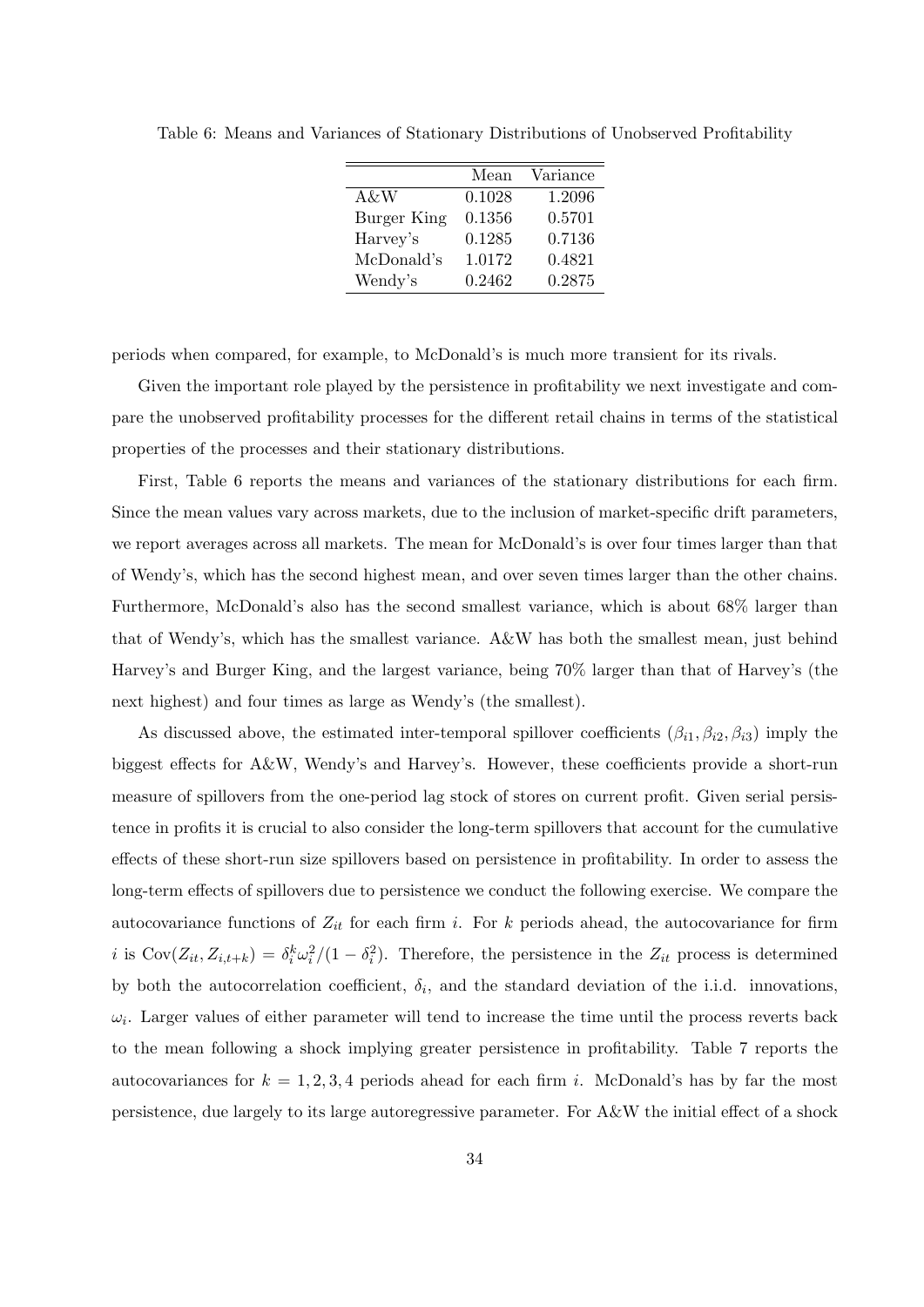|             | 1      |        | 3      |        |
|-------------|--------|--------|--------|--------|
| A&W         | 0.1270 | 0.0133 | 0.0014 | 0.0001 |
| Burger King | 0.0106 | 0.0002 | 0.0000 | 0.0000 |
| Harvey's    | 0.0069 | 0.0001 | 0.0000 | 0.0000 |
| McDonald's  | 0.1031 | 0.0221 | 0.0047 | 0.0010 |
| Wendy's     | 0.0317 | 0.0035 | 0.0004 | 0.0000 |

Table 7: Autocovariances of Unobserved Profitability Processes by Firm

is larger than for McDonald's, due to the large variance parameter for A&W, but the effect decays more quickly than for McDonald's.

This analysis illustrates the drivers of McDonald's dominance. It shows that even if the absolute short-run levels of inter-temporal spillovers are relatively small, "institutional memory" or retention of these spillovers over a long enough period of time can lead to drastic cumulative effects. Overall, what our analysis reveals is that brand effects, inter-temporal size spillovers and persistence in profitability can interact to have critical long-term consequences even if their short-run effects are measurably small. Thus, even with small transitory effects these three sources of profitability can still combine to have far reaching repercussions that can affect a firm's market dominance (or lack thereof) and market structure.

#### **5.3 Robustness of McDonald's Dominance**

Our next set of counterfactual simulations evaluates the robustness of McDonald's dominance in light of shocks handicapping it relative to its competitors, and demand and supply shocks to the economy.

First, we test the strength of McDonald's dominance relative to its rivals' capabilities by imposing an initial handicap on McDonald's in two ways. We summarize the results in terms of discounted counterfactual profit shares (i.e., profit shares based on the present discounted value of profits for each firm as opposed to the period-by-period profits). First, in Table 8 we posit a series of scenarios in which all of the rival firms competing with McDonald's are endowed with between 0 to 10 more outlets than they actually had in the first time period. These simulations indicate that even if the rival firms were endowed with one to two additional outlets each in the first year, McDonald's would still capture nearly one fifth of discounted profits. Next, in Table 9 we consider scenarios where the rivals have initial draws of their unobserved profitability, *Z<sup>i</sup>* , taken from the stationary distribution for McDonald's instead of their own and then additionally inflating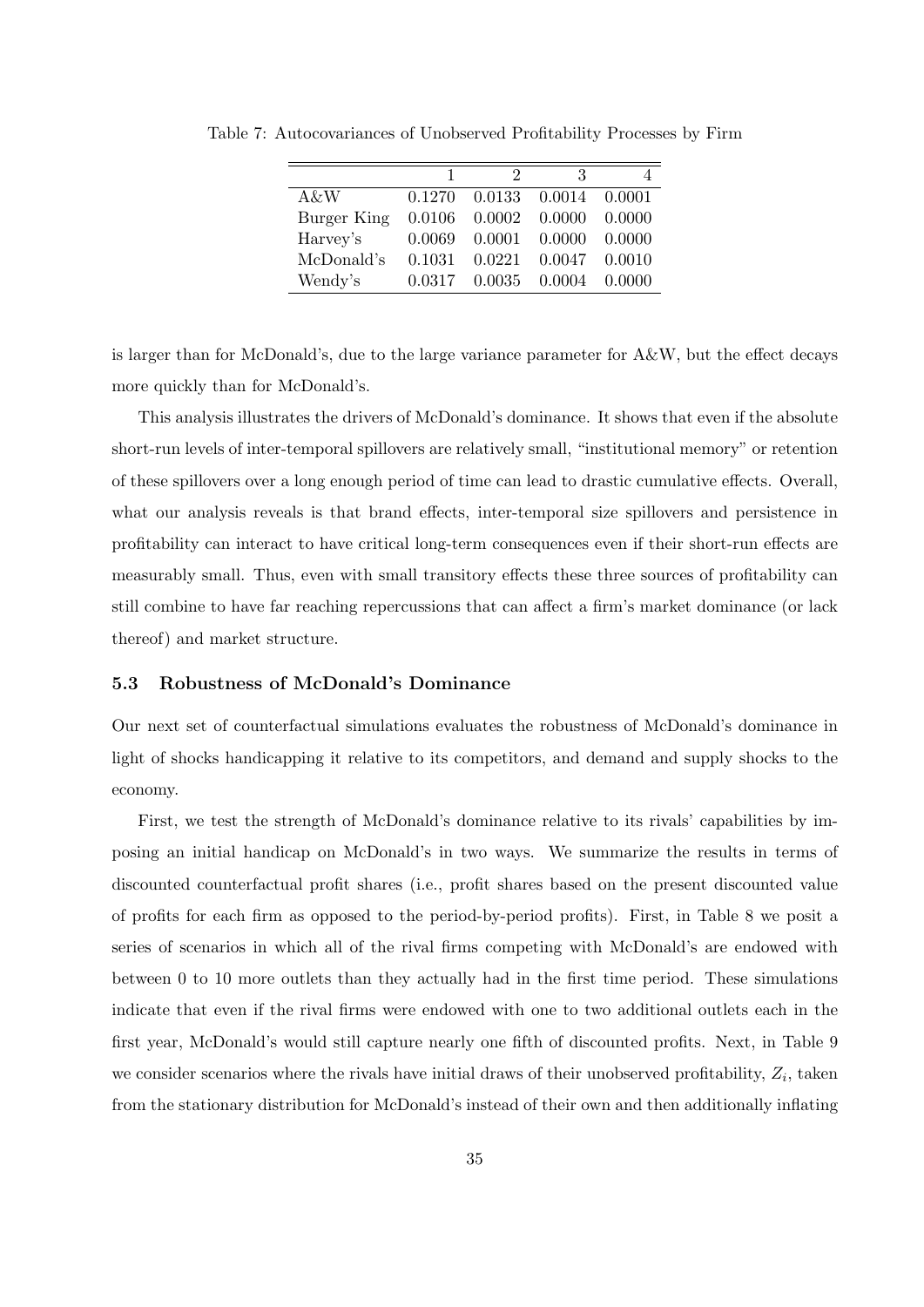Table 8: Discounted Profit Shares When McDonald's Rivals Have Additional Outlets

| Additional Rival Outlets |        |        |        |        |        |        |        |        |        |        | 10     |
|--------------------------|--------|--------|--------|--------|--------|--------|--------|--------|--------|--------|--------|
| A&W                      | 0.0451 | 0.0364 | 0.0372 | 0.0383 | 0.0398 | 0.0411 | 0.0421 | 0.0430 | 0.0437 | 0.0444 | 0.0449 |
| Burger King              | 0.2051 | 0.2487 | 0.2560 | 0.2581 | 0.2601 | 0.2602 | 0.2621 | 0.2643 | 0.2663 | 0.2680 | 0.2695 |
| Harvey's                 | 0.2244 | 0.2472 | 0.2518 | 0.2530 | 0.2546 | 0.2560 | 0.2573 | 0.2596 | 0.2601 | 0.2622 | 0.2627 |
| McDonald's               | 0.3142 | 0.2060 | 0.1937 | 0.1872 | 0.1810 | 0.1761 | 0.1710 | 0.1653 | 0.1597 | 0.1533 | 0.1473 |
| Wendy's                  | 0.2113 | 0.2617 | 0.2614 | 0.2633 | 0.2645 | 0.2666 | 0.2675 | 0.2677 | 0.2701 | 0.2722 | 0.2756 |
| HHI                      | 0.2378 | 0.2352 | 0.2361 | 0.2365 | 0.2368 | 0.2370 | 0.2375 | 0.2381 | 0.2390 | 0.2401 | 0.2413 |

Table 9: Discounted Profit Shares When McDonald's Rivals Have Better Initial Draws of Unobserved Profitability

| Initial Draw Increase | 0%     | $100\%$ | 200%   | $300\%$ | $400\%$ | 500\%  | 1000\% | 2000\% | 3000%  |
|-----------------------|--------|---------|--------|---------|---------|--------|--------|--------|--------|
| A&W                   | 0.0451 | 0.0368  | 0.0322 | 0.0299  | 0.0285  | 0.0279 | 0.0279 | 0.0300 | 0.0328 |
| Burger King           | 0.2051 | 0.2316  | 0.2412 | 0.2468  | 0.2499  | 0.2522 | 0.2551 | 0.2576 | 0.2599 |
| Harvey's              | 0.2244 | 0.2381  | 0.2468 | 0.2508  | 0.2531  | 0.2555 | 0.2592 | 0.2600 | 0.2616 |
| McDonald's            | 0.3142 | 0.2589  | 0.2384 | 0.2286  | 0.2218  | 0.2165 | 0.2081 | 0.2025 | 0.1929 |
| Wendy's               | 0.2113 | 0.2345  | 0.2413 | 0.2439  | 0.2466  | 0.2480 | 0.2497 | 0.2499 | 0.2528 |
| HHI                   | 0.2378 | 0.2337  | 0.2352 | 0.2364  | 0.2374  | 0.2380 | 0.2387 | 0.2383 | 0.2382 |

the initial draws by percentages ranging from 0% (no inflation) to 3000%. Both of these exercises illustrate that rival firms would need some initial advantage in order to compete on a level playing field with McDonald's.

In our next simulations, we look at how well McDonald's dominance withstands economic downturns through both demand and supply shocks. In the first four columns of Table 10, we simulate the impact of a sudden drop in demand through a fall in income in 2006, around the time of a major economic downturn in North America. The first case captures the event in which income in 2006 drops 10% from the 2005 level, the second case captures 5% drop relative to the 2005 level, the third case captures 5% increase from the 2005 level, and the fourth case captures a 10% increase from the 2005 level. Notice that McDonald's actually gains in terms of profit share in response to both positive and negative shocks.<sup>36</sup> For negative shocks, these profit share gains come largely at the expense of Harvey's and Wendy's and for positive shocks, largely at the expense of Burger King and Wendy's. In a similar manner, the last four columns of Table 10 report the simulated results of a supply side cost shock in the form of changes to minimum wage. We consider the effect of sudden increases or decreases in wage by 5 or 10 percent in 2006 on discounted profit shares. As in the

<sup>36</sup>We note that the *share* of McDonald's profit can increase under this scenario even while profits in *levels* decline. Recall that we define profit share as the share of the present discounted valuations, but since we do not observe market-level profits we cannot simulate counterfactual profits in monetary terms.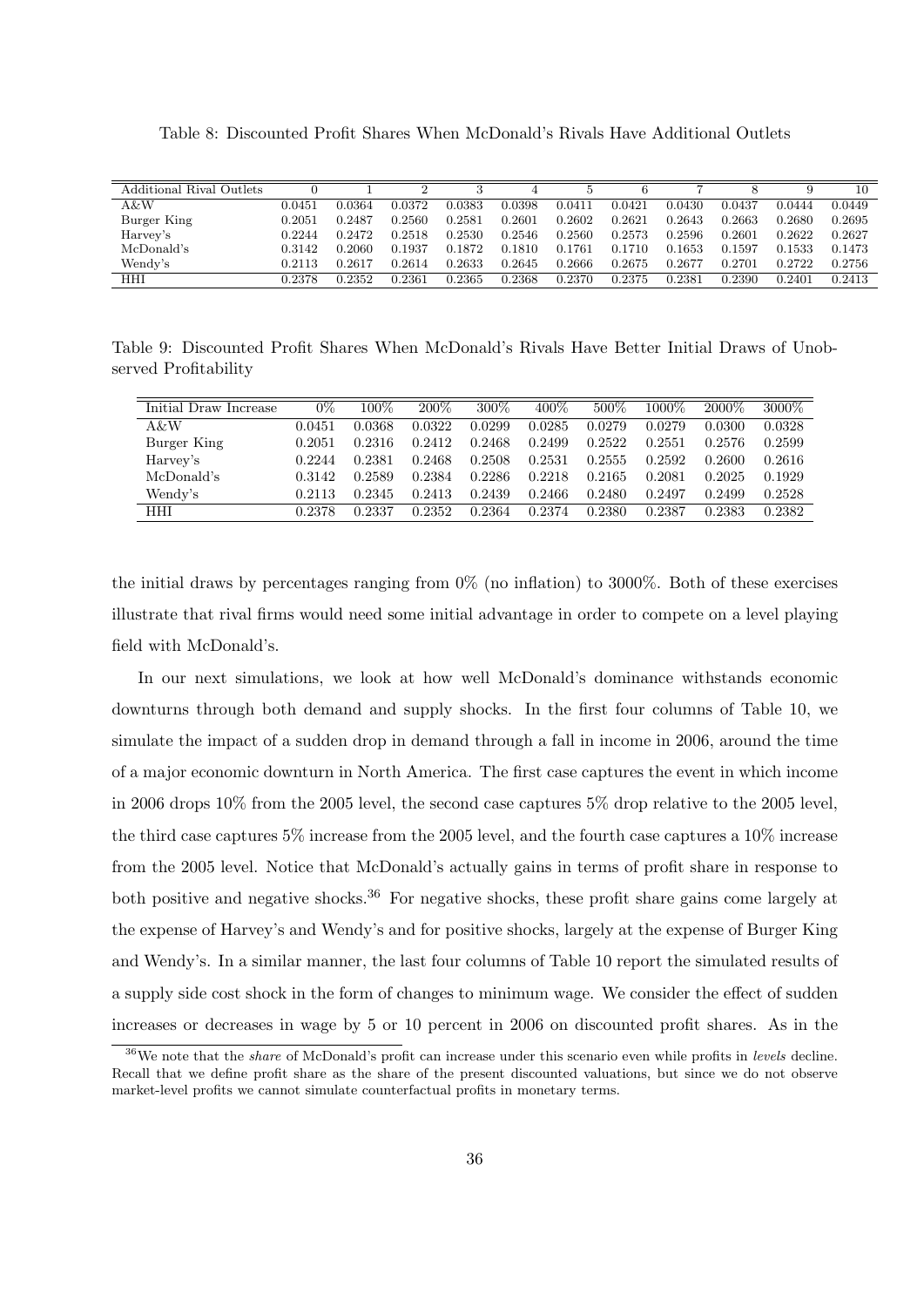|             |         |        | Change in Income |        |         | Change in Minimum Wage |        |        |  |  |
|-------------|---------|--------|------------------|--------|---------|------------------------|--------|--------|--|--|
|             | $-10\%$ | $-5\%$ | $5\%$            | $10\%$ | $-10\%$ | $-5\%$                 | $5\%$  | $10\%$ |  |  |
| $A \& W$    | 0.0451  | 0.0457 | 0.0475           | 0.0482 | 0.0461  | 0.0463                 | 0.0469 | 0.0471 |  |  |
| Burger King | 0.2021  | 0.2003 | 0.1978           | 0.1977 | 0.2001  | 0.1991                 | 0.1992 | 0.2002 |  |  |
| Harvey's    | 0.2176  | 0.2188 | 0.2170           | 0.2155 | 0.2166  | 0.2186                 | 0.2173 | 0.2162 |  |  |
| McDonald's  | 0.3266  | 0.3262 | 0.3331           | 0.3349 | 0.3312  | 0.3285                 | 0.3305 | 0.3298 |  |  |
| Wendy's     | 0.2087  | 0.2089 | 0.2047           | 0.2037 | 0.2060  | 0.2076                 | 0.2061 | 0.2067 |  |  |
| HHI         | 0.2404  | 0.2402 | 0.2413           | 0.2415 | 0.2412  | 0.2405                 | 0.2408 | 0.2405 |  |  |

Table 10: Discounted Profit Shares in Response to Changes in Economic Conditions

previous counterfactual, McDonald's remains the market leader following downward and upward shocks to the minimum wage. Thus, major economic shocks would not appear to affect McDonald's overall leadership position in the retail hamburger industry. In summary, we find that McDonald's dominance is very robust to shocks to demand, supply, and the capabilities of its competitors.

# **6 Conclusions**

Our paper presents a new empirical model of retail chain dynamics that allows for endogenous firm size, heterogeneous effects of size on future profitability, and the consequences for market dominance and evolution. Through a firm specific unobservable the model accounts for a heterogeneous dynamic link between firm size and profitability, that may arise from inter-temporal size spillovers and persistence in profitability. The dynamic game is estimated by using a particle filter based method to extend the Bajari, Benkard and Levin (2007) two-step estimator to incorporate time varying firm specific unobserved heterogeneity subject to endogenous feedback.

Using data on Canadian hamburger retail chains, the estimated model reveals a link between current size, future profitability and market dominance. The analysis accounts for the possibility that a forward-looking firm will incorporate such size spillovers in its decision to expand or contract, which has implications for estimating the effect of a firm's size on its payoffs and decisions. The estimated model produces several insights. First, it provides evidence of heterogeneity in brand effects, inter-temporal size spillovers and persistence in profitability across firms in a setting where firms interact in a strategic manner. Second, the estimated model shows that McDonald's dominance in Canada can be attributed to such effects. Third, it also shows that McDonald's advantage via this dynamic linkage is robust to hypothetical scenarios with unexpected demand and supply shocks, and when McDonald's faces a competitive handicap resulting from arbitrary increases in rival outlets or profitability during the initial year. Overall, we find that the heterogeneous dynamic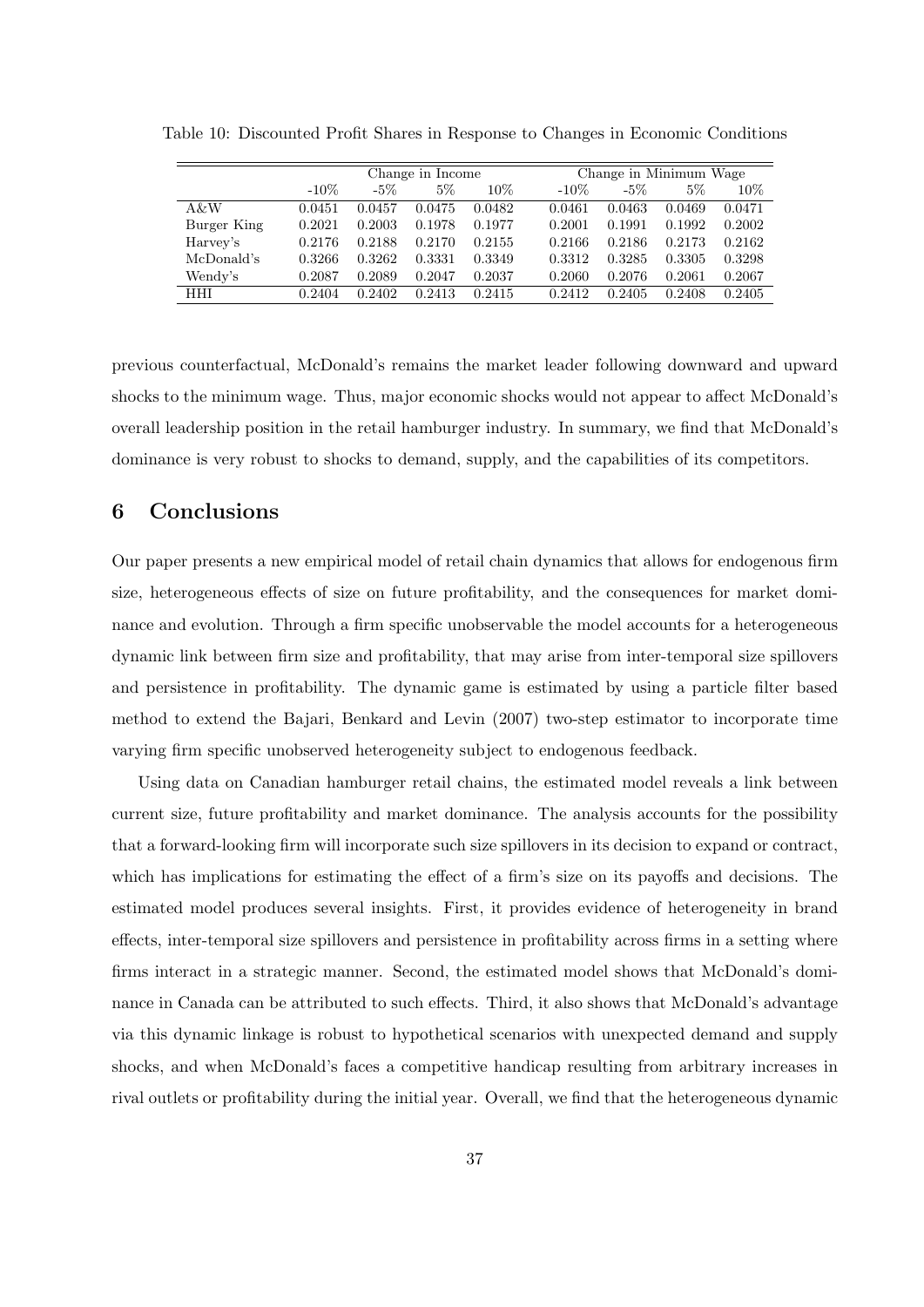linkage between firm size and profitability shows how some firms become dominant and others falter as they expand, thus affecting market structure. Studying this relationship is an empirical matter that is valuable not just because of strategic considerations for firms when deciding on expansion or contraction but also for public policy, i.e., whether some firms can become dominant and marginalize others, and the consequences for market structure. Finally, we also find that our baseline model that incorporates a serially correlated unobserved profitability component fits the data better than alternative models that ignore such firm specific latent heterogeneity.

Our work extends the basic entry and exit framework to allow for expansion and contraction which may have broader application in other contexts where endogenous firm size or firm specific time varying unobserved heterogeneity is important. More specifically, our model and estimation framework could be applied to other retail industries in which key decisions revolve around expansion and contraction via stores. We believe that our framework may uncover similar firm size spillovers and persistence in profitability in settings in which other studies have demonstrated a growing wedge between large and small enterprises (e.g., Jia, 2008, Basker, Klimek, and Van, 2012).

Lastly, it is beyond the scope of our paper to identify and examine the underlying mechanisms and specific elements of firm capabilities that lead to a dynamic link between firm size, profitability market dominance. This could be a topic for future research. Another caveat is that we abstract away from potential national level expansion strategies in our analysis. For example, Holmes (2011) examines Walmart's expansion based on its network of distribution centers and the economics of density but in a single agent framework that does not account for strategic interaction between firms. Such decisions may be important to consider if the retail chains are concerned about geographic risk (e.g., Aguirregabiria, Clark, and Wang, 2013). However, there are two reasons we believe such a concern may be mitigated in our context. First, hamburger retail store expansion or contraction decisions are almost always made at the level of city headquarters. Second, although, a likely strategy borne out of risk aversion may involve diversification of outlets across cities this would be counteracted by an incentive to avoid losing the potential benefits of city-wide firm size spillovers. Finally, estimating expansion as a retail network decision is currently infeasible, in the form of a fully dynamic game with a rich state space, heterogeneous players, and serial correlation in unobservables with endogenous feedback. On the other hand, this suggests a very challenging but ambitious avenue for future research.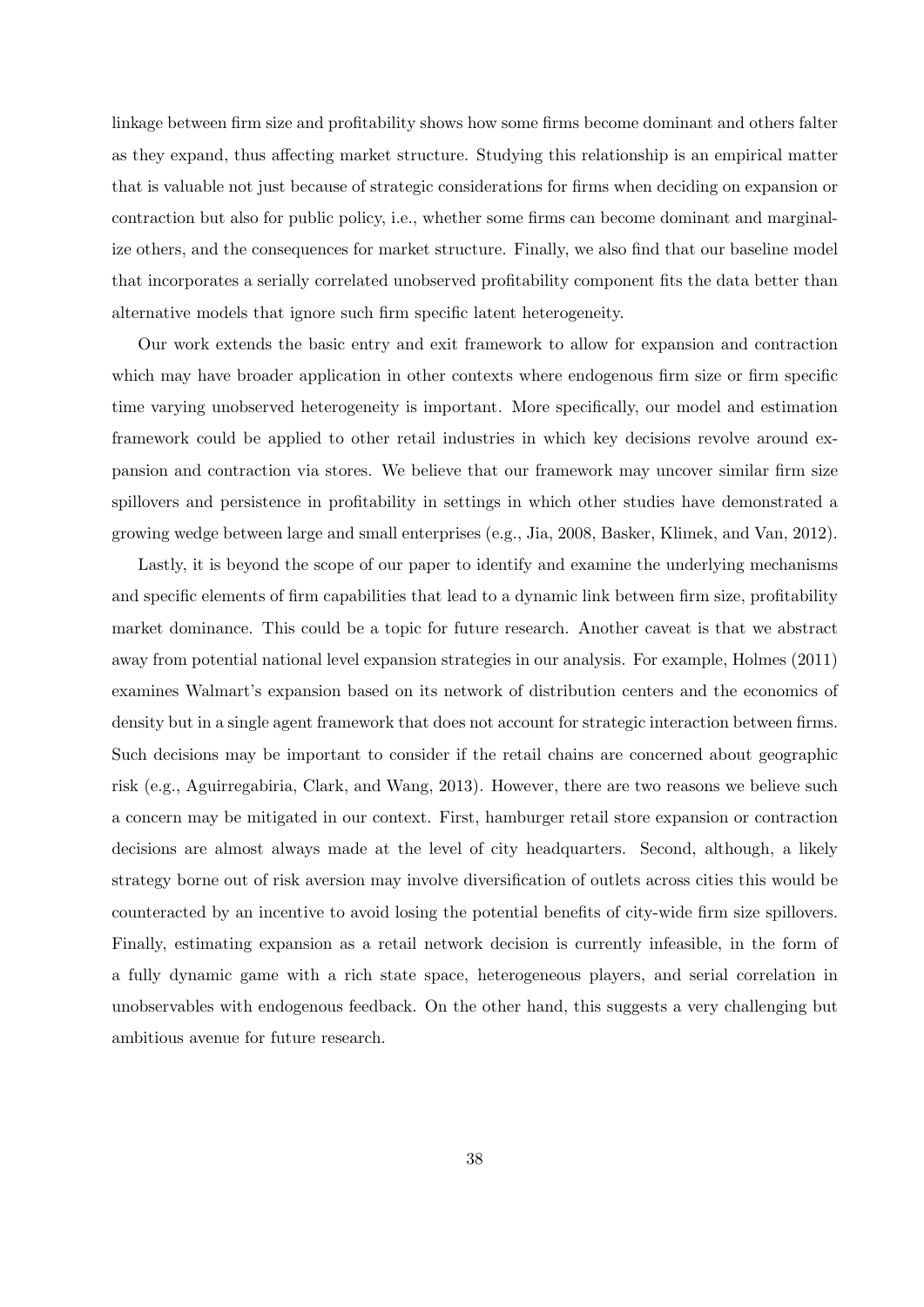# **References**

- [1] Ackerberg, D., Benkard, L., Berry, S., and Pakes, A. (2007). Econometric Tools for Analyzing Market Outcomes. *Handbook of Econometrics* 6A, 4171–4276.
- [2] Aguirregabiria, V., Clark, R., and Wang, H. (2013). Diversification of Geographic Risk in Retail Bank Networks: Evidence from Bank Expansion after the Riegle-Neal Act. Working paper.
- [3] Austen, I. (2014). Target Push Into Canada Stumbles. *The New York Times*, February 24, 2014.
- [4] Aguirregabiria, V. and Mira, P. (2007). Sequential Estimation of Dynamic Discrete Games. *Econometrica* 75, 1–53.
- [5] Arcidiacono, P., and Miller, R. (2011). Conditional Choice Probability Estimation of Dynamic Discrete Choice Models with Unobserved Heterogeneity. *Econometrica* 79, 1823–1867.
- [6] Argote, A., Beckman, S., and Epple, D. (1990). The Persistence and Transfer of Learning in Industrial Settings. *Management Science* 36, 140–154.
- [7] Arrow, K. (1962). The Economic Implications of Learning by Doing. *The Review of Economic Studies* 29, 155–173.
- [8] Bajari, P., Benkard, L., and Levin, J. (2007). Estimating Dynamic Models of Imperfect Competition. *Econometrica* 75, 1331–1370.
- [9] Bartlett, C, and Rangan, U. S. (1992). Kentucky Fried Chicken (Japan) Limited. *Harvard Business School Case*, 9-387-043.
- [10] Basker, E., Klimek, S., and Van, P. (2012). Supersize It: The Growth of Retail Chains and the Rise of the "Big-Box" Store. *Journal of Economics and Management Strategy* 21, 541–582.
- [11] Bass, F.M. (1980). The Relationship Between Diffusion Rates, Experience Curves, and Demand Elasticities for Consumer Durable Technological Innovations. *The Journal of Business, Part 2: Interfaces Between Marketing and Economics* 53, S51–S67.
- [12] Bass, F.M., Bruce, N., Majumdar, S. and Murthi, B.P.S. (2007). Wearout Effects of Different Advertising Themes: A Dynamic Bayesian Model of the Advertising Sales Relationship. *Marketing Science* 26, 179–195.
- [13] *BBC News*. (2010). Toyota president says recall-hit firm 'grew too fast.' February 23, 2010. http://news.bbc.co.uk/2/hi/business/8529950.stm.
- [14] Benkard, L. (2000). Learning and Forgetting: The Dynamics of Aircraft Production. *American Economic Review* 90, 1034–1054.
- [15] Benkard, L. (2004). A Dynamic Analysis of the Market for Wide-bodied Commercial Aircraft. *Review of Economic Studies* 71, 581–611.
- [16] Benkard, L., Bodoh-Creed, A., and Lazarev, J. (2010). Simulating the Dynamic Effects of Horizontal Mergers: U.S. Airlines. Working paper, New York University.
- [17] Berry, S. (1992). Estimation of a Model of Entry in the Airline Industry. *Econometrica* 60, 889–917.
- [18] Berry, S., Levinsohn, J., and Pakes, A. (1995). Automobile Prices in Market Equilibrium. *Econometrica* 63, 841–890.
- [19] Besanko, D., Doraszelski, U., Kryukov, Y. and Satterthwaite, M. (2010). Learning-by-doing, Organizational Forgetting, and Industry Dynamics. *Econometrica* 78, 453–508.
- [20] Blevins, J.R. (2015). Sequential Monte Carlo Methods for Estimating Dynamic Microeconomic Models. *Journal of Applied Econometrics*, forthcoming.
- [21] Bollinger, B. and Gillingham, K. (2013). Learning-by-Doing Spillovers in the Solar Photovoltaic Industry. Working paper.
- [22] Boulding, W., and Staelin, R. (1990). Environment, market share, and market power. *Management Science*, 36, 1160–1177.
- [23] Bresnahan, T., and Reiss, P. (1991a). Entry and Competition in Concentrated Markets. *Journal of Political Economy* 99, 977–1009.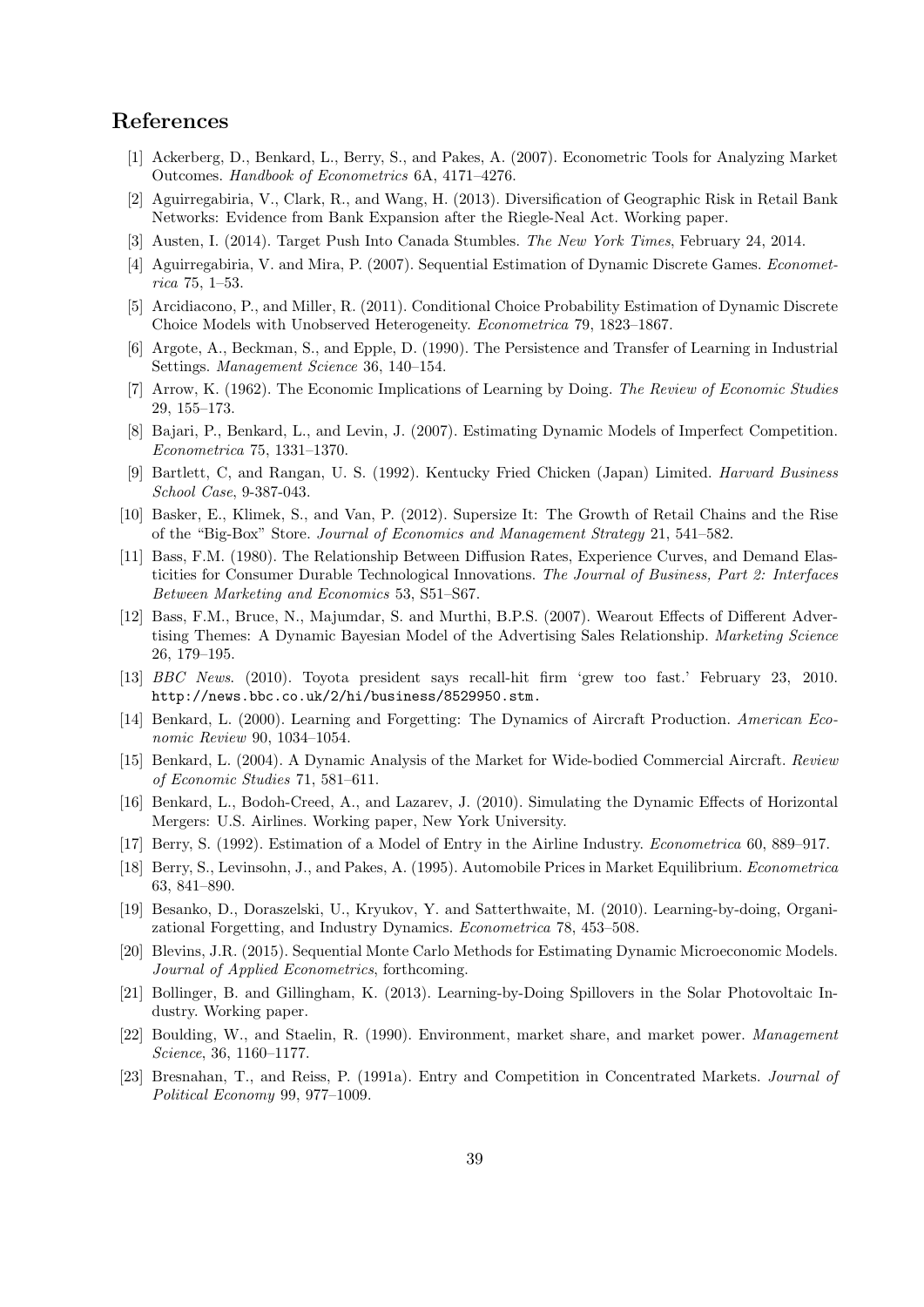- [24] Bresnahan, T., and Reiss, P. (1991b). Econometric Models of Discrete Games. *Journal of Econometrics* 48, 57–81.
- [25] Bruce, N. (2008). Pooling and Dynamic Forgetting Effects in Multi-Theme Advertising: Tracking the Advertising Sales Relationship with Particle Filters. *Marketing Science* 27, 659–673.
- [26] Chandler, A. (1990). *Scale and Scope: The Dynamics of Industrial Capitalism*. Cambridge, MA and London: Harvard University Press.
- [27] Chernozhukov, V., and Hong, H. (2003). An MCMC approach to classical estimation. *Journal of Econometrics* 115, 293–346.
- [28] Ching, A. (2010), A Dynamic Oligopoly Structural Model for the Prescription Drug Market after Patent Expiration. *International Economic Review*, 51, 1175–1207.
- [29] Ching, A. and Erdem, T. and Keane, M. (2013). Learning models: An Assessment of Progress, Challenges and New Developments. *Marketing Science*, forthcoming.
- [30] Collard-Wexler, A. (2013). Demand Fluctuations in the Ready-Mix Concrete Industry. *Econometrica* 81, 1003–1037.
- [31] Cole, R. (2011). What Really Happened to Toyota? *MIT Sloan Management Review* 52, 29–36.
- [32] Darr, E., Argote, L., and Epple, D. (1995). The Acquisition, Transfer, and Depreciation of Knowledge in Service Organizations: Productivity in Franchises. *Management Science* 41, 1750–1762.
- [33] Datta, S., and Sudhir, K. (2013). Does Reducing Spatial Differentiation Increase Product Differentiation? Effects of Zoning on Retail Entry and Format Variety, *Quantitative Marketing and Economics* 11, 83–116.
- [34] Dolan, R.J., and Jeuland, A.P. (1981). Experience Curves and Dynamic Models: Implications for Optimal Pricing Strategies *The Journal of Marketing* 45, 52–62.
- [35] Dutta, P.K., and R.K. Sundaram (1998). The Equilibrium Existence Problem in General Markovian Games. In *Organizations with Incomplete Information*, ed. by M. Majumdar, pp. 159–207. Cambridge University Press.
- [36] Ellickson, P., and Misra (2008). Supermarket Pricing Strategies. *Marketing Science* 27, 811–828.
- [37] Epple, D., Argote, L., and Devadas, R. (1991). Organizational Learning Curves: A Method for Investigating Intra-Plant Transfer of Knowledge Acquired Through Learning by Doing. *Organization Science* 2, 58–70.
- [38] Epple, D., Argote, L., and Murphy, K. (1996). An Empirical Investigation of the Microstructure of Knowledge Acquisition and Transfer through Learning by Doing. *Operations Research* 44, 77–86.
- [39] Erdem, T. and Keane, M. (1996). Decision-making under uncertainty: Capturing dynamic brand choice processes in turbulent consumer goods markets. *Marketing Science*, 1–20.
- [40] Ericson, R., and Pakes, A. (1995). Markov Perfect Industry Dynamics: A Framework for Empirical Work. *Review of Economic Studies* 62, 53–82.
- [41] Fernandez-Villaverde, J., and Rubio-Ramirez, J. (2007). Estimating Macroeconomic Models: A Likelihood Approach. *Review of Economic Studies* 74, 1059–1087.
- [42] Fisher, F., McGowan, J., and Greenwood, J. (1983). *Folded, Spindled and Mutilated: Economic Analysis and US vs. IBM*. Cambridge, MA: MIT Press.
- [43] Gallant, R., Hong, H., and Khwaja, A. (2014). A Bayesian Approach to Estimation of Dynamic Models with Small and Large Number of Heterogeneous Players and Latent Serially Correlated States. Working paper, Yale School of Managment.
- [44] Gallant, R., Hong, H., and Khwaja, A. (2015). The Dynamic Spillovers of Entry: An Application to the Generic Drug Industry. Working paper, Yale School of Management.
- [45] Golder, P., and Tellis, G. (1993). Pioneer Advantage: Marketing Logic or Marketing Legend. *Journal of Marketing Research* 30, 158–170.
- [46] Hall, M., and Weiss, L. (1967). Firm size and profitability. *Review of Economics and Statistics* 319–331.
- [47] Hamilton, J. (1994). *Time Series Analysis*. Princeton University Press: New Jersey.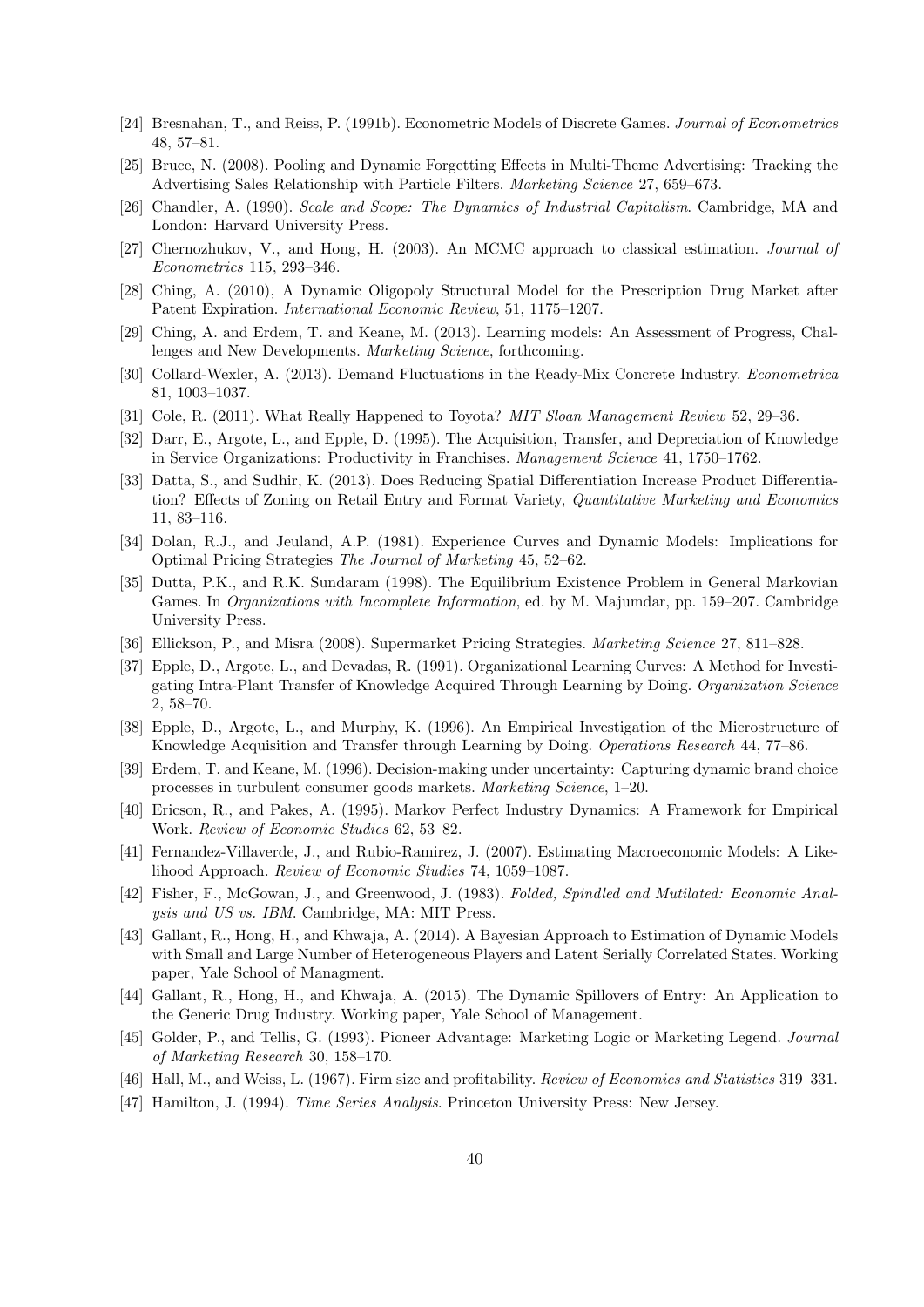- [48] Hanner, D., Hosken, D., Olson, L., and Smith, L. (2011). Dynamics in a Mature Industry: Entry, Exit, and Growth of Big-Box Retailers. Working paper, FTC.
- [49] Holmes, T. (2011). The Diffusion of Wal-Mart and Economies of Density. *Econometrica* 79, 253–302.
- [50] Hopenhayn, H. (1992). Entry, Exit, and Firm Dynamics in Long Run Equilibrium. *Econometrica* 60, 1127–1150.
- [51] Hotz, V.J. and R.A. Miller (1993). Conditional Choice Probabilities and the Estimation of Dynamic Models. *Review of Economic Studies* 60, 497–529.
- [52] Hotz, V.J., R.A. Miller, S. Sanders and J. Smith (1994). A Simulation Estimator for Dynamic Models of Discrete Choice. *Review of Economic Studies* 61, 56–289.
- [53] Hu, Y. and M. Shum (2012). Nonparametric Identification of Dynamic Models with Unobserved State Variables *Journal of Econometrics* 171, 32–44.
- [54] Hu, Y. and M. Shum (2013). Identifying Dynamic Games with Serially-Correlated Unobservables, in Advances in Econometrics (Vol. 31): Structural Econometric Models, Emerald Publishing, 2013, 97–113.
- [55] Hu, Y., Shum, M., and Tan, W. (2010). A Simple Estimator for Dynamic Models with Serially Correlated Unobservables. Working paper, Johns Hopkins University.
- [56] Huff, L., and Robinson, W. (1994). The Impact of Leadtime and Years of Competitive Rivalry on Pioneer Market Share Advantages. *Management Science* 40, 1370–1377.
- [57] Igami, M., and Yang, N. (2015). Unobserved Heterogeneity in Dynamic Games: Cannibalization and Preemptive Entry of Hamburger Chains in Canada. *Quantitative Economics*, forthcoming.
- [58] Ijiri, Y. and Simon, H. (1967). A Model of Business Firm Growth. *Econometrica* 35, 348–355.
- [59] Imai, S., Jain, N., and Ching, A. (2009). Bayesian Estimation of Dynamic Discrete Choice Models. *Econometrica* 77, 1865–1899.
- [60] Jap, S., and Naik, P. (2008). Bid Analyzer: A Method for Price Discovery in Online Reverse Auctions. *Marketing Science* 27, 949–960.
- [61] Jia, P. (2008). What Happens When Wal-Mart Comes to Town: An Empirical Analysis of the Discount Retail Industry. *Econometrica* 76, 1263–1316.
- [62] Johnstone, B. (2012). Grey Cup's \$123M touchdown. *Leader-Post*, June 30, 2012.
- [63] Jovanovic, B. (1982). Selection and the Evolution of Industry. *Econometrica* 50, 649–670.
- [64] Kalyanaram, G., Robinson, W., and Urban, G. (1995). Order of Market Entry: Established Empirical Generalizations, Emerging Generalizations and Future Research. *Marketing Science* 14, 212–221.
- [65] Keane, M. (1994). A Computationally Practical Simulation Estimator for Panel Data. *Econometrica* 62, 95–116.
- [66] Keane, M. (2010). Structural vs. atheoretic approaches to econometrics. *Journal of Econometrics* 156, 3–20.
- [67] Kowitt, B. (2011). Why McDonald's wins in every economy. *CNN Money* August 23, 2011.
- [68] Lewis, J. (2012). The Impact of Public Smoking Bans on Smokers and Non-Smokers. Working paper, University of Montreal.
- [69] Love, J. (1995). *McDonald's: Behind the Arches*. Bantam Books: New York.
- [70] Lucas, R. (1978). On the Size Distribution of Business Firms. *Bell Journal of Economics* 9, 508–523.
- [71] Min, S., Kalwani, M., and Robinson, W. (2006). Market Pioneer and Early Follower Survival Risks: A Contigency Analysis of Really New Versus Incrementally New Products. *Journal of Marketing* vol. 70, 15–33.
- [72] Naik, P., Raman, K., and Winer, R. (2005). Planning Marketing-Mix Strategies in the Presence of Interaction. *Marketing Science* 24, 25–34.
- [73] Norets, A. (2009). Inference in Dynamic Discrete Choice Models with Serially Correlated Unobserved State Variables. *Econometrica* 77, 1665–1682.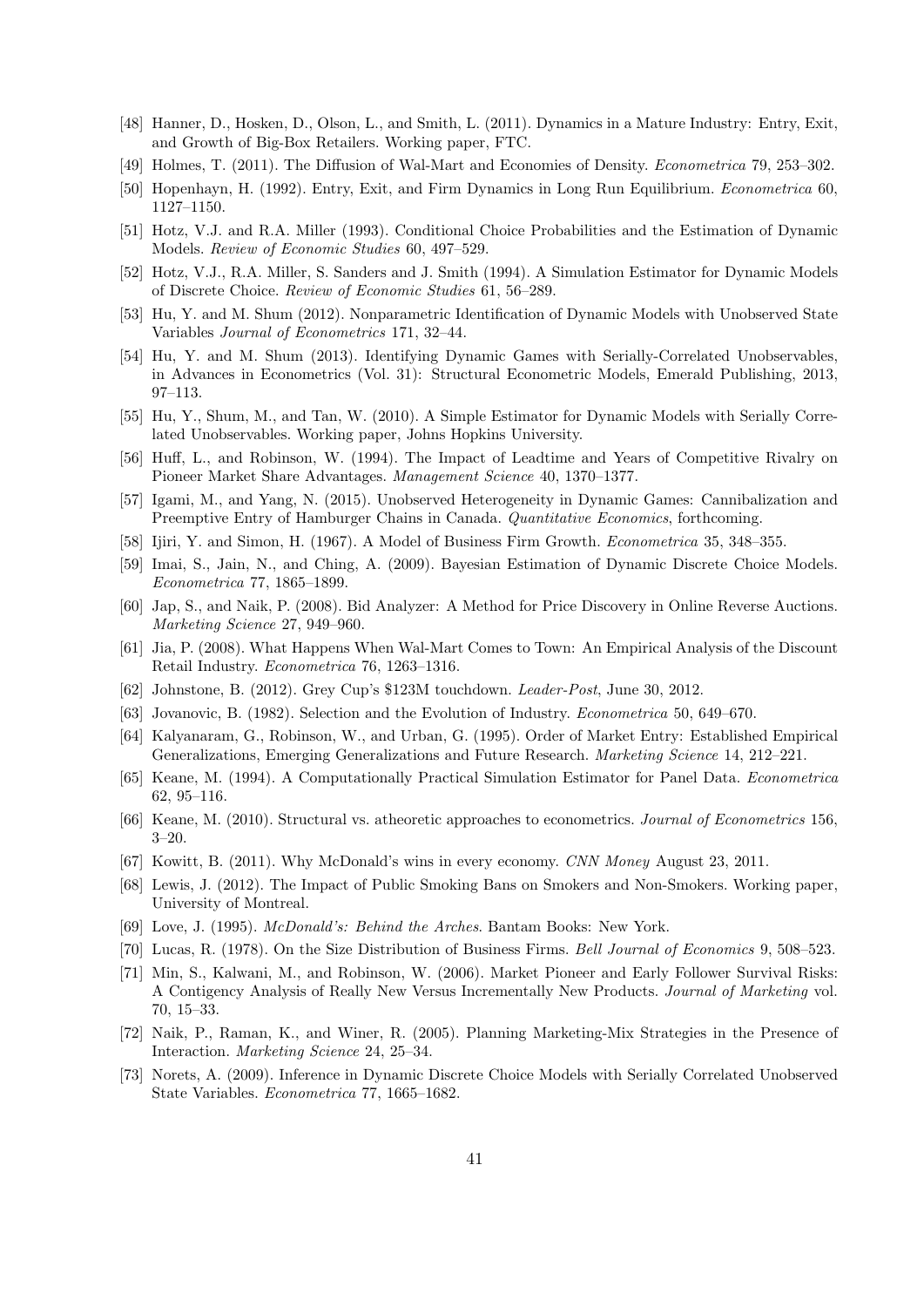- [74] Olson, M. (1982). T*he Rise and Decline of Nations: Economic Growth, Stagflation, and Social Rigidities*. New Haven, CT: Yale University Press.
- [75] Orhun, Y. (2013). Spatial Differentiation in the Supermarket Industry: The Role of Common Information. *Quantitative Marketing and Economics* 11, 3–37.
- [76] Pakes, A. (1986). Patents as Options: Some Estimates of the Value of Holding European Patent Stocks. *Econometrica* 54, 755–784.
- [77] Pakes, A., and McGuire, P. (1994). Computing Markov-Perfect Nash Equilibria: Numerical Implications of a Dynamic Differentiated Product Model. *RAND Journal of Economics* 25, 555–589.
- [78] Pancras, J. Sriram, S. and Kumar, V. (2012). Empirical Investigation of Retail Expansion and Cannibalization in a Dynamic Environment. *Management Science* 58, 2001–2018.
- [79] Pesendorfer, M., and Schmidt-Dengler, P. (2003). Identification and Estimation of Dynamic Games. NBER working paper 9726.
- [80] Pesendorfer, M., and Schmidt-Dengler, P. (2008). Asymptotic Least Squares Estimators for Dynamic Games. *Review of Economic Studies* 75, 901–928.
- [81] Rao, R. and Bass, F. (1985). Competition, Strategy, and Price Dynamics: A Theoretical and Empirical Investigation. *Journal of Marketing Research* 22, 283–296.
- [82] Rao, R. and Rutenberg, D. (1979). Preempting an Alert Rival: Strategic Timing of the First Plant by Analysis of Sophisticated Rivalry. *The Bell Journal of Economics*, 10, 412–428.
- [83] Robinson, W. and Min, S. (2002). Is the First to Market the First to Fail? Empirical Evidence for Industrial Goods Businesses. *Journal of Marketing Research* 39, 120–128.
- [84] Schmalensee, R. (1989). Inter-industry studies of structure and performance. *Handbook of Industrial Organization* 2, 951–1009.
- [85] Scott Morton, F. (1999). Entry decisions in the generic pharmaceutical industry. *RAND Journal of Economics* 30, 421–440.
- [86] Seim, K. (2006). An empirical model of firm entry with endogenous product-type choices. *RAND Journal of Economics* 37, 619–640.
- [87] Shaw, J.D., Duffy, M.K., Johnson, J.L., and Lockhart, D.E. (2005). Turnover, Social Capital Losses, and Performance. *The Academy of Management Journal* 48, 594–606.
- [88] Shen, Q. (2014). A Dynamic Model of Entry and Exit in a Growing Industry. *Marketing Science* 33, 712–724.
- [89] Shen, Q., and Villas-Boas, M. (2010). Strategic Entry Before Demand Takes Off. *Management Science* 56, 1259–1271.
- [90] Shen, Q. and Xiao, P. (2014). McDonald's and KFC in China: Competitors or Companions? *Marketing Science*, 33, 287–307.
- [91] Shields, M. (2007). Smoking bans: Influence on smoking prevalence. *Statistics Canada Health Reports* 18, 9–24.
- [92] Sorenson, O. (2003). Interdependence and Adaptability: Organizational Learning and the Long-Term Effect of Integration. *Management Science* 49(4), 446–463.
- [93] Sriram, S., Chintagunta, P., and Neelamegham, R. (2006). Effects of Brand Preference, Product Attributes, and Marketing Mix Variables in Technology Product Markets. *Marketing Science* 25, 440–456.
- [94] Sriram, S. and Kalwani, M. (2007). Optimal Advertising and Promotion Budgets in Dynamic Markets with Brand Equity as a Mediating Variable. *Management Science*, 53, 46–60.
- [95] Srisuma, S. (2010). Estimation of Structural Optimization Models: A Note on Identification. Working paper, London School of Economics.
- [96] Sutton, J. (2007). Market Share Dynamics and the "Persistence of Leadership" Debate. *American Economic Review* 97, 222–241.
- [97] Syverson, C. (2011). What Determines Productivity? *Journal of Economic Literature* 49, 326–365.
- [98] Tamer. E. (2003). Incomplete Simultaneous Discrete Response Model with Multiple Equilibria. *Review of Economic Studies* 70, 147–165.